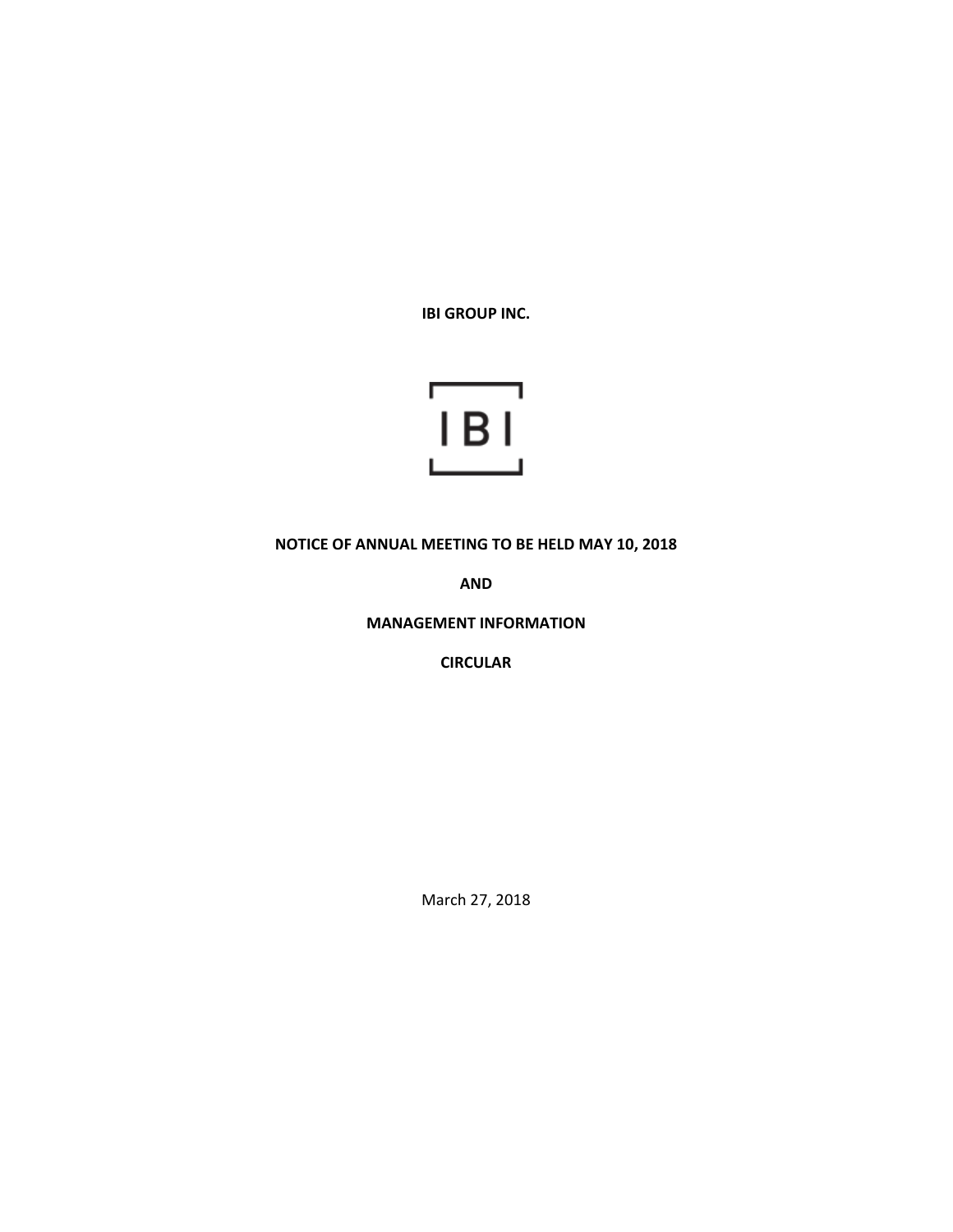# **NOTICE OF ANNUAL MEETING OF SHAREHOLDERS**

NOTICE IS HEREBY GIVEN that the annual meeting (the "**Meeting**") of the shareholders of IBI Group Inc. (the "**Corporation**") will be held at the head office of the Corporation, Suite 700, 55 St. Clair Avenue West, Toronto, Ontario, M4V 2Y7 on Thursday, the 10<sup>th</sup> day of May, 2018 at 10:00 a.m. (Toronto time) for the following purposes:

- 1. to receive the consolidated financial statements of IBI Group Inc. for the fiscal year ended December 31, 2017, together with the auditors' report thereon;
- 2. to elect directors of the Corporation;
- 3. to appoint KPMG LLP as auditors of the Corporation and to authorize the directors of the Corporation to fix their remuneration; and
- 4. to transact such further and other business as may properly come before the Meeting or any adjournment thereof.

Copies of the Circular and form of proxy accompany this notice. The specific details of the matters proposed to be put before Shareholders at the Meeting are set forth in the Circular. Shareholders are directed to read the Circular carefully in evaluating the matters for consideration at the Meeting.

Only Shareholders of record as at April 3, 2018 are entitled to vote their shares at the Meeting, or at any adjournment thereof, either in person or by proxy.

Shareholders who are unable to attend the Meeting in person are requested to complete, sign and date the accompanying form of proxy in accordance with the instructions provided therein and in the Circular and return it in accordance with the instructions and timelines set forth in the Circular.

DATED this 27<sup>th</sup> day of March, 2018.

By order of the Board of Directors,

(Signed) "*Dale Richmond*" Chairman of the Board of Directors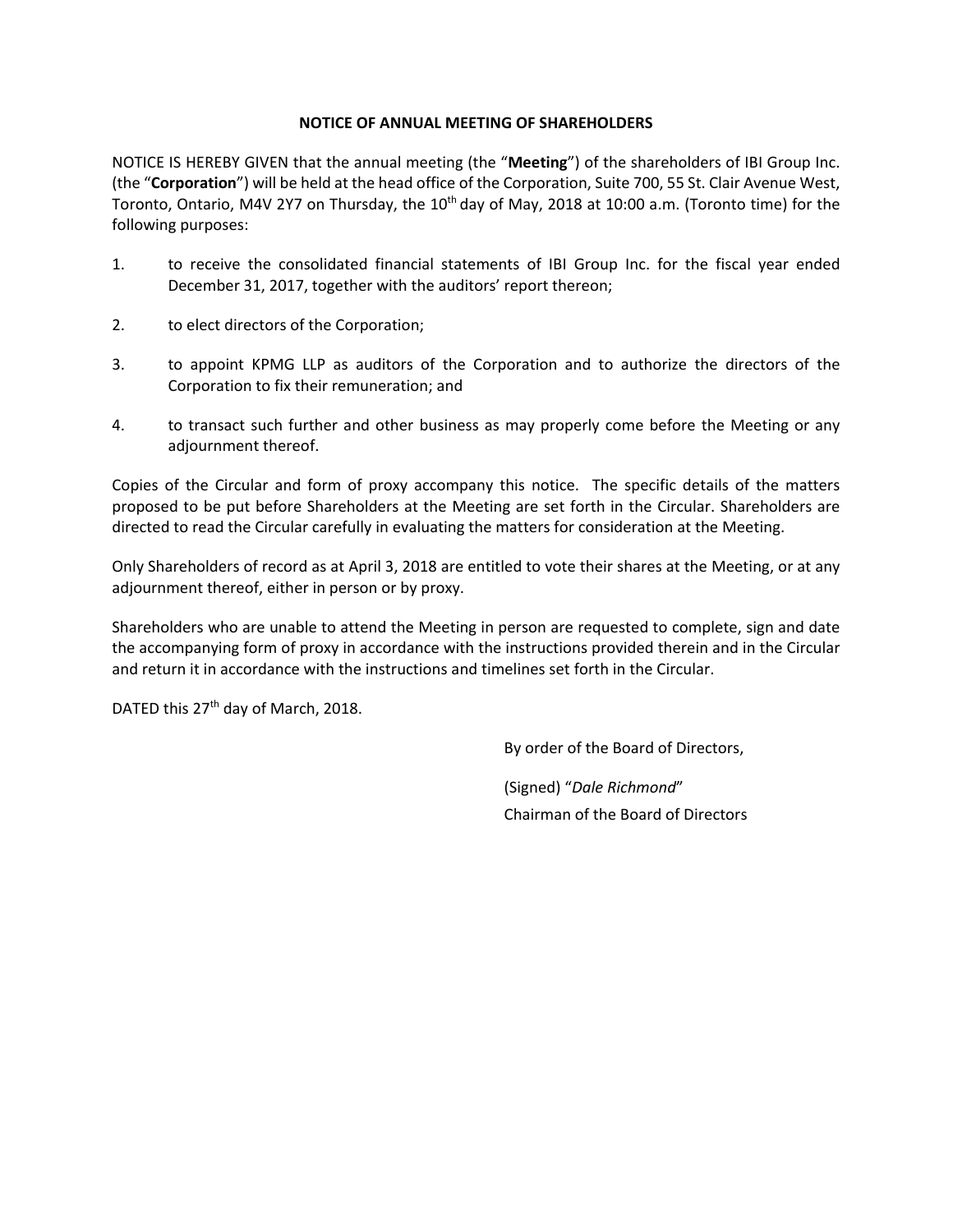# **TABLE OF CONTENTS**

| <b>MANAGEMENT INFORMATION CIRCULAR3</b>                             |
|---------------------------------------------------------------------|
|                                                                     |
| Administration Agreement 3                                          |
| PROXY SOLICITATION AND VOTING4                                      |
|                                                                     |
| Appointment and Revocation of                                       |
|                                                                     |
| <b>INFORMATION FOR BENEFICIAL</b>                                   |
| <b>HOW TO VOTE YOUR SHARES 6</b>                                    |
|                                                                     |
| <b>SHARES AND PRINCIPAL HOLDERS THEREOF  7</b>                      |
| <b>MATTERS TO BE CONSIDERED AT THE</b>                              |
|                                                                     |
| Appointment of Auditors  11                                         |
|                                                                     |
| STATEMENT OF EXECUTIVE COMPENSATION 12                              |
| <b>Compensation Discussion and</b>                                  |
|                                                                     |
| Share-based and Option-based                                        |
|                                                                     |
| Deferred Share Unit Plan  18                                        |
| Compensation Governance 19                                          |
| <b>Compensation of Executive Officers</b>                           |
| Outstanding share-based awards and<br>option-based awards 22        |
| Incentive plan awards - value vested<br>or earned during the year23 |
| <b>Equity Compensation Plan</b>                                     |

| Change of Control Benefits 24                                               |  |
|-----------------------------------------------------------------------------|--|
| DIRECTOR COMPENSATION 25                                                    |  |
| DIRECTORS' AND OFFICERS' INSURANCE  26                                      |  |
| <b>INDEBTEDNESS OF DIRECTORS AND</b>                                        |  |
| <b>INTERESTS OF INFORMED PERSONS IN</b><br><b>MATERIAL TRANSACTIONS  26</b> |  |
|                                                                             |  |
|                                                                             |  |
|                                                                             |  |
|                                                                             |  |
| (1) Board meetings include all<br>committee meetings.  28                   |  |
|                                                                             |  |
|                                                                             |  |
| <b>Orientation and Continuing</b>                                           |  |
| Ethical Business Conduct  29                                                |  |
| Nomination of Directors,<br>Compensation and Assessments 30                 |  |
|                                                                             |  |
|                                                                             |  |
|                                                                             |  |
| Shareholder Communications  32                                              |  |
|                                                                             |  |
| <b>ADDITIONAL INFORMATION 32</b>                                            |  |
| APPROVAL OF DIRECTORS  33                                                   |  |
| SCHEDULE "A" CHARTER OF THE BOARD OF<br><b>DIRECTORS</b>                    |  |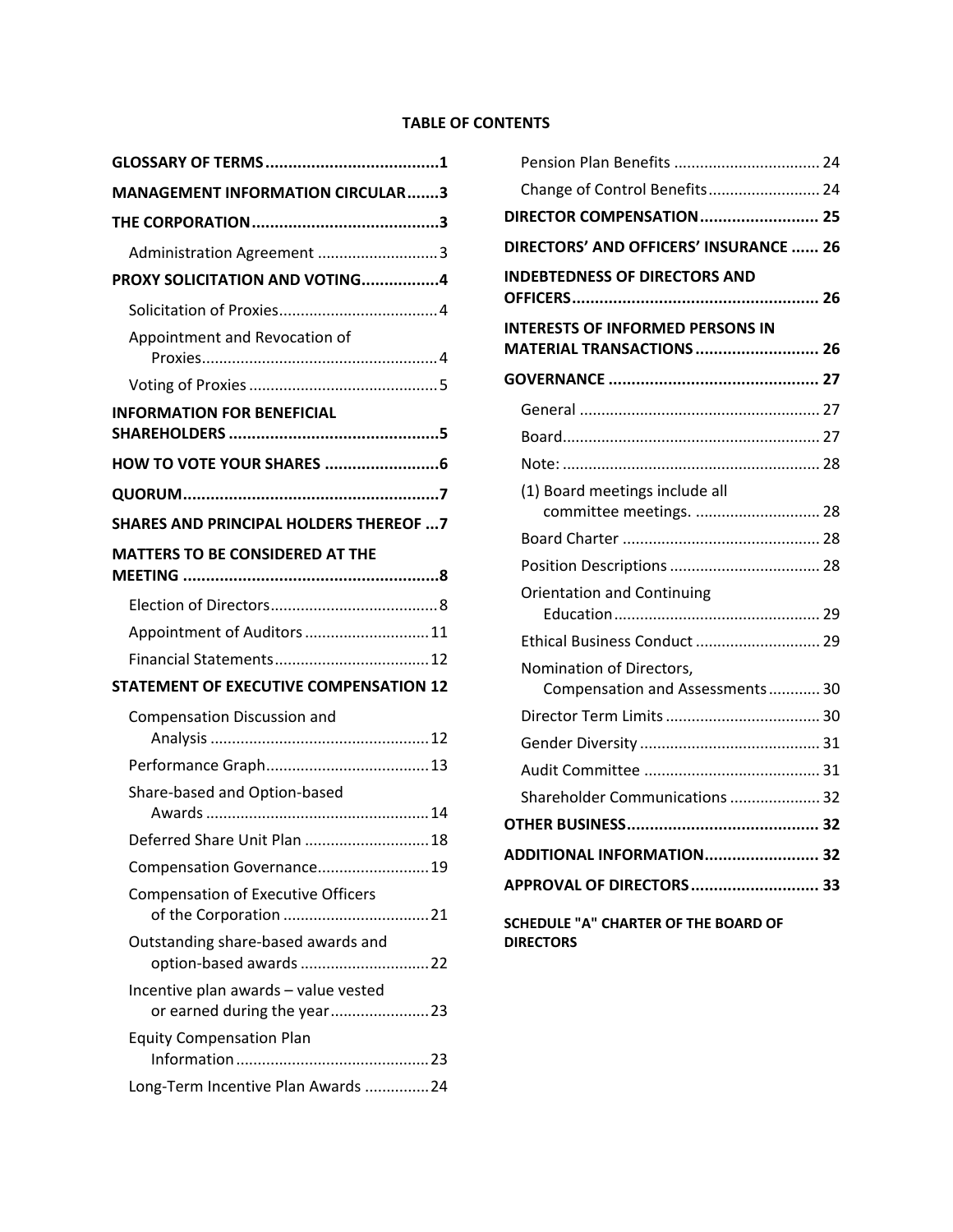#### **GLOSSARY OF TERMS**

In this Circular, the following terms shall have the following meanings unless indicated otherwise:

"**Administration Agreement**" means the administration agreement made as of January 1, 2016 among the Corporation, IBI Group and the Management Partnership pursuant to which, among other things, IBI Group provides administrative and support services to the Corporation and the Management Partnership provides the services of the principals of its partners to IBI Group and the IBI Group of firms;

"**Associates**" means senior professionals within the IBI Group of firms holding the title of "Associate";

"**Associate Directors**" means senior professionals within the IBI group of firms holding the title of "Associate Director";

"**Beneficial Holder**" has the meaning ascribed thereto under the heading "Information for Beneficial Shareholders";

"**Board of Directors**" means the board of directors of the Corporation, as it is comprised from time to time;

"**CDS**" has the meaning ascribed thereto to under the heading "Information For Beneficial Shareholders";

"**Change of Control**" means the occurrence of any one or more of the following events:

- A. any transaction or series of transactions with or into any other person or entity that effects any transfer, conveyance, sale, lease or exchange of all or substantially all of the assets of the Corporation or IBI Group (other than a person who is an affiliate such entity);
- B. any acquisition or series of acquisitions by any means whatsoever by any person (other than the Corporation or IBI Group or any affiliate thereof) or by a group of persons acting jointly or in concert (other than with the Corporation or IBI Group or any affiliate thereof) of that number of securities of the Corporation or IBI Group which have associated with them that number of votes which is equal to or greater than 50% of the votes associated with the then issued and outstanding voting securities of the Corporation or IBI Group, as the case may be; or
- C. any transaction or event in which the Corporation ceases to be a "reporting issuer" under the Securities Act (Ontario), as may be amended from time to time, or in which the Shares cease to be listed for trading on the Toronto Stock Exchange;

"**Circular**" means the Management Information Circular of IBI Group Inc. dated March 27, 2018;

"**Class B Units**" means the Class B partnership units of IBI Group, held by the Management Partnership;

"**Corporation**" means IBI Group Inc., a corporation incorporated pursuant to the CBCA**;**

"**Directors**" means the senior professionals within the IBI group of firms having the title of "Director";

"**Eligible Person**" means: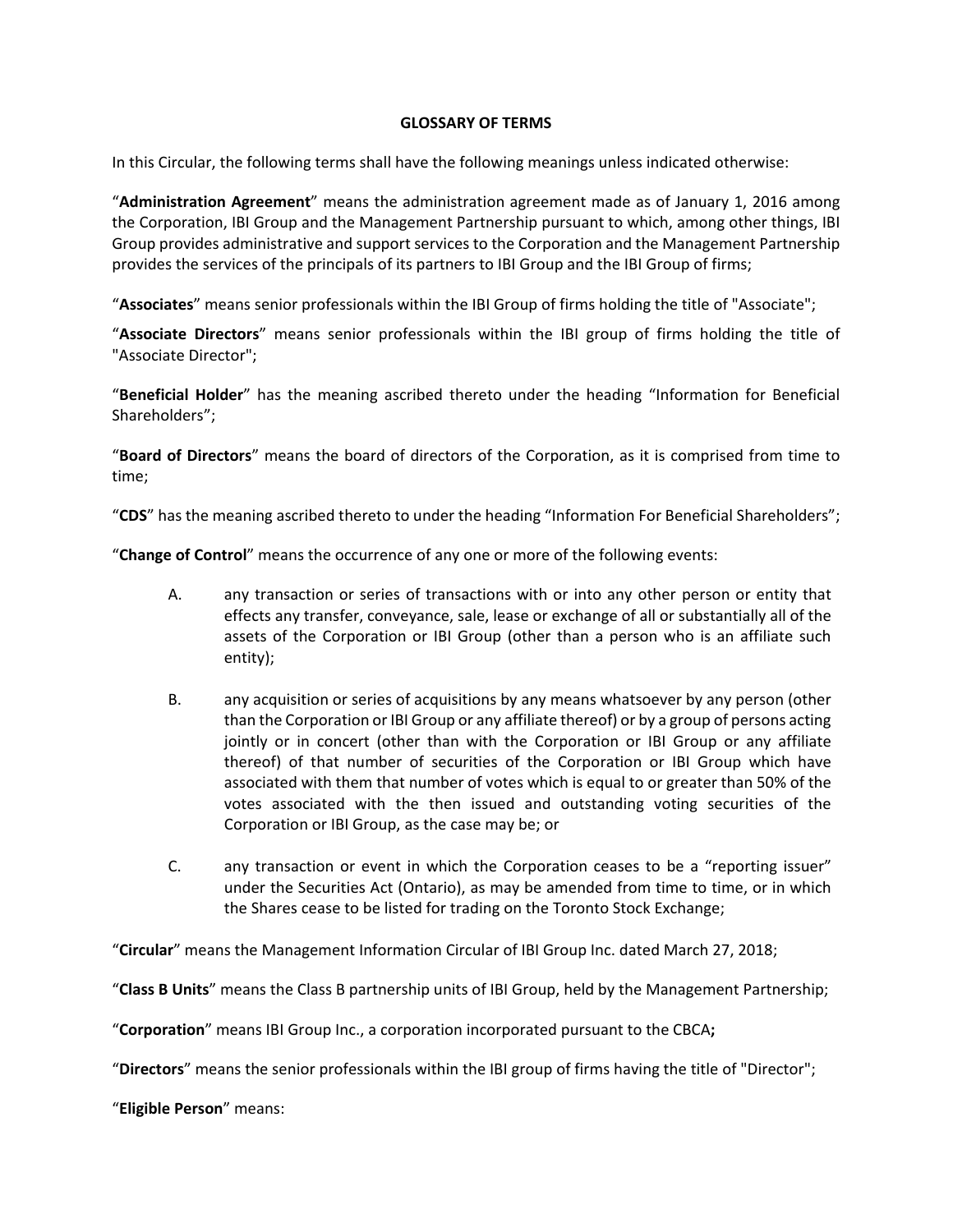- A. any officer or other senior management employee of the Corporation or IBI Group or any affiliate of the Corporation (including Directors and Associate Directors), or any other New Eligible Person (an "**Eligible Individual**"); or
- B. a corporation controlled by an Eligible Individual, all of the issued and outstanding voting securities of which are, and will continue to be, beneficially controlled, directly or indirectly, by such Eligible Individual and/or the spouse of such Eligible Individual (an "**Employee Corporation**");

"**IBI Group**" means IBI Group, the operating entity of the Corporation, a general partnership existing under the laws of the Province of Ontario between the Management Partnership and the Corporation;

"**IBI Group Partnership Agreement**" means the amended and restated partnership agreement of IBI Group made as of January 1, 2017 between the Management Partnership and the Corporation, as same may be amended or restated from time to time;

"**IBI Group U.S.**" means IBI Group, a general partnership existing under the laws of California;

"**Independent Director**" means a director of the Corporation who is "independent" as such term is defined in National Instrument 58-101 – *Disclosure of Corporate Governance Practices*;

"**Insider**" means an "insider" as defined in Part 1 of the Toronto Stock Exchange Company Manual;

"**Management Partnership**" means IBI Group Management Partnership, a limited partnership existing under the laws of the Province of Ontario and its subsidiary partnership, IBI Group Management Partnership II, a limited partnership existing under the laws of the Province of Ontario;

"**Meeting**" has the meaning ascribed to such term in the section titled "Management Information Circular";

"**New Eligible Person**" means a newly hired or promoted officer or other senior management employee of the Corporation or IBI Group or any affiliate of the Corporation who is not an existing holder of an Option;

"**Non-Participating Voting Shares**" means the non-participating voting shares of the Corporation, representing voting rights in the Corporation that accompany securities convertible into or exchangeable for Shares, currently held by the Management Partnership;

"**Notice of Meeting**" means the notice of special meeting to Shareholders dated March 27, 2018 accompanying this Circular;

"**Optionee**" means an Eligible Person to whom an Option has been granted and who continues to hold such Option;

"**Partner Compensation Amount**" means the aggregate amount paid by IBI Group and certain of its subsidiary entities to IBI Group Management Partnership in respect of services provided to such entities by certain Directors and Associate Directors who have an indirect equity interest in the IBI Group Management Partnership, which amount is determined in accordance with the compensation policies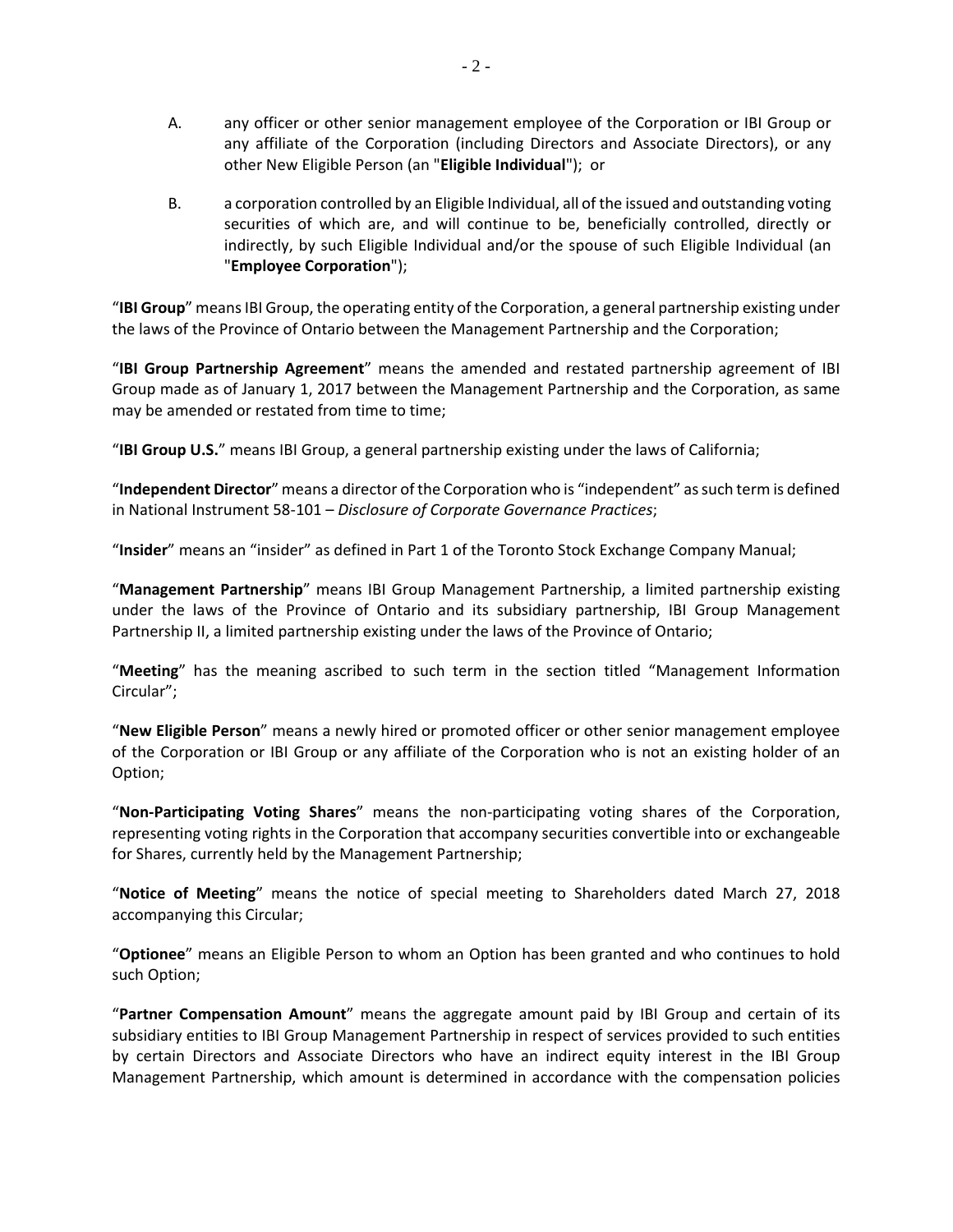established by IBI Group and approved by the compensation committee of the Corporation, taking into consideration amounts such persons may otherwise receive directly from the IBI Group of firms;

"**SEDAR**" means the system for electronic documents analysis and retrieval available at [www.sedar.com;](http://www.sedar.com/)

"**Shares**" means the common shares of the Corporation, traded on the Toronto Stock Exchange under the ticker "IBG"; and

"**Shareholders**" means the holders of Shares and Non-Participating Voting Shares from time to time.

#### **IBI GROUP INC.**

#### **MANAGEMENT INFORMATION CIRCULAR**

This Circular is furnished in connection with the solicitation by the Corporation of proxies to be used at the annual general meeting (the "**Meeting**") of Shareholders to be held on May 10, 2018 at the head office of the Corporation, Suite 700, 55 St. Clair Avenue West, Toronto, Ontario M4V 2Y7 commencing at 10:00 a.m. (Toronto time), and at all postponements or adjournments thereof, for the purposes set forth in the accompanying Notice of Meeting. All dollar amounts in this Circular are expressed in Canadian dollars, unless otherwise indicated.

# **THE CORPORATION**

The business of the Corporation is the provision of integrated professional goods and services related to architecture, planning, engineering and technology. The business of the Corporation is conducted indirectly through IBI Group, a general partnership existing under the laws of the Province of Ontario, and its subsidiary entities, including the provision of professional goods and services in three main sectors: intelligence, buildings and infrastructure. The Corporation holds all of the Class A partnership units of IBI Group, and the Management Partnership holds all of the Class B partnership units of IBI Group, which are exchangeable into Shares. The Corporation, markets its goods and services through various channels and manages the business operations both by geographic region in Canada and in international locations, and by sector in the United States and the United Kingdom.

The Corporation's head and registered office is located at 55 St. Clair Avenue West, 7th Floor, Toronto, Ontario M4V 2Y7. The Corporation's Shares are listed on the Toronto Stock Exchange under the symbol  $"$ IBG".

# **Administration Agreement**

The following is a summary of the principal terms of the Administration Agreement, but does not purport to be complete. Reference is made to the Administration Agreement and the full text of its provisions for a complete description of its terms which is available on the Corporation's reference page on SEDAR.

Under the terms of the Administration Agreement, IBI Group provides administrative and support services required by the Corporation to the extent that such services are not provided by the Corporation's employees, including (without limitation) those necessary to: (i) comply with continuous disclosure obligations under applicable securities laws; (ii) investor relation services; (iii) provide to Shareholders information concerning income taxes; (iv) call and hold meetings of Shareholders and distribute materials in respect of such meetings; and (v) attend to administrative and other matters arising in connection with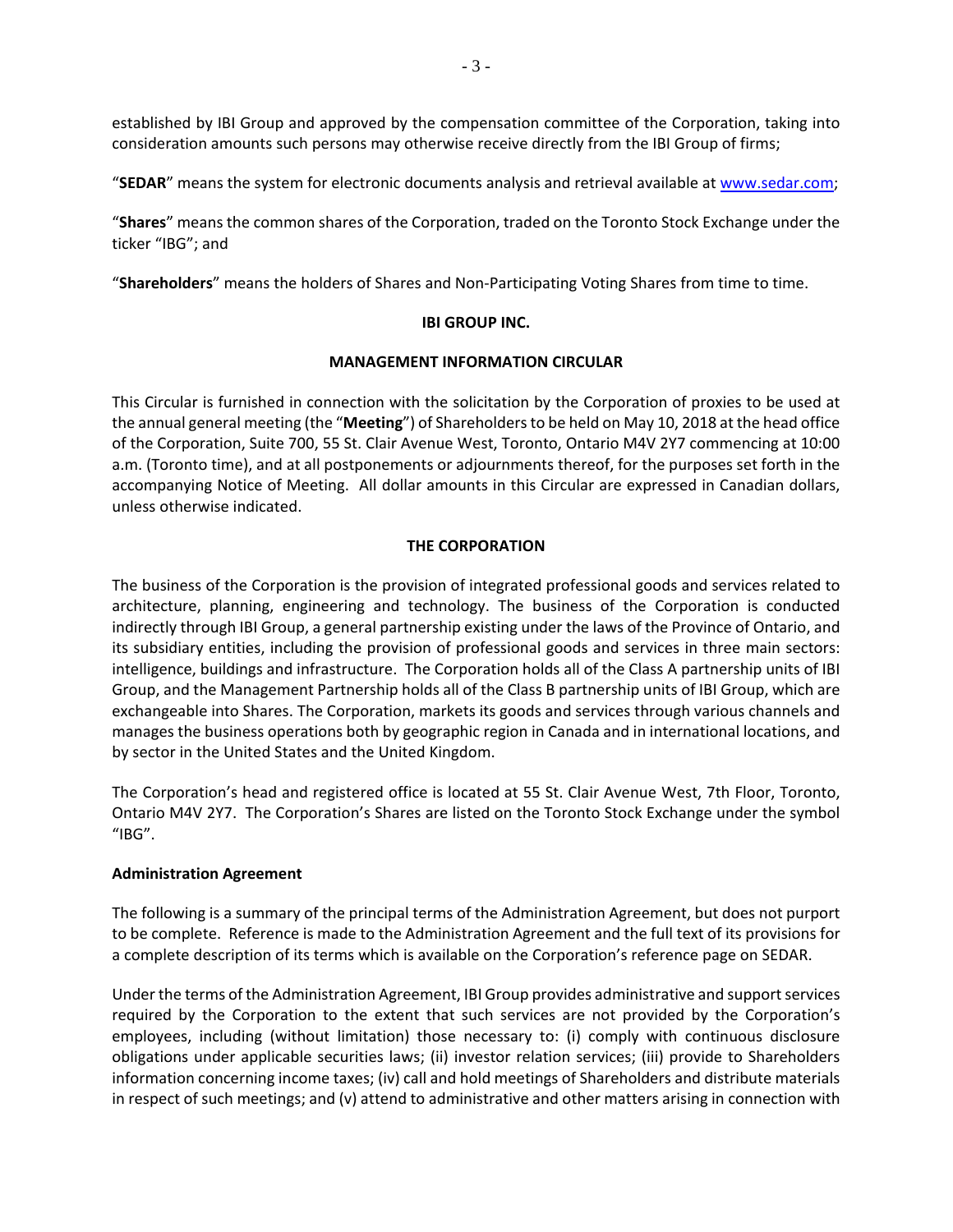the exchange of any exchangeable securities for Shares. The Administration Agreement also provides that the Management Partnership shall make available to IBI Group and the IBI Group of firms the services of certain partners of the Management Partnership.

Under the Administration Agreement, the Corporation, pays to IBI Group as consideration for its services all out-of-pocket expenses incurred by IBI Group in providing such services to them. IBI Group and IBI Group U.S. also pay to the Management Partnership an amount equal to the Partners Compensation Amount, which for the year ended December 31, 2017 amounted to \$12.7 million.

The Administration Agreement may be terminated by the Corporation in the event of the insolvency or receivership of IBI Group, or in the case of default by IBI Group in the performance of a material obligation of the Administration Agreement (other than as a result of the occurrence of a force majeure event) which is not remedied within 30 days after written notice thereof has been delivered. In the event of a wind-up, dissolution or termination of any of the parties, other than the Corporation or IBI Group, the Administration Agreement shall continue to survive as between the remaining parties and shall not affect the performance of the payment obligations of such party (or its successor) to IBI Group in respect of services performed by IBI Group prior to such event.

The Administration Agreement also shall terminate automatically upon the dissolution of the Corporation.

# **PROXY SOLICITATION AND VOTING**

# **Solicitation of Proxies**

The solicitation of proxies for the Meeting will be made primarily by mail, but proxies may also be solicited personally or by telephone on behalf of the directors of the Corporation. The Corporation will bear the total cost in respect of the solicitation of proxies for the Meeting and will bear the legal, printing and other costs associated with the preparation of this Circular. The information contained herein is given as at March 27, 2018, except where otherwise noted.

# **Appointment and Revocation of Proxies**

The persons named in the enclosed form of proxy are directors of the Corporation. **A Shareholder who wishes to appoint some other person, who need not be a Shareholder, to represent him or her at the Meeting may do so by crossing out the persons named in the proxy and inserting such person's name in the blank space provided in the form of proxy or by completing another proper form of proxy.**

If you hold Shares beneficially through a broker or intermediary rather than directly registered in your own name, please see the section below titled "Information for Beneficial Shareholders".

To be valid, proxies must be sent to AST Trust Company (Canada) ("**AST**"), by mail to, Proxy Department, P.O. Box 721, Agincourt ON M1S 0A1, or by facsimile to 1-866-781-3111 (toll free) or 416-368-2502 (within the 416 area code), by email to [proxyvote@astfinancial.com,](mailto:proxyvote@astfinancial.com) so as not to arrive later than 5:00 p.m. (Toronto time) on May 8, 2018, or may be deposited with the chairperson of the Meeting prior to the commencement of the Meeting. If the Meeting is adjourned, proxies must be deposited at least 24 hours (excluding Saturdays, Sundays and holidays) before the time set for any reconvened meeting at which the proxy is to be used, or be deposited with the chairperson of such meeting prior to the commencement of the reconvened meeting. The document appointing a proxy must be in writing and completed and signed by a registered Shareholder or his or her attorney authorized in writing or, if the Shareholder is a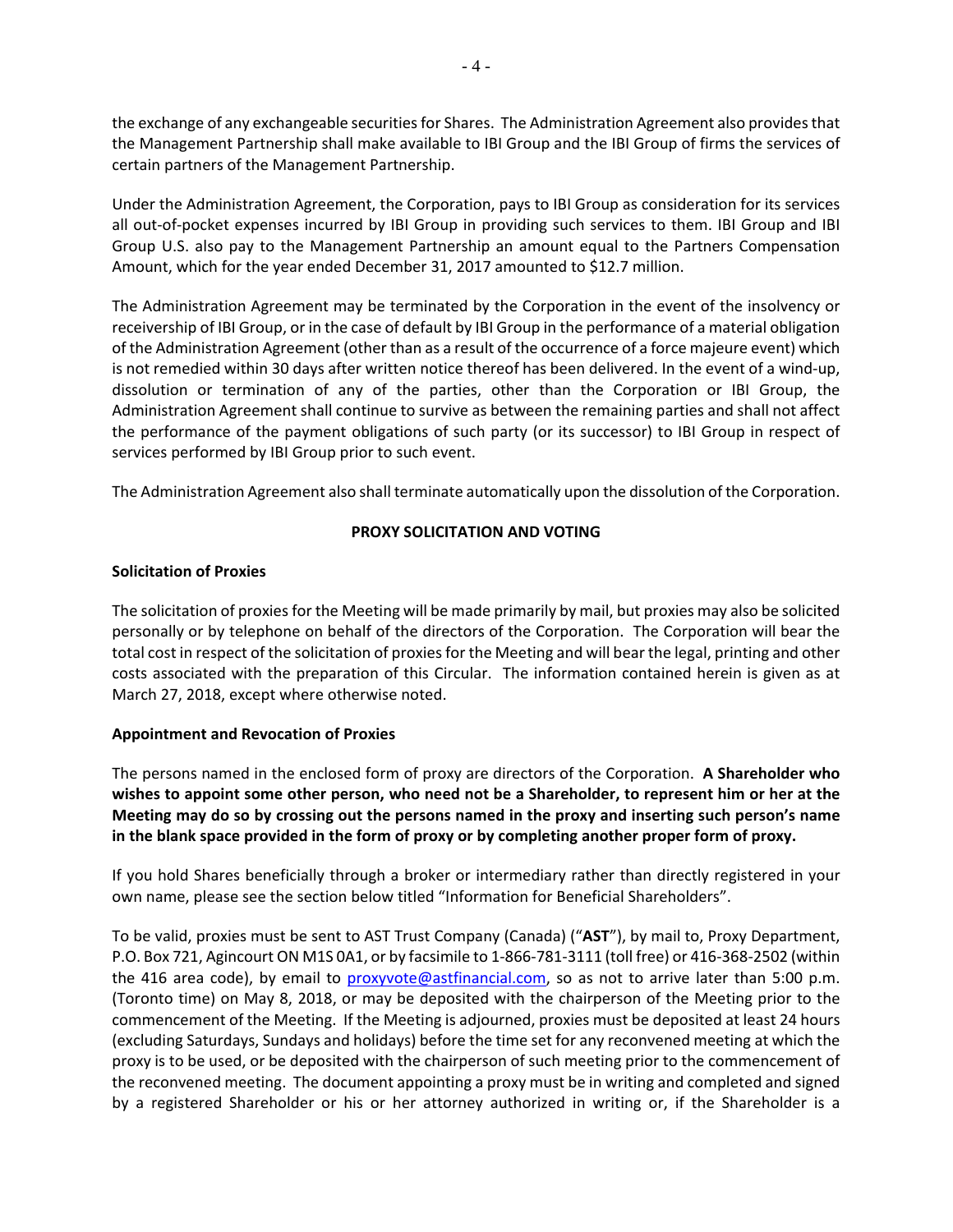corporation, under its corporate seal or by an officer or attorney thereof duly authorized. Persons signing as officers, attorneys, executors, administrators, trustees, etc., should so indicate and provide satisfactory evidence of such authority.

A registered Shareholder who has given a proxy may revoke the proxy: (a) by completing and signing a proxy bearing a later date and depositing it as noted above; (b) by depositing an instrument in writing executed by the Shareholder or by his or her attorney authorized in writing: (i) at the registered office of the Corporation at any time up to and including the last business day preceding the day of the Meeting, or any adjournment thereof; or (ii) with the chairperson of the Meeting prior to the commencement of the Meeting on the day of the Meeting or any adjournment thereof; or (c) in any other manner permitted by law.

# **Voting of Proxies**

The persons named in the accompanying form of proxy will vote or withhold from voting shares in respect of which they are appointed, on any ballot that may be called for, in accordance with the instructions of the Shareholder as indicated on the proxy. **In the absence of such instructions, such shares will be voted (a) FOR the election as directors of the nominees specified under the heading "Matters to be Considered at the Meeting – Election of Directors", and (b) FOR the appointment of KPMG LLP as auditors of the Corporation and the authorization of the directors of the Corporation to fix their remuneration.**

The persons appointed under the form of proxy are conferred with discretionary authority with respect to amendments to or variations of matters identified in the form of proxy and Notice of Meeting and with respect to other matters which may properly come before the Meeting. In the event that amendments or variations to matters identified in the Notice of Meeting are properly brought before the Meeting, it is the intention of the persons designated in the enclosed form of proxy to vote in accordance with their best judgment on such matter or business. At of the time of the printing of this Circular, the directors of the Corporation knew of no such amendments, variations or other matters.

# **INFORMATION FOR BENEFICIAL SHAREHOLDERS**

**Information in this section is very important to all holders of Shares, as all Shares are registered in the name of CDS & Co. (**"**CDS**"**) as nominee of The Canadian Depository for Securities Limited, which acts as a depository for many Canadian brokerage firms.** Shares registered in the name of CDS can only be voted at the Meeting upon the instructions of the beneficial holder (the "**Beneficial Holder**") of those Shares. **Therefore, Beneficial Holders should ensure that instructions in respect of the voting of their Shares are communicated to the appropriate party.**

In Canada brokers and other intermediaries are required to seek voting instructions from Beneficial Holders in advance of shareholders' meetings. Every broker or other intermediary has its own mailing procedures and provides its own return instructions, which should be carefully followed by Beneficial Holders in order to ensure that their Shares are appropriately voted at the Meeting. Often, the form of proxy supplied to a Beneficial Holder by its broker is identical to that provided to registered Shareholders, but its purpose is limited to instructing the person in whose name the Shares are registered how to vote on behalf of the Beneficial Holder. Most brokers delegate responsibility for obtaining instructions from clients to Broadridge Investor Communication Solutions, Canada ("**Broadridge**"). Broadridge normally prepares a "Voting Instruction Form" based on the Corporation's form of proxy which it then distributes to Beneficial Holders. **The Voting Instruction Form must be returned to Broadridge by the Beneficial Holder in order for the Beneficial Holder**'**s voting instructions to be acted upon.** Broadridge will tabulate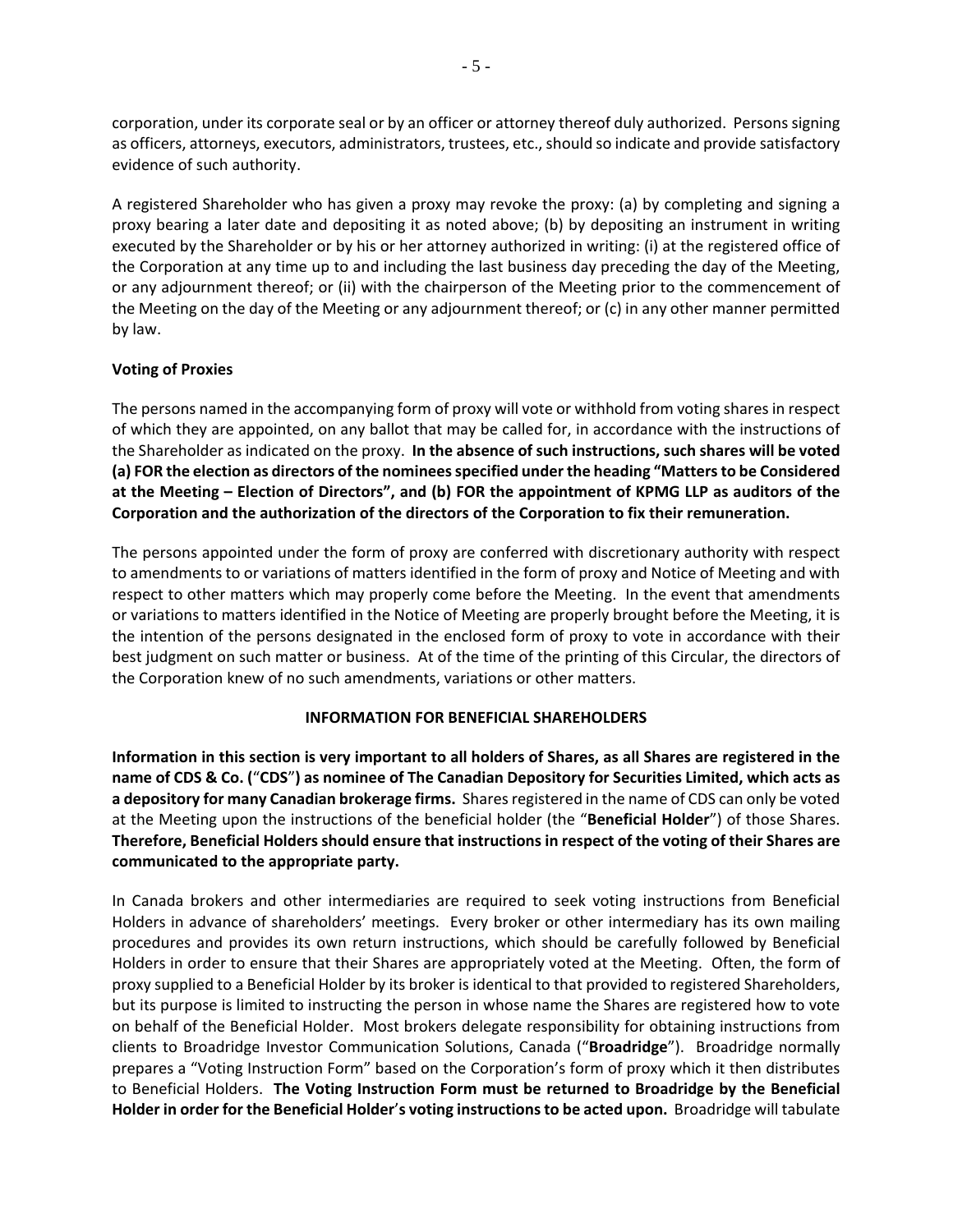all instructions received by it and provide appropriate instructions in respect of the voting of the Shares. **A Beneficial Holder who receives a Voting Instruction Form cannot use that form to vote Shares directly at the Meeting. The Voting Instruction Form must be returned to Broadridge well in advance of the Meeting to have the Shares voted at the Meeting.**

Beneficial Holders who wish to attend the Meeting and vote their Shares in person, or appoint someone to do so on their behalf, must do so as proxyholder for the registered holder, as all Shares are registered in the name of CDS. Beneficial Holders who wish to attend the Meeting and vote their Shares as proxyholder for the registered holder, or appoint someone on their behalf, should enter their own name, or the name of the person they wish to attend and vote for them, in the blank space on the Voting Instruction Form or form of proxy provided to them. Once completed, the Voting Instruction Form or form of proxy should be signed and dated, and returned as directed by the instructions well in advance of the Meeting. At the Meeting, you should speak to a representative of AST, the registrar and transfer agent for the Shares, so that you may be recognized to vote at the Meeting.

# **HOW TO VOTE YOUR SHARES**

Your vote is important. Please read the information below so that your Shares are properly voted.

You are a non-registered Shareholder, as an intermediary such as a securities dealer, broker, bank, trust company or other nominee holds your Shares for you, or for someone else on your behalf, registered in the name of CDS. CDS acts as the top-level securities intermediary in the indirect holding system, holding securities entitlements for its participants (which include substantially all of the major banks, trust companies, insurance companies, brokers and dealers in Canada). Shares in most publicly traded corporations in Canada are registered in the name of CDS. If your Shares are listed in an account statement provided to you by a broker or other intermediary, then those Shares will not be registered in your name and are more likely registered under the name of your broker or other nominee or an agent thereof. In Canada, the vast majority of Shares will be registered in the name of CDS, which acts as a nominee for many brokerage firms. Shares registered in the name of any intermediary can only be voted upon the instructions of the non-registered Shareholder. Without specific instructions, intermediaries are prohibited from voting Shares on behalf of their clients. Therefore, non-registered Shareholders should ensure that instructions respecting the voting of their Shares are communicated to the appropriate person by the appropriate time. In accordance with applicable securities laws, the Corporation distributes copies of its Meeting materials to non-registered Shareholders directly or to intermediaries for onward distribution to non-registered Shareholders. As a non-registered Shareholder, you will most likely receive a Voting Instruction Form from Broadridge on behalf of intermediaries. It is also possible, however that, in some cases you may receive a form of proxy directly from the securities dealer, broker, bank, trust company or other nominee holding your Shares.

If you have received a Voting Instruction Form from Broadridge, please complete and submit your vote by phone, internet or mail in accordance with the instructions provided to you on the form prior to the deadline specified by Broadridge.

# *Voting in Person*

If you have received a Voting Instruction Form and wish to attend the Meeting in person or have someone else (who need not be a Shareholder) attend on your behalf, you must complete, sign and return the Voting Instruction Form in accordance with the instructions on the form in that regard. Unless prohibited by law, the person you designate to attend the Meeting (including yourself) will have full authority to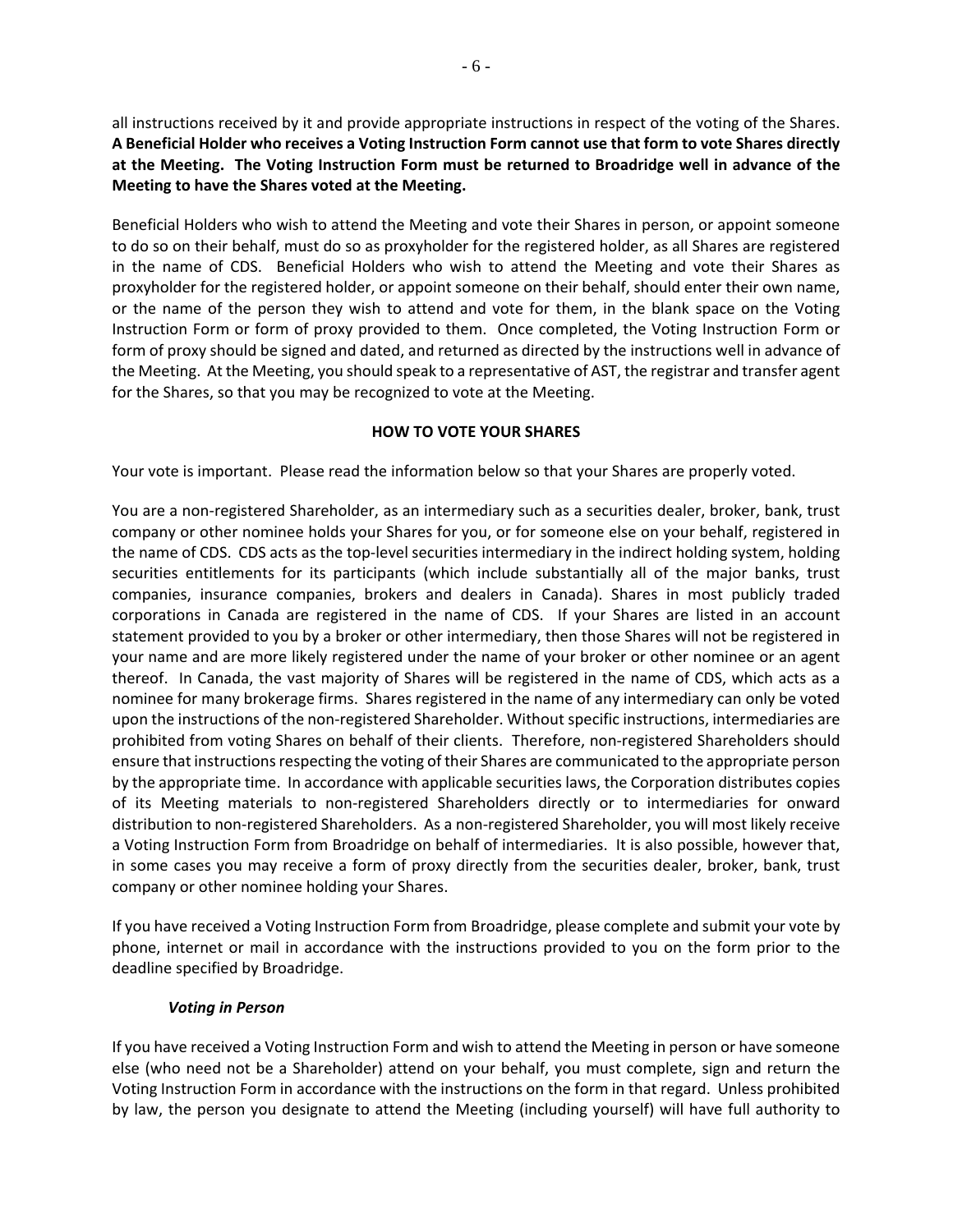present matters to the Meeting and vote all matters presented at the Meeting, even if those matters are not set out in the Voting Instruction Form or this Circular. You, or such other designated person if applicable, may then vote your Shares in person at the Meeting.

If you have received a form of proxy instead of a Voting Instruction Form and wish to attend the Meeting in person or have someone else attend on your behalf, you must insert your name, or the name of the person you wish to attend on your behalf, in the blank space provided on the form of proxy. You must make sure that your completed and signed proxy form is received by AST by the established proxy cut-off date before the time set for the Meeting, or any adjournment or postponement thereof if applicable. You, or such other designated person if applicable, may then vote your Shares in person at the Meeting.

When you or your designated person arrives at the Meeting, an AST representative will register such attendance before you or your designated person enters the Meeting.

# *Revoking a Voting Instruction Form or Proxy*

If you wish to revoke a Voting Instruction Form or a form of proxy as to any matter on which a vote has not already been cast pursuant to its authority and you received your Voting Instruction Form from Broadridge, and voted by phone or internet, you may vote again by phone or internet prior to the deadline specified by Broadridge. If you received your Voting Instruction Form from Broadridge and voted by mail, please contact your account service provider at your intermediary for instructions should you wish to revoke your Voting Instruction Form.

# **QUORUM**

A quorum is required for the Meeting. Two individuals present in person and holding or representing by proxy not less than in the aggregate 10% of the votes attached to all Shares then outstanding and entitled to vote at the meeting will constitute a quorum for the Meeting.

# **SHARES AND PRINCIPAL HOLDERS THEREOF**

The Corporation is authorized to issue an unlimited number of Shares and an unlimited number of Non-Participating Voting Shares. As of the date of this Circular, there were outstanding 31,219,211 Shares (37,501,433 Shares on a partially diluted basis, assuming the exchange of the Class B Units for Shares) and 6,282,222 Non-Participating Voting Shares, Series 1 (issued to the Management Partnership in respect of the Class B Units held by the Management Partnership).

All Shares are of the same class with equal rights and privileges. The Shares are not subject to future calls or assessments, and entitle a holder to one vote for each Share held at all meetings of Shareholders.

The Non-Participating Voting Shares are used for providing voting rights in the Corporation to the Management Partnership in respect of its holdings of Class B Units in IBI Group and to persons who hold other securities that are, directly or indirectly, exchangeable for Shares and that are entitled to voting rights with respect to the Corporation. Non-Participating Voting Shares are issued in conjunction with, and will not be transferable separately from, the Class B Units or other securities to which they relate. The Non-Participating Voting Shares must be transferred upon a transfer of the associated Class B Units or other securities. Each Non-Participating Voting Share entitles the holder thereof to a number of votes at any meeting of Shareholders equal to the number of Shares which may be obtained upon the exchange of the Class B Units or other securities to which the Non-Participating Voting Shares relate, but will not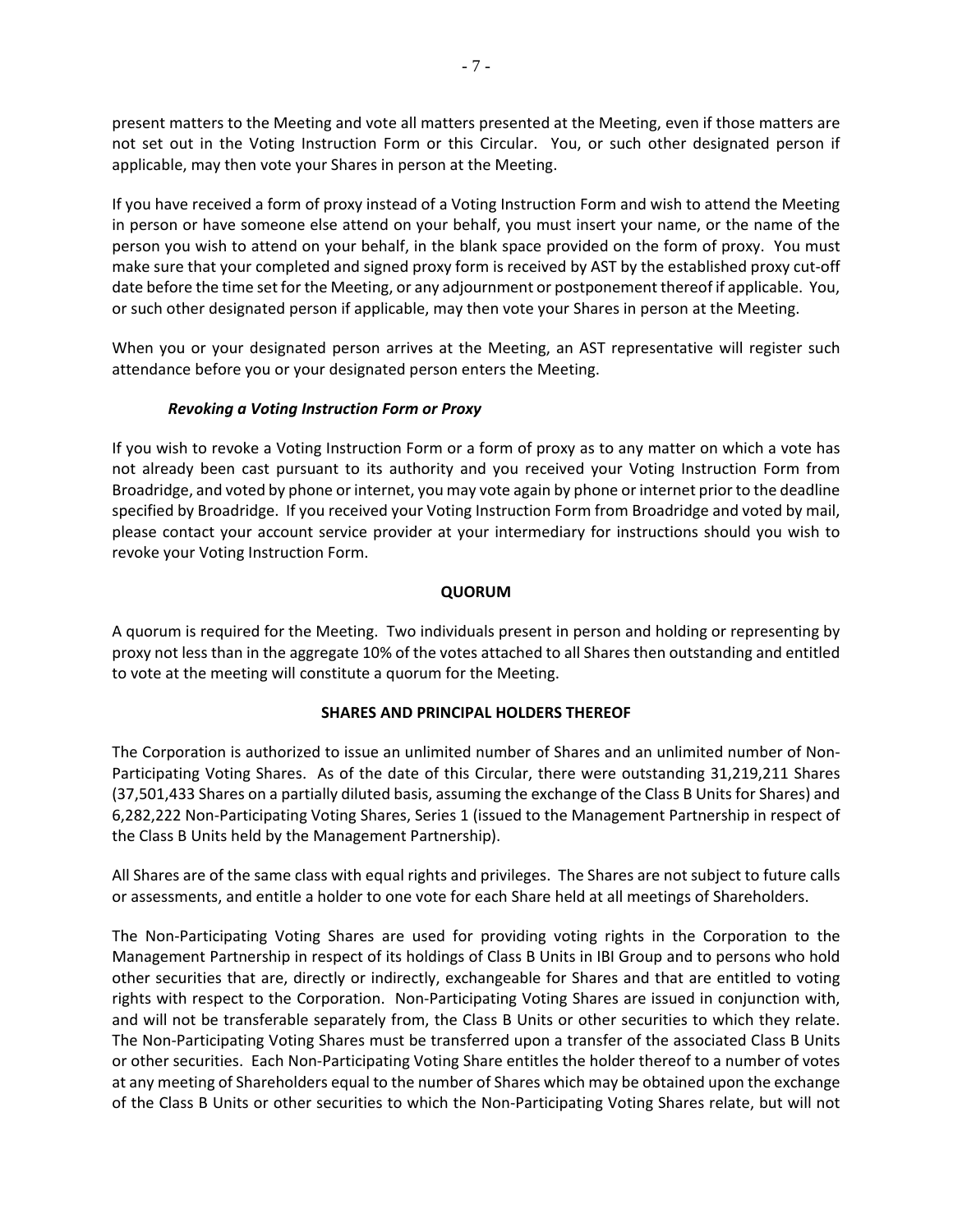otherwise entitle the holder to any rights with respect to the Corporation's property or income. Currently, the Non-Participating Voting Shares entitle the holders to an aggregate of 6,282,222 votes (equal to the number of Shares on the date hereof which may be obtained upon the exchange of the Class B Shares to which the Non- Participating Voting Shares relate).

The record date for the purposes of determining Shareholders entitled to receive notice of the Meeting is April 3, 2018. The Corporation will prepare a list of the Shareholders at the close of business on the record date. Each holder of shares on the list will be entitled to vote at the Meeting the Shares shown opposite his name on the list. Any Shareholder who was a Shareholder on the record date shall be entitled to vote at the Meeting or any adjournment thereof even though the Shareholder since that time disposed of his or her Shares, and no Shareholder becoming such after the record date shall be so entitled to vote at the meeting or at any adjournment thereof.

To the knowledge of the directors of the Corporation, as of March 27, 2018, the following beneficially owned, directly or indirectly, or controlled or directed, voting securities of the Corporation carrying 10% or more of the voting rights attached to any class of outstanding voting securities of the Corporation:

- Management Partnership owned, of record and beneficially, 6,282,222 Non-Participating Voting Shares, which represented 100% of the issued and outstanding Non-Participating Voting Shares, and, with affiliated partnerships, 6,969,410 Shares, which represented 22.3% of the issued and outstanding Shares. Together, the Shares and Non-Participating Voting Shares held by the Management Partnership represented 35.3% of the issued and outstanding shares.
- Van Berkom and Associates Inc. owned 3,120,215 Shares representing 10% of the issued and outstanding Shares.
- Connor, Clark & Lunn Investment Management Ltd. owned 3,582,804 Shares representing 11.5% of the issued and outstanding Shares.

In addition, the directors and executive officers of the Corporation, as a group, beneficially own, directly or indirectly, or exercise control or direction over, 461,612 Shares, representing approximately 1.5% of the issued and outstanding Shares (approximately 1.2% on a partially diluted basis, assuming the exchange of the Class B Units for Shares). This information, not being within the knowledge of the Corporation, is based on information provided to the Corporation and on public filings.

# **MATTERS TO BE CONSIDERED AT THE MEETING**

# **Election of Directors**

The Corporation is required to have seven directors, to be elected by the Shareholders at the Meeting. It is proposed that the individuals noted below be nominated for election as directors by the Shareholders at the Meeting. **The persons named in the enclosed form of proxy, if not expressly directed to the contrary in such form of proxy, intend to vote for the election, as directors, of such persons. It is not contemplated that any of the proposed nominees will be unable to serve as a director but, if that should occur for any reason prior to the Meeting, the persons named in the enclosed form of proxy reserve the right to vote for another nominee at their discretion.** Voting will be for the election of each individual director, and not on a slate basis. Each director elected will hold office until the next annual meeting or until his or her successor is elected or appointed.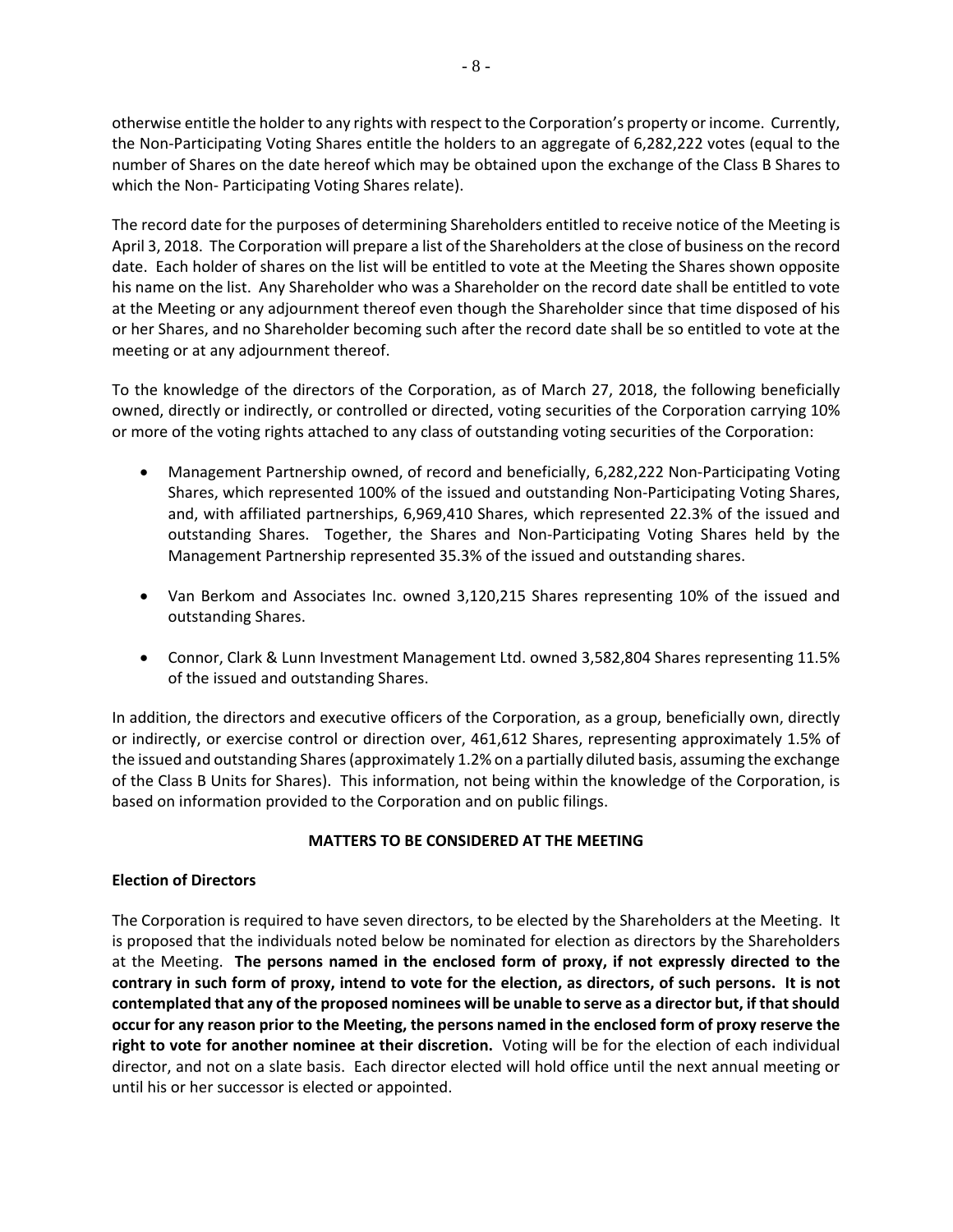The Board of Directors has adopted a majority voting policy which requires that any nominee for election as a director who receives more "withhold" votes than "for" votes cast with respect to his or her election, other than at a contested meeting, will be required to forthwith submit his or her resignation to the Board, effective upon acceptance by the Board. The Board will refer the resignation to the Governance and Compensation Committee for consideration and the Board will determine whether or not to accept the resignation within 90 days after the date of the meeting of shareholders. The Board will accept the resignation unless it determines that there are exceptional circumstances relating to the composition of the Board or the voting results that should delay the acceptance of the resignation or justify rejecting it. No director who is required to submit his or her resignation will participate in the deliberations of the committee or the Board with respect to the resignation. The Corporation will promptly issue a news release with respect to the Board's decision. Subject to any corporate law restrictions, the Board may leave a vacancy unfilled until the next annual meeting of the shareholders, fill the vacancy by appointing a new director whom the Board considers to merit the confidence of the shareholders, or call a special meeting of shareholders to consider another nominee to fill the vacancy.

The following table sets forth the names of, and certain information for, the persons proposed to be nominated for election as directors:

| <b>SCOTT STEWART</b><br>Toronto, Ontario                                                                                                                                                                                                                                                                                                                    |                                                                                                                                                                                                                                                                                                                                                                                                                                                                                                                                                                                                                                                                                                                                                                                                                                                                        |
|-------------------------------------------------------------------------------------------------------------------------------------------------------------------------------------------------------------------------------------------------------------------------------------------------------------------------------------------------------------|------------------------------------------------------------------------------------------------------------------------------------------------------------------------------------------------------------------------------------------------------------------------------------------------------------------------------------------------------------------------------------------------------------------------------------------------------------------------------------------------------------------------------------------------------------------------------------------------------------------------------------------------------------------------------------------------------------------------------------------------------------------------------------------------------------------------------------------------------------------------|
| <b>Principal occupation:</b><br><b>Chief Executive Officer</b><br>Date Appointed as Director:(1)<br>July 23, 2004<br>Securities held: $(2)$<br>268,289 Common Shares<br>295,566 Stock Options<br>25,772 Performance Share Units<br>\$185,000 Convertible Debentures<br>5.5% (principal amount)<br>\$200,000 Convertible Debentures<br>7% (principal amount) | Scott Stewart is Chief Executive Officer of IBI Group Inc. and IBI Group,<br>responsible for providing executive leadership, with a particular focus on<br>operational management and execution. He became Chief Executive<br>Officer in August 2013, but has been with the firm since 1983, initially as a<br>transportation engineer and planner. He led the development of the<br>Intelligence sector of the firm, turning it into a worldwide business with<br>projects and offices around the world. Mr. Stewart has been active in a<br>number of professional organizations including sitting on the Board of the<br>Transportation Association of Canada (TAC) and the Board of ITS Canada<br>where he fulfilled various roles including chair. Mr. Stewart received his<br>Bachelor of Science (Civil Engineering) degree from the University of<br>Waterloo. |
| <b>DAVID THOM</b><br>Vancouver, British Columbia                                                                                                                                                                                                                                                                                                            |                                                                                                                                                                                                                                                                                                                                                                                                                                                                                                                                                                                                                                                                                                                                                                                                                                                                        |
| <b>Principal occupation:</b><br>President<br>Date Appointed as Director:(1)<br>July 23, 2004<br>Securities held: <sup>(2)</sup><br>32,200 Common Shares<br>89,035 Stock Options<br>47,589 Performance Share Units                                                                                                                                           | David Thom is President of IBI Group Inc. and IBI Group, responsible for<br>providing executive leadership with a particular focus on managing and<br>leading the firm's multidisciplinary teams of professionals. He specializes in<br>the planning and design of complex projects that integrate planning,<br>architecture and transportation. He has had senior responsibility for many<br>major urban development projects across Canada, in the United States and<br>internationally, including public/private partnerships and private finance<br>initiatives. Mr. Thom joined the firm in 1975 after receiving his Bachelor of<br>Architecture degree from the University of Toronto. He is a member of the<br>American Institute of Architects (AIA) and the Royal Architectural Institute<br>of Canada (RAIC).                                                |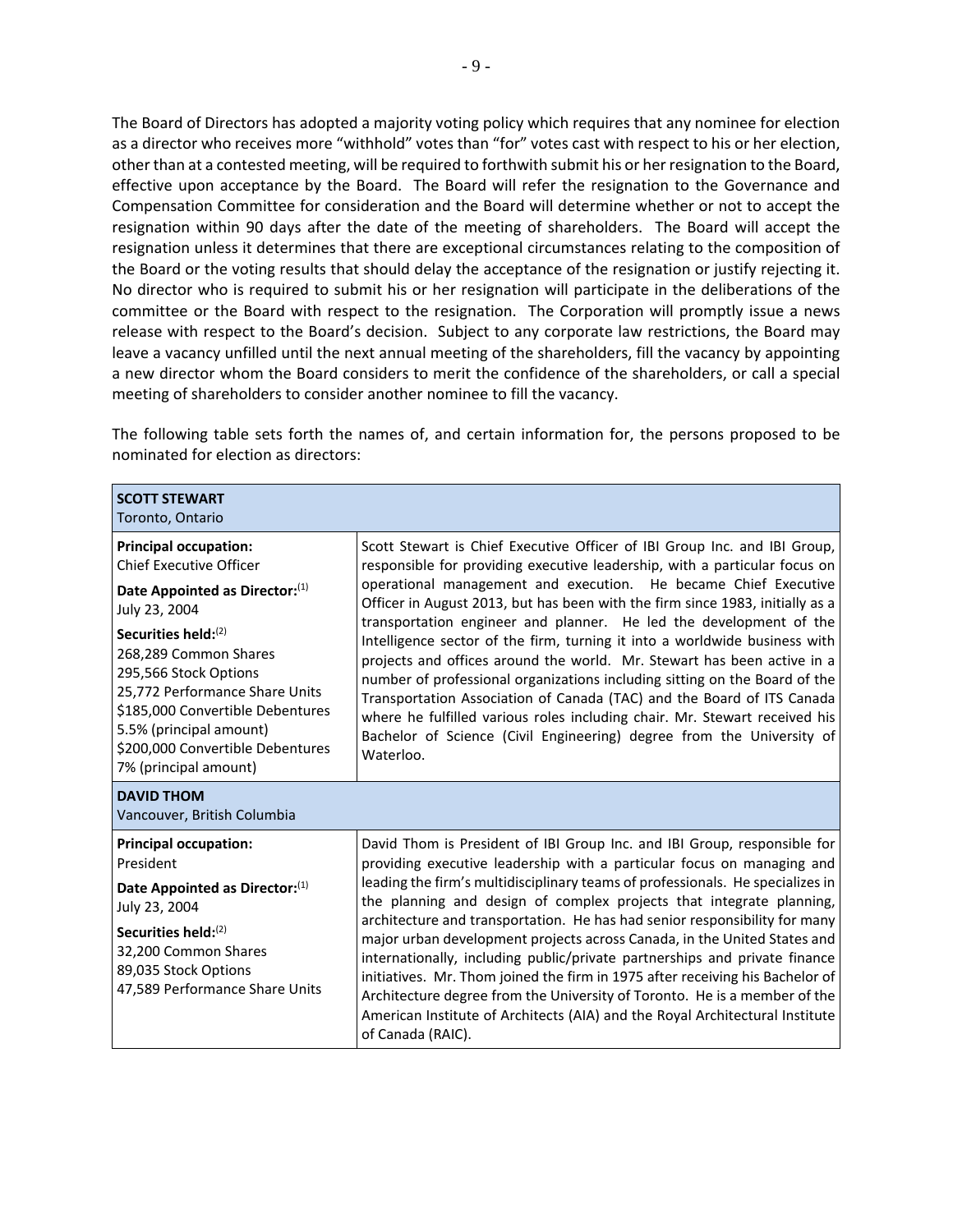# **DALE RICHMOND**<sup>(4)(5)(6)(7)</sup> Oakville, Ontario

| <b>Principal occupation:</b><br>Corporate Director, Chair of the<br>Board of Directors and Chair of the<br>Governance and Compensation<br>Committee<br>Date Appointed as Director:(1)<br>July 23, 2004<br>Securities held:(2)(3)<br>19,000 Common Shares<br>262,499 Deferred Share Units<br>\$153,000 Convertible Debentures<br>7% (principal amount) | Mr. Richmond is the Chair of the Board of Directors of the Corporation and<br>the Chair of the Governance and Compensation Committee. Mr. Richmond<br>is the past Chair of The Canadian Council for Public-Private Partnerships. He<br>has participated on a number of corporate boards and has served the<br>community as past Chair of The Toronto Board of Trade, The Canadian<br>Urban Institute and Humber College. From 1993 to 2003, he was the<br>President and Chief Executive Officer of the Ontario Municipal Employees<br>Retirement System (OMERS). Prior to 1993, Mr. Richmond served with the<br>Municipality of Metropolitan Toronto for 17 years, where he held various<br>positions including Chief Administrative Officer (for a period of eight years),<br>Deputy Commissioner of Transportation, and Commissioner<br>of<br>Management and Computer Services. He also held various public sector<br>positions in Halifax, Calgary and Sudbury. Mr. Richmond received a<br>Bachelor of Commerce degree from Mount Allison University, a Master of |
|-------------------------------------------------------------------------------------------------------------------------------------------------------------------------------------------------------------------------------------------------------------------------------------------------------------------------------------------------------|----------------------------------------------------------------------------------------------------------------------------------------------------------------------------------------------------------------------------------------------------------------------------------------------------------------------------------------------------------------------------------------------------------------------------------------------------------------------------------------------------------------------------------------------------------------------------------------------------------------------------------------------------------------------------------------------------------------------------------------------------------------------------------------------------------------------------------------------------------------------------------------------------------------------------------------------------------------------------------------------------------------------------------------------------------------------|
|                                                                                                                                                                                                                                                                                                                                                       | Arts (Economics) degree from Dalhousie University and is a Fellow of the<br>Chartered Professional Accountants of Ontario and a Fellow of the Certified<br>Management Accountants of Ontario.                                                                                                                                                                                                                                                                                                                                                                                                                                                                                                                                                                                                                                                                                                                                                                                                                                                                        |
| <b>LORRAINE BELL(4)(5)(7)</b><br>New York, New York                                                                                                                                                                                                                                                                                                   |                                                                                                                                                                                                                                                                                                                                                                                                                                                                                                                                                                                                                                                                                                                                                                                                                                                                                                                                                                                                                                                                      |
| <b>Principal occupation:</b><br>Corporate Director, Chair of the<br><b>Audit Committee</b><br>Date Appointed as Director: (1)<br>June 2, 2011<br>Securities held: <sup>(2)</sup><br>15,000 Common Shares                                                                                                                                              | Ms. Bell is the Chair of the Audit Committee of IBI Group Inc. Ms. Bell is a<br>Chartered Professional Accountant, Chartered Accountant with over 30<br>years' experience in the financial sector. Ms. Bell is a member of the Board<br>of Directors and Chair of the Audit Committee and member of the<br>Governance Committee of Brookfield Real Estate Services Inc. Ms. Bell is<br>also a member of the Board of Directors, the Audit and Risk Management<br>Committee and the Human Resources and Governance Committee of the<br>Ontario Financing Authority. She worked in capital markets for over 20<br>years at various firms and specialized in the derivatives market. Ms. Bell is<br>also a member of the Board of Trustees of the New York Genealogical &<br>Biographical Society and a member of the Board of Directors of the<br>Associates of the University of Toronto, Inc. in New York City. She is a<br>member of the Institute of Corporate Directors in Canada.                                                                                |
| <b>CLAUDIA KRYWIAK</b><br>Toronto, Ontario                                                                                                                                                                                                                                                                                                            |                                                                                                                                                                                                                                                                                                                                                                                                                                                                                                                                                                                                                                                                                                                                                                                                                                                                                                                                                                                                                                                                      |
|                                                                                                                                                                                                                                                                                                                                                       | Ms. Krywiak is Vice President, Corporate Development, Planning and<br>Strategic Initiatives at the Ontario Centres of Excellence (OCE), a not-for-<br>profit organization that drives the growth of a knowledge-based economy<br>in Ontario. In partnership with industry, OCE co-invests in industrially<br>relevant research and development and the commercialization of leading<br>edge technologies, supporting the next generation of innovators and<br>entrepreneurs. Prior to joining OCE, Ms. Krywiak held the position of Vice<br>President, Business Development (Ontario) at Mitacs, a national research<br>organization that funds research and training programs. She also had five<br>years of experience with Bruker BioSpin, a world leader in Nuclear Magnetic<br>Resonance (NMR) technology. Ms. Krywiak holds a Hon.B.Sc. and a Ph.D. in<br>Chemistry from the University of Toronto.                                                                                                                                                            |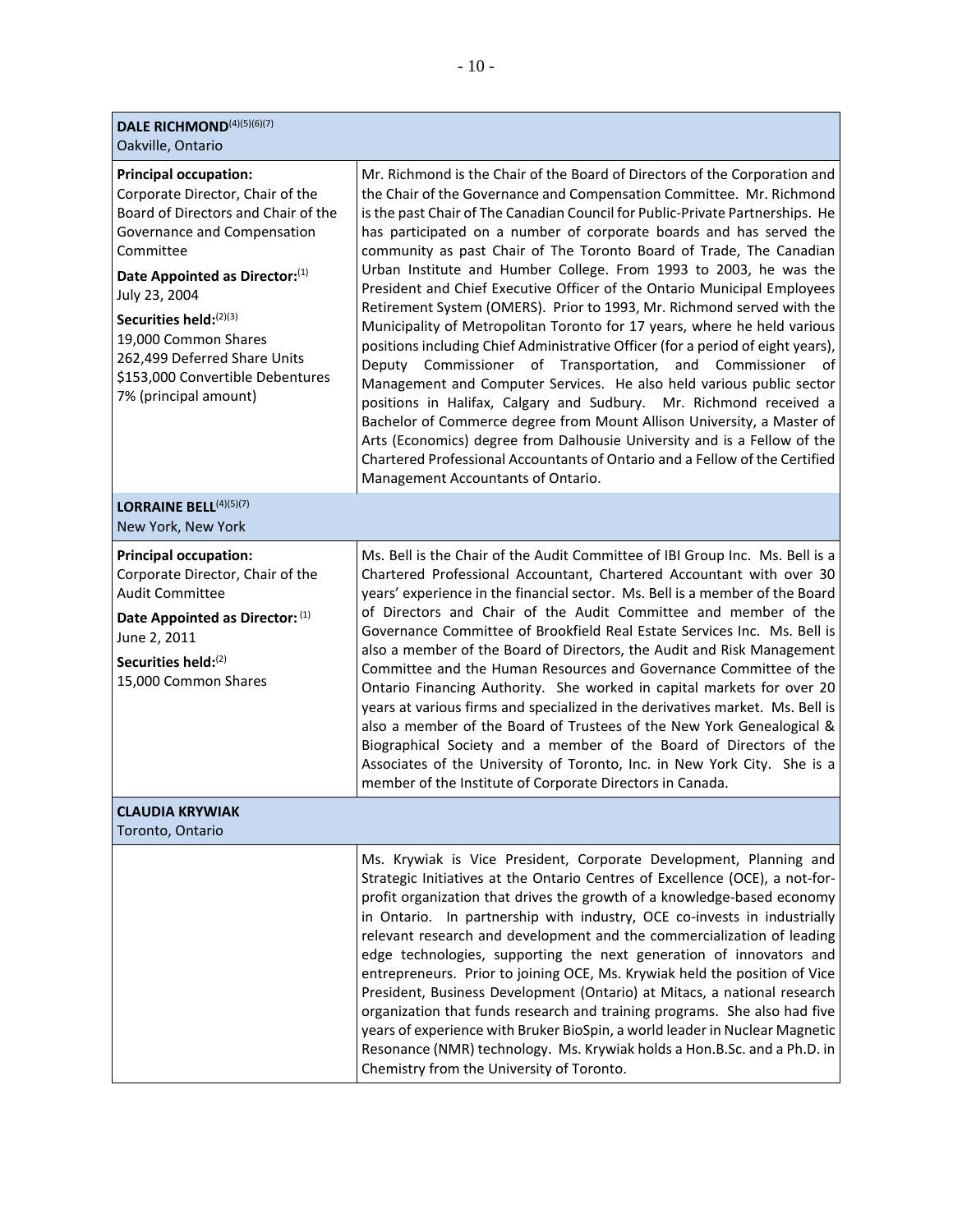**JOHN O. REID<sup>(4)(5)(7)</sup>** 

| Toronto, Ontario                                                                                                                                                                                                                    |                                                                                                                                                                                                                                                                                                                                                                                                                                                                                                                                                                                                                                                                                                                                                                                                                                                                                                                                                                                                                                                                                                                            |
|-------------------------------------------------------------------------------------------------------------------------------------------------------------------------------------------------------------------------------------|----------------------------------------------------------------------------------------------------------------------------------------------------------------------------------------------------------------------------------------------------------------------------------------------------------------------------------------------------------------------------------------------------------------------------------------------------------------------------------------------------------------------------------------------------------------------------------------------------------------------------------------------------------------------------------------------------------------------------------------------------------------------------------------------------------------------------------------------------------------------------------------------------------------------------------------------------------------------------------------------------------------------------------------------------------------------------------------------------------------------------|
| <b>Principal occupation:</b><br>Chartered Professional Accountant,<br>John O. Reid Professional<br>Corporation<br>Date Appointed as Director: (1)<br>May 11, 2017<br>Securities held: <sup>(2)</sup><br>12,188 Deferred Share Units | Mr. Reid is a Chartered Professional Accountant, Chartered Accountant,<br>with over 40 years' experience. He was Audit Leader for KPMG LLP in the<br>Greater Toronto Area from 2008 to 2014. He has extensive experience in<br>auditing as well as the management of professional service organizations,<br>and has experience in strategic planning, development and growth<br>management in all business sectors and industries, with a focus on mergers<br>and acquisitions, technology and health care. Mr. Reid is a founding<br>member and Chair of the Audit Committee of the Perimeter Institute of<br>Theoretical Physics, which supports physics research, training and outreach<br>throughout the world. Mr. Reid served as chair of six hospital boards and<br>two colleges across Canada. Mr. Reid received a Bachelor of Commerce<br>degree from the University of Alberta, and is a Fellow of the Chartered<br>Professional Accountants of Ontario.                                                                                                                                                         |
| MICHAEL NOBREGA <sup>(4)(5)(7)</sup><br>Toronto, Ontario                                                                                                                                                                            |                                                                                                                                                                                                                                                                                                                                                                                                                                                                                                                                                                                                                                                                                                                                                                                                                                                                                                                                                                                                                                                                                                                            |
| <b>Principal occupation:</b><br>Chair of Ontario Centres of<br>Excellence<br>Date Appointed as Director: (1)<br>May 11, 2017<br>Securities held: <sup>(2)</sup><br>12,019 Deferred Share Units                                      | Mr. Nobrega is the Chair of the Ontario Centers of Excellence, an Ontario<br>based organization that drives the commercialization of leading edge<br>technologies across the transportation, communications and other key<br>market sectors. Mr. Nobrega was President and Chief Executive Officer of<br>the Ontario Municipal Employees Pension System (OMERS), one of<br>Canada's largest pension funds, from 2007 to 2014, and President and Chief<br>Executive Officer of Borealis Infrastructure, the infrastructure investment<br>entity of OMERS, from 1998 to 2007. Prior to Borealis, Mr. Nobrega was a<br>tax partner of Arthur Andersen. Between 2014 and 2016, Mr. Nobrega was<br>appointed by the Ontario provincial government as Chair of the Expert<br>Panels on the financial restructuring of MaRS (Ontario's innovation hub for<br>medical and related sciences) and on the reconstruction of the Macdonald<br>Block in Toronto. Mr. Nobrega holds an Honours BA (Economics and<br>Mathematics) from the University of Toronto and is a Fellow of the<br>Chartered Professional Accountants of Ontario. |

**Notes:**

(1) Includes period of time served as a trustee of IBI Income Fund.

(2) The information as to securities beneficially owned, or controlled or directed, directly or indirectly, by the nominees, not being within the knowledge of the Corporation, has been furnished by the respective nominees individually.

- (3) See "Deferred Share Unit Plan" below for a description of deferred share units.
- (4) Member of the Governance and Compensation Committee.
- (5) Independent Director.
- (6) Chairman of the Board of Directors of the Corporation.
- (7) Member of the Audit Committee.

#### **Appointment of Auditors**

It is proposed that the firm of KPMG LLP, Chartered Accountants, be re-appointed as auditors of the Corporation, to hold office until the next annual meeting of the Shareholders or until their successor is appointed, and that the directors be authorized to fix the remuneration of the auditors.

KPMG LLP have been the auditors of the Corporation and the Corporation's predecessor, IBI Income Fund, since their inception. **The persons named in the enclosed form of proxy, if not expressly directed to the**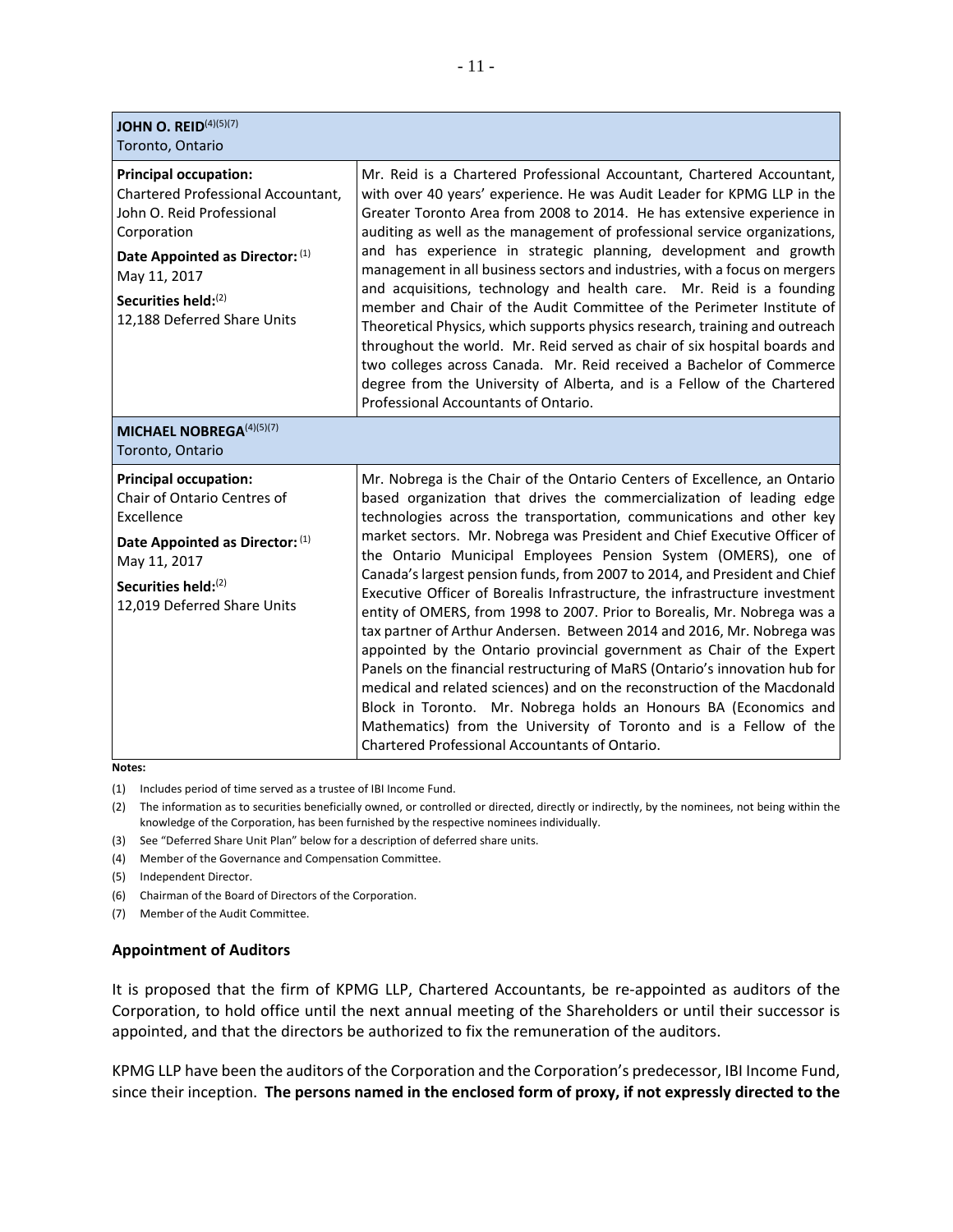**contrary in such form of proxy, will vote such proxies in favour of a resolution to re-appoint KPMG LLP as auditors of the Corporation and authorize the directors to fix their remuneration.**

#### **Financial Statements**

The financial statements of the Corporation for the year ended December 31, 2017 and the auditors' report thereon contained in the Corporation's 2017 annual report sent to Shareholders will be placed before the Shareholders at the Meeting for their consideration. No formal action will be taken at the Meeting to approve the financial statements. If any Shareholder has questions regarding such financial statements, such questions may be brought forward at the Meeting.

# **STATEMENT OF EXECUTIVE COMPENSATION**

#### **Compensation Discussion and Analysis**

The executive compensation philosophy of the Corporation is guided by its objective to retain the senior management critical to the success of IBI Group and the enhancement of Shareholder value. IBI's leadership group today comprises approximately 50 Directors, together with Associate Directors and Associates, leading a group of professional and support staff for a total current complement of approximately 2,700 personnel.

Under the Administration Agreement, IBI Group pays the Partners Compensation Amount to the Management Partnership in respect of the base compensation for the services of the principals of the partners of the Management Partnership. The compensation policy pursuant to which the amount of the Partners Compensation Amount paid by IBI Group to the Management Partnership and the portion thereof paid by the Management Partnership to each corporation which is a partner of the Management Partnership and of which a member of management of the Corporation is principal is reviewed and approved on an annual basis by the Governance and Compensation Committee of the Corporation. In addition, the Chief Executive Officer and the President receive a portion of their compensation directly form the Corporation. Compensation is set at competitive market levels, designed to retain the Chief Executive Officer and other members of the senior management team and align the interests of management with the creation of Shareholder value. The income paid to the Management Partnership for the year ended December 31, 2017 amounted \$12.7 million.

The components of executive compensation are base salary, a short-term incentive plan bonus ("**STIP Bonus**") and long-term incentive grants pursuant to the Corporation's stock option plan and performance share unit plan for officers and senior management, described below under "Share-based and Optionbased Awards".

The persons eligible to receive an STIP Bonus include the Chief Executive Officer, the President, the Chief Financial Officer and other executive officers or key employees of the Corporation approved by the Board of Directors as being eligible to participate (the "**Participants**"). The Board of Directors administers the STIP Bonus based on annual corporate and individual performance targets for a calendar year, commencing on January 1 (the "**Performance Year**") and calculated in accordance with the following formula $^1$  $^1$ :

<span id="page-14-0"></span> <sup>1</sup> "**STIP Target Percentage**" refers to a performance target established for each Participant, expressed as a percentage of such Participant's Base Fixed Pay from 30% to 50%; "**Performance Score**" refers to the extent to which the actual performance of the Participant met their strategic/individual objectives as at the end of the Performance Year and is assessed by the Board of Directors.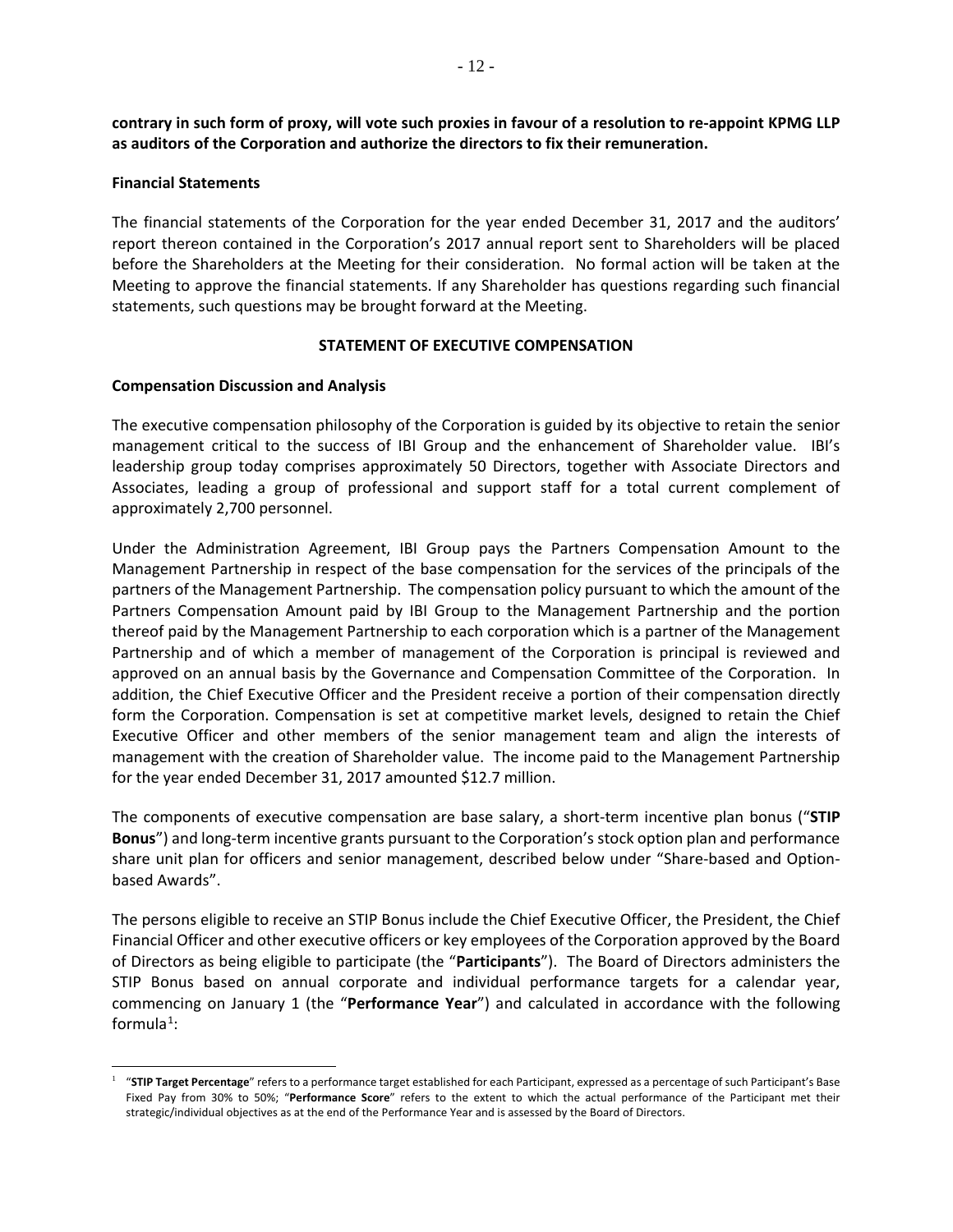| The Participant's actual amount of<br>Base Fixed Pay for the Performance<br>Year for Active Employment |  | The Participant's STIP Target<br>Percentage (30% to 50%) |  | The Participant's Performance Score<br>$(0.0 \text{ to } 1.5)$ |
|--------------------------------------------------------------------------------------------------------|--|----------------------------------------------------------|--|----------------------------------------------------------------|
|--------------------------------------------------------------------------------------------------------|--|----------------------------------------------------------|--|----------------------------------------------------------------|

IBI Group also has a long-term incentive plan (the "**LTIP**"), described below under "Long-Term Incentive Plan Awards". The Base Distribution level for the LTIP is reviewed annually and approved by the Governance and Compensation Committee of the Corporation. The existing arrangements for the LTIP have remained unchanged since the closing of IBI Income Fund's initial public offering on August 31, 2004. During the fiscal year ended December 31, 2017, no funds were paid under the LTIP.

The Board of Directors and the Governance and Compensation Committee have considered the implications of risks associated with the Corporation's compensation policies and practices and whether executive officers are potentially encouraged to expose the Corporation to inappropriate or excessive risk.

The Corporation does not currently have a policy that restricts executive officers or directors from purchasing financial instruments, including prepaid variable forward contracts, equity swaps, collars, or units of exchange funds, that are designed to hedge or offset a decrease in market value of the Corporation's equity securities. Any such purchases would be required to be disclosed in insider report filings, and to date no such purchases have been disclosed.

#### **Performance Graph**

The following graph illustrates the total cumulative return for \$100 invested in Shares of the Corporation for the five year period from January 1, 2012 to December 31, 2017, with the total cumulative returns of the S&P/TSX Composite Index, assuming reinvestment of distributions/dividends.

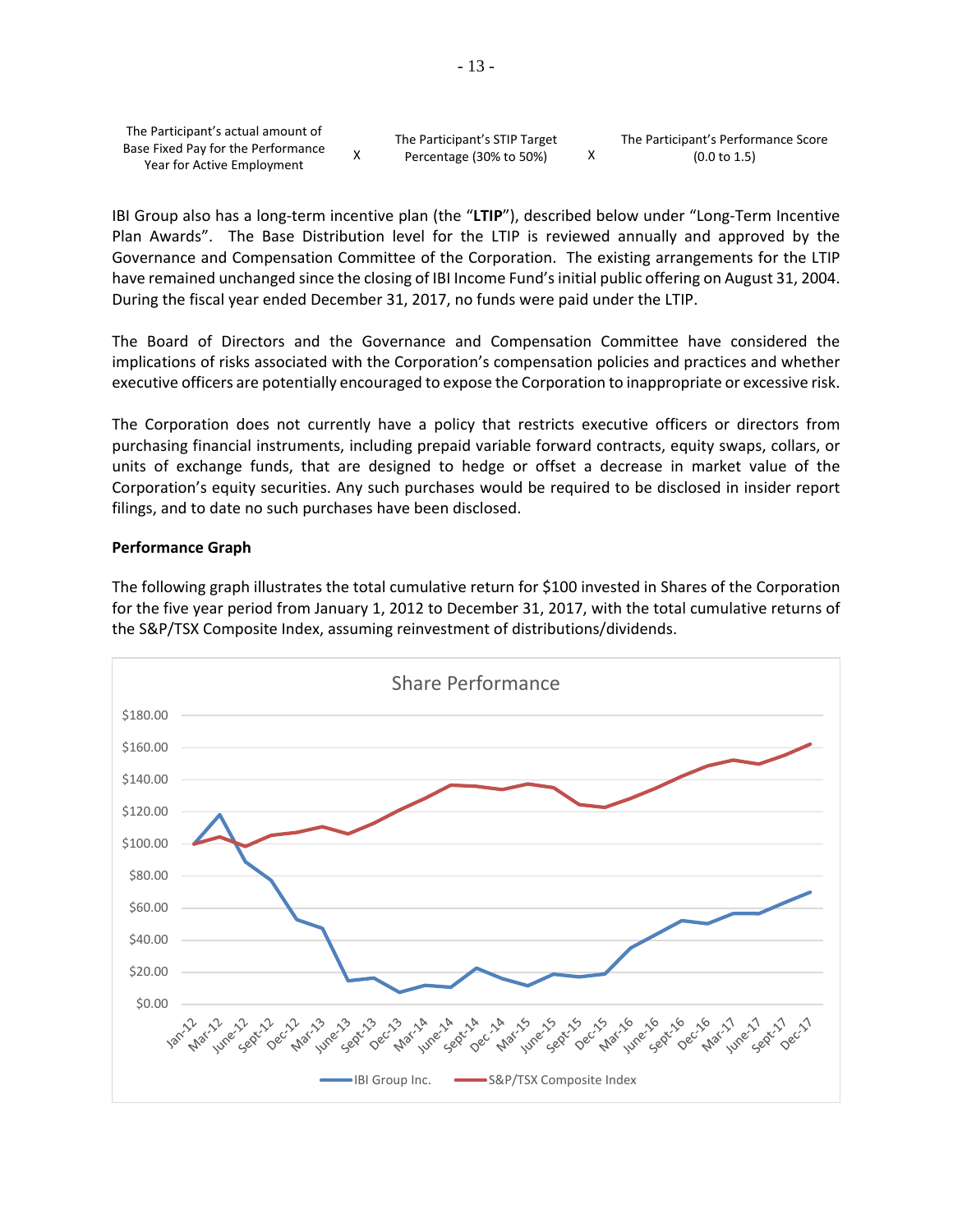The compensation of the Corporation's executive officers was relatively static from 2010 to 2013; total compensation did increase by approximately 10% in 2014 due to bonuses paid to the Chief Financial Officer and the President, although this was significantly less than the 114% increase in Share price in 2014; total compensation did not increase in 2015 while the Share price increased 17.6%, and increased by approximately 48% in 2016 due to bonuses and stock options, although this was significantly less than the 165% increase in Share price in 2016. During 2017 compensation increased 25% due to increases in bonuses and stock option awards. This amount was less than the 33% increase in Share price during 2017.

# **Share-based and Option-based Awards**

In addition to the Stock Option Plan and the Performance Share Unit Plan (described below), the Senior management of IBI Group is also eligible to participate in the LTIP indirectly through the Management Partnership, described below under "Long-Term Incentive Plan Awards".

#### Stock Option Plan

The Board of Directors approved the implementation of a stock option plan on March 19, 2014 (the "**Stock Option Plan**"). The purpose of the Stock Option Plan is to enhance Shareholder value by: (i) providing a long-term incentive to the Corporation's key personnel; (ii) improving the ability of the Corporation to attract, retain and motivate its key personnel; (iii) reinforcing the importance of and rewarding participants in the Stock Option Plan for superior sustained corporate performance; and (iv) encouraging participants in the Stock Option Plan to maintain a significant level of investment in the Corporation, thereby closely aligning their personal interests with those of the Shareholders.

The Stock Option Plan is administered by the Board of Directors or the Governance and Compensation Committee or other committee appointed by the Board, which has the power to (a) establish policies and to adopt rules and regulations for carrying out the purposes, provisions and administration of the Stock Option Plan; (b) interpret and construe the Stock Option Plan and to determine all questions pertaining to the Stock Option Plan or any option granted under the Stock Option Plan; and (c) prescribe the form of the instruments relating to the grant, exercise and other terms of Options.

The grant of options to purchase Shares ("**Options**") to Eligible Persons shall be considered and determined by the Board in accordance with the provisions of the Stock Option Plan. The Board shall determine which Eligible Persons are to be granted Options and the time or times when Options will be granted as it deems appropriate in its sole discretion. For each grant of Options, the Board shall determine at the time of grant (i) the number of Shares subject to each Option; (ii) the period in which the holder of an Option may exercise an Option (the "**Option Period**"); (iii) the vesting schedule providing for the maximum number of Shares in respect which the Option shall be exercisable at specified times or other vesting conditions; (iv) any restrictions upon the sale, transfer or disposition of Optioned Shares; and (v) any other terms and conditions relating to each Option.

The price at which Shares may be purchased under an Option will be set by the Board of Directors at the time of grant and will be fixed for the term of an Option, provided that the price shall not be less than the volume weighted average trading price of the Shares on the Toronto Stock Exchange for the five trading days immediately preceding the date of grant. Unless otherwise determined by the Board, the Option Period shall be ten years from the date of grant, provided that in the event that the Option Period should end within a blackout period in which Eligible Persons cannot trade securities of the Corporation pursuant to the Corporation's policy on trading restrictions, or within the nine business days following the expiry of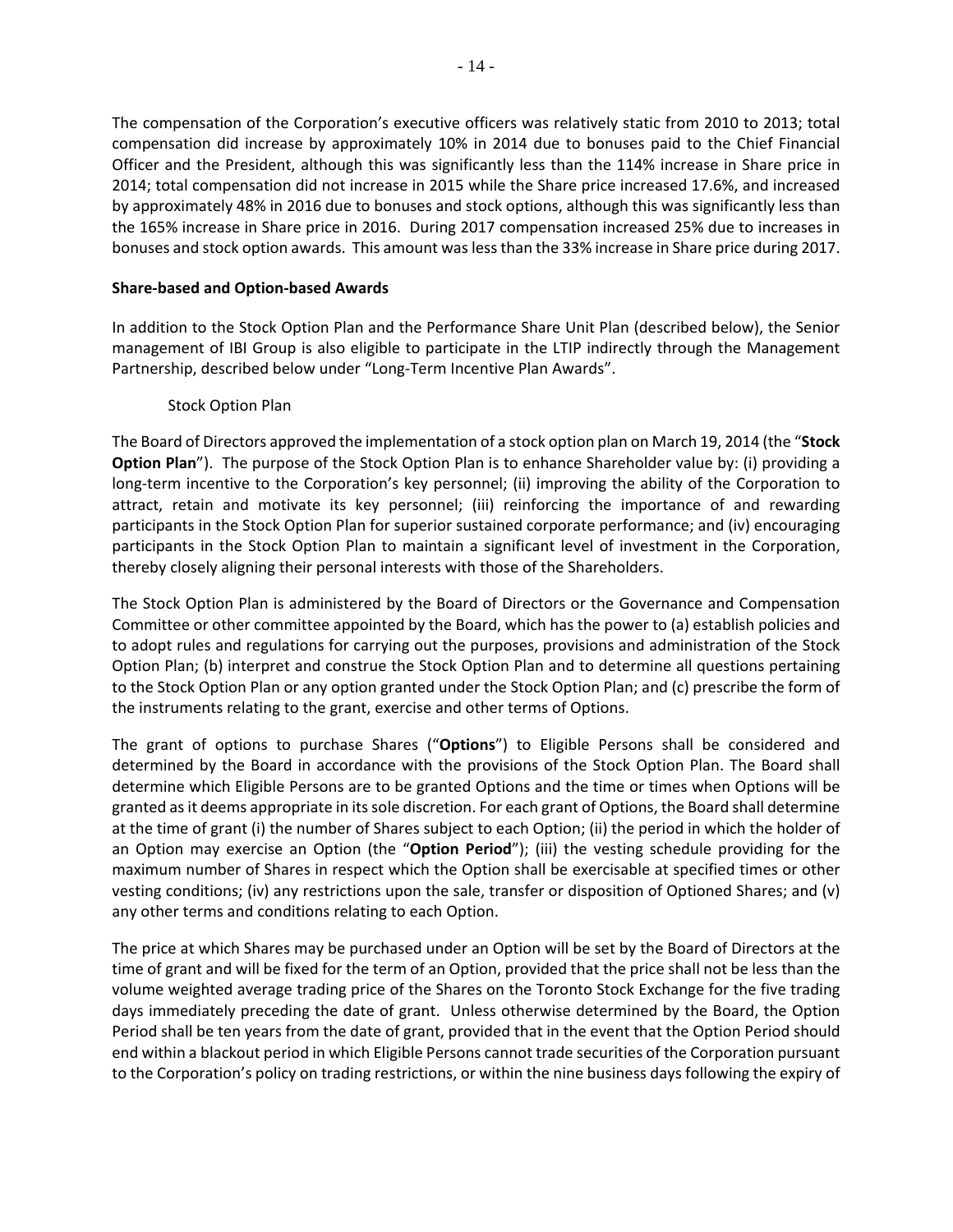a blackout period, the Option Period will end on the date which is ten business days after the expiry of the blackout period.

The total number of Shares issuable upon the exercise of all Options that may be granted under the Stock Option Plan, subject to any adjustment as described below, is 1,755,268 Shares, representing 5.6% of the issued and outstanding Shares (or 4.7% on a partially diluted basis, assuming the exchange of the Class B Units for Shares). An aggregate of 1,097,135 Options have been granted as at the date hereof, representing 3.5% of the issued and outstanding Shares (or 4.7% on a partially diluted basis, assuming the exchange of the Class B Units for Shares). An aggregate of 658,133 Options remain available for issuance under the Stock Option Plan.

In addition to the total limit on Shares issuable, the Stock Option Plan provides for the following limits: (a) the aggregate number of Shares issued under the Stock Option Plan and any of the Corporation's other security based compensation arrangements to Insiders, within any one year period, shall not exceed 10% of the Shares then issued and outstanding; (b) the aggregate number of Shares issuable under the Stock Option Plan and any of the Corporation's other security based compensation arrangements to Insiders at any time shall not exceed 10% of the Shares then issued and outstanding; and (c) the aggregate number of Shares reserved for issuance pursuant to all Options granted to any one Option holder shall not exceed 2% of the Shares issued and outstanding.

Optioned Shares in respect of which Options are not exercised prior to the expiry or termination of such Options shall be available for subsequent Options. Options are personal to the holders and are not assignable or transferrable except as provided for in the Stock Option Plan.

In the event of the termination of services or position of an Option holder for cause, all outstanding Options granted to such holder shall terminate on the effective date of the termination. In the event of the death of an Option holder, outstanding Options granted to such holder shall be exercisable by the estate of the holder, to the same extent that the Options would have otherwise been exercisable by the holder immediately prior the time of death (unless the Board determines otherwise), until the earlier of: (i) the expiration date of the Options, and (ii) one year after the holder's death. In the event of the termination of services or position of an Option holder by reason of disability or retirement, outstanding Options granted to such holder shall be exercisable by the holder or the holder's representative, as the rights to exercise accrue in accordance with the terms of the Options, until the earlier of: (i) the expiration date of the Options, and (ii) one year after the termination of services or position of the holder or the effective date on which the holder becomes eligible to receive long-term disability benefits. In the event of the termination of services or position of an Option holder other than for cause, death, disability, or retirement, all outstanding Options granted to such holder shall be exercisable by the holder, to the same extent that the Options would have otherwise been exercisable by such holder immediately prior to the date of the termination of services or position (unless the Board determines otherwise), until the earlier of: (i) the expiration date of the Options, and (ii) the final day of the 90 days after the termination of services or position of the holder. In each case, after the period when the Options may be exercised, the Options and all rights of the holder thereunder shall immediately expire and terminate.

An Option may be exercised from time to time during the Option Period by the delivery to the Corporation of notice of exercise and by payment of the total option price for the Optioned Shares being purchased. The holder may use a broker to assist in its exercise of Options by selling on the Toronto Stock Exchange the necessary number of Shares issuable upon the exercise of such Options to effect payment of the Option Price with the resulting proceeds. With the consent of the Board of Directors, a holder may, rather than exercise an Option as provided above, elect a "cashless exercise" of options whereby the holder will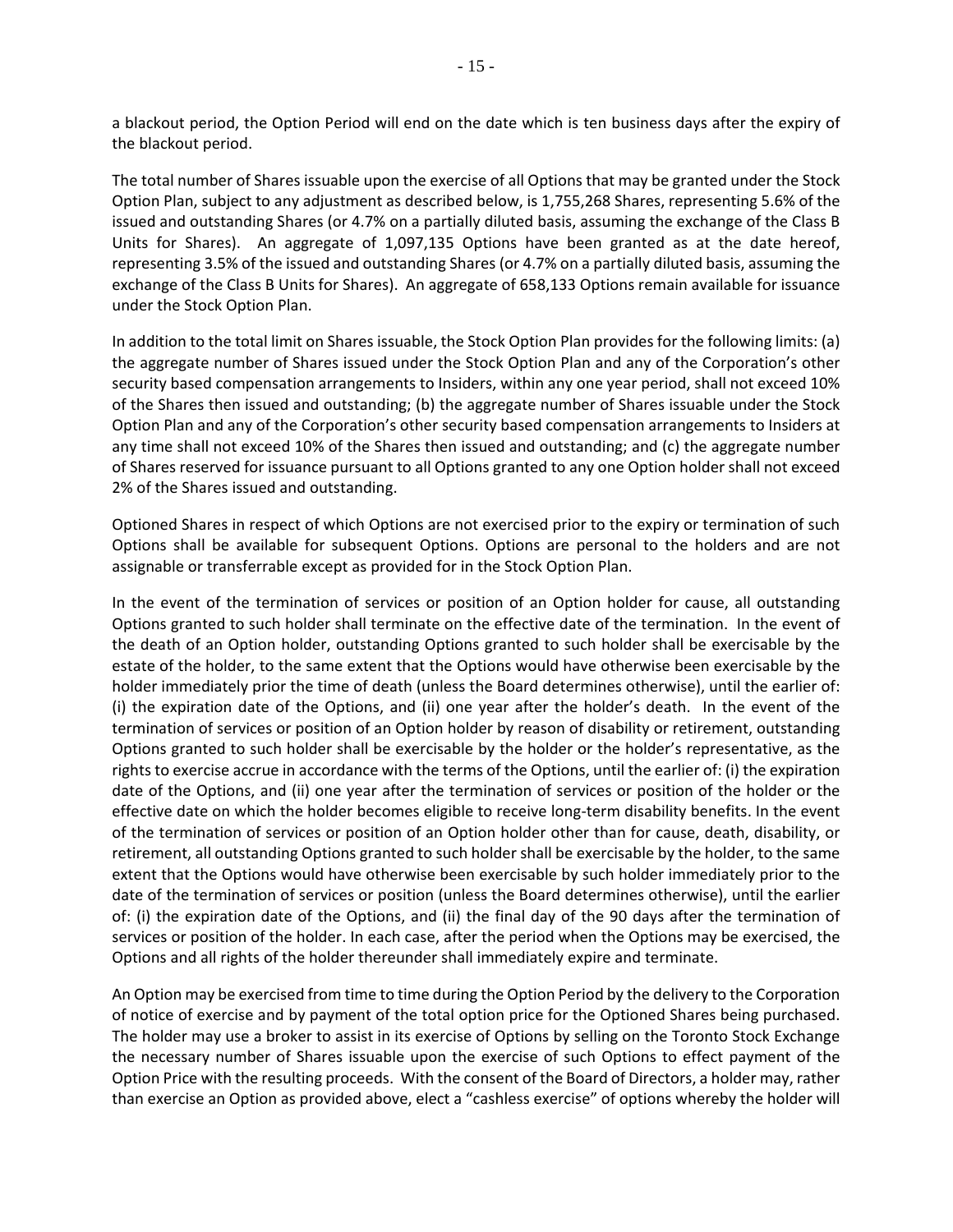receive a lesser number of Shares based on the difference between the current market price of the Shares and the exercise price of the Option. The number of shares to be received will be determined in accordance with the following formula<sup>[2](#page-18-0),[3](#page-18-1)</sup>:

| Number of Shares $=$ | Number of Shares issuable upon exercise of<br>the Option, or portion of the Option, being | (market price – exercise price) |  |
|----------------------|-------------------------------------------------------------------------------------------|---------------------------------|--|
|                      | exercised                                                                                 | market price                    |  |

The Stock Option Plan includes provisions which allow the Corporation to make such adjustments to the number of Shares issuable upon the exercise of Options that are appropriate to prevent dilution or enlargement of the rights granted under Options issued under the Stock Option Plan, or to account for the reclassification, reorganization or other changes to the Shares, or to account for the consolidation, merger or amalgamation of the Corporation.

Subject to any required approval of any regulatory authority, the Board of Directors may at any time or from time to time suspend, terminate or discontinue the Stock Option Plan, provided that without the consent of the Option holders, such suspension, termination or discontinuance may not in any manner adversely affect the rights under any Options previously granted under the Stock Option Plan. Subject to any required approval of any regulatory authority, the Board of Directors may at any time amend the Stock Option Plan or any outstanding Option without the approval of the Shareholders including, without limitation, an amendment that: (a) is of a "housekeeping" nature, including without limitation, for the purpose of curing any ambiguity, error or omission in the Stock Option Plan or to correct or supplement any provision of the Stock Option Plan that is inconsistent with any other provision of the Stock Option Plan; (b) is necessary to comply with applicable law or the requirements of the Toronto Stock Exchange; (c) changes the vesting provisions of any Option; or (d) changes the termination provisions of an Option or the Stock Option Plan which does not entail an extension beyond the original expiry date.

The following amendments to the Stock Option Plan require the approval of Shareholders: (a) increasing the number of Shares issuable under the Stock Option Plan; (b) reducing the Option Price of any outstanding Option; (c) extending the Option Period applicable to any Option issued to an Insider; (d) increasing the limit on the number of Shares issued or issuable to Insiders; or (e) amending the amendment provisions of the Stock Option Plan.

In the event of a Change of Control and the termination of services or position of an Option holder, other than for cause, in anticipation of or within 12 months of the Change of Control, all outstanding Options granted to such Option holder shall immediately become exercisable by the Option holder until the earlier of: (i) the expiration date of the Options; and (ii) the final day of the 20 days following the termination of services or position.

# Performance Share Unit Plan

 $\overline{a}$ 

On August 9, 2017, the Corporation adopted a Performance Share Unit Plan (the "**PSU Plan**") to support the achievement of performance criteria and contribute to the Corporation's future success over a threeyear period. Unlike the STIP Bonus, which rewards past performance, a performance share unit ("**PSU**") granted under the PSU Plan (an "**Award**") is awarded to an employee or affiliate of the Corporation (the "**Participant**") to incentivize services rendered or to be rendered in the calendar year the award is made

<span id="page-18-0"></span><sup>2</sup> For the purposes of this formula, "**market price**" means the volume weighted average trading price of the Shares for the five trading days prior to the date of delivery of a notice of exercise by the holder to the Corporation.

<span id="page-18-1"></span><sup>&</sup>lt;sup>3</sup> By way of illustration, a holder exercising 1,000 Options with an exercise price of \$2.50 per Share when the market price is \$5.00 per share will receive on a cashless exercise 500 Shares (1,000 x (\$5.00 – \$2.50)/\$5.00).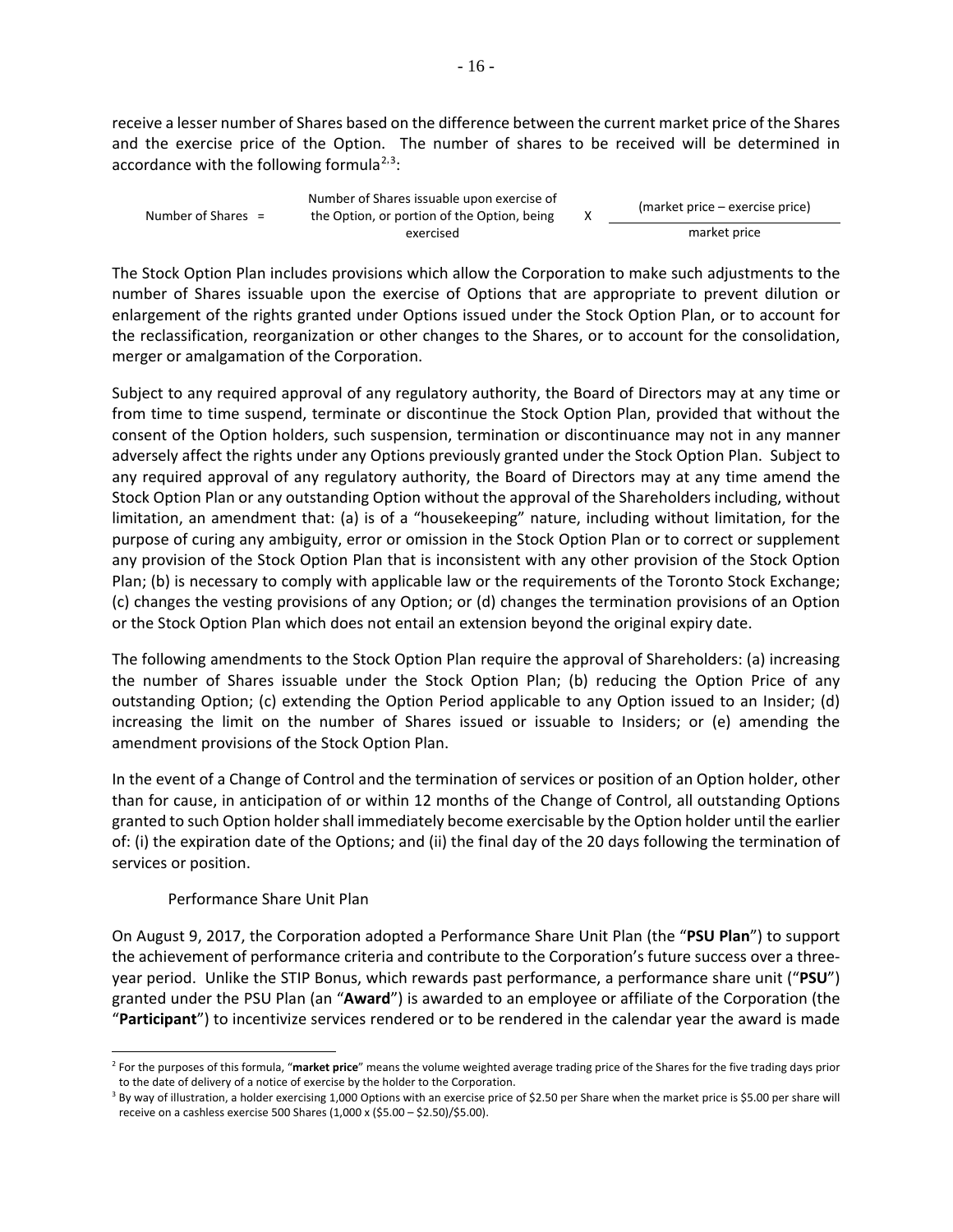and the subsequent two years. Unless otherwise specified in the Award notice, all PSUs vest on the third anniversary of the date of grant.

The PSU Plan is administered by the Board of Directors, which may, in its sole discretion (i) determine the individuals and entities (from among the Participants) to whom grants under the PSU Plan may be made, (ii) make grants of Awards under the PSU Plan relating to the issuance of Shares in such amounts, to such persons and on such terms and conditions as it determines including, the time(s) at which Awards may be granted, the conditions under which Awards may be granted or forfeited, the number of Shares covered by any Award, whether restrictions or limitations are to be imposed on the Shares issuable pursuant to an Award (and the nature of such restrictions or limitations, if any), and any acceleration of vesting or waiver of termination regarding any Award, (iii) establish the form(s) of Award agreements, (iv) cancel, amend, adjust or otherwise change any Award, (v) construe and interpret the PSU Plan and all Award agreements, (vi) adopt, amend, prescribe and rescind administrative guidelines and other rules and regulations relating to the PSU Plan and (vii) make all other determinations and take all other actions necessary or advisable for the implementation and administration of the PSU Plan.

Each PSU consists of a right to receive a Share, which is subject to vesting over time. The right may also be conditional upon the achievement of specific performance targets or goals (the "**Performance Targets**") during the three-year period in which the award is granted (the "**Performance Period**"). The Performance Targets may be based upon the achievement of corporate, divisional or individual targets or goals, and may be applied to performance relative to an index or comparator group, or on any other basis determined by the Board of Directors. The Board of Directors may modify, at any time, the Performance Targets as necessary to align them with the Corporation's corporate objectives. The Performance Targets may include a threshold level of performance below which no payment will be made (or no vesting will occur), levels of performance at which specified payouts will be made (or specified vesting will occur), and a maximum level of performance above which no additional amount will be paid out (or at which full vesting will occur).

The Board of Directors may, at its sole discretion, pay the Award as a lump sum cash amount, net of all withholdings required by law, on the settlement date. The amount of lump sum cash payment shall be calculated by multiplying the number of PSUs which, after giving effect to any Performance Targets for the Award, have vested as of a vesting date, by the volume weighted average trading price of the Shares on the Toronto Stock Exchange for the five trading days immediately preceding the settlement date, net of all withholdings required by law.

The Board of Directors may from time to time, amend, modify, change, suspend or terminate the PSU Plan or any Awards granted pursuant to the Plan as it, in its discretion determines appropriate, provided, however, that: (i) no such amendment, modification, change, suspension or termination may materially impair any accrued rights of a Participant or materially increase any obligations of a Participant under the PSU Plan without the consent of the Participant, unless the Board of Directors determines such adjustment is required or desirable in order to comply with any applicable securities laws or stock exchange requirements.

Except as otherwise may be permitted by the Board of Directors, no assignment or transfer of Awards, whether voluntary, involuntary, by operation of law or otherwise, vests any interest or right in such Awards whatsoever in any assignee or transferee and immediately upon any assignment or transfer, or any attempt to make the same, such Awards will terminate and be of no further force or effect.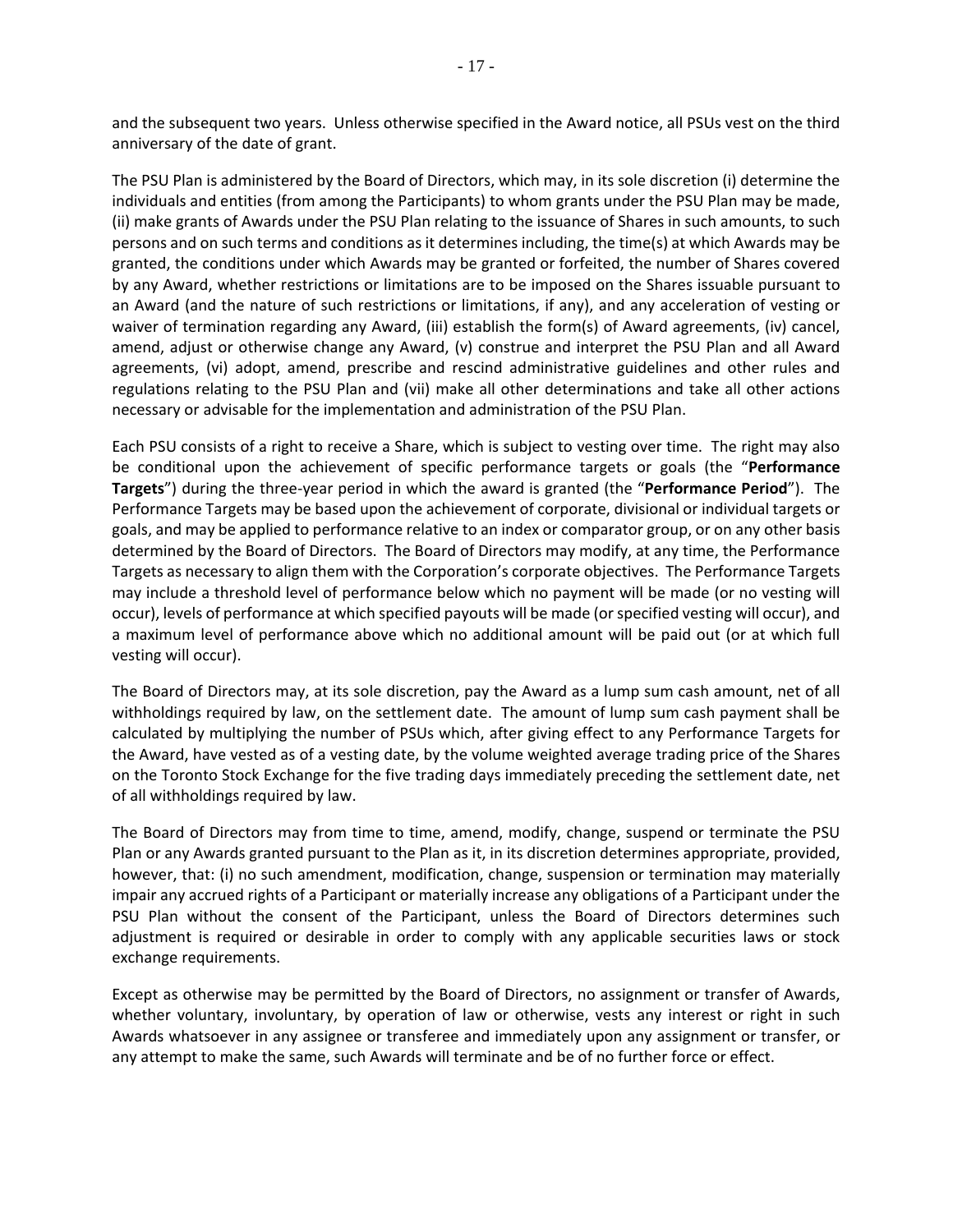#### **Deferred Share Unit Plan**

The Deferred Share Unit Plan is available to the independent, non-employee directors of the Corporation and was originally adopted by the unitholders of IBI Income Fund in 2009. The Deferred Share Unit Plan is intended to enhance the Corporation's ability to attract and retain talented individuals to serve as Independent Directors by providing such directors with the opportunity to acquire deferred share units, thereby allowing them to participate in the long term success of the Corporation and promoting a greater alignment of interests between directors and the Shareholders of the Corporation. The Deferred Share Unit Plan is administered by the Governance and Compensation Committee of the Board of Directors, which may, in its sole discretion, impose certain conditions on the grant of deferred share units.

A deferred share unit is a unit of participation in the Deferred Share Unit Plan, equivalent in value to one Share of the Corporation, credited by means of a bookkeeping entry to the account maintained in the records of the Corporation for each director participating in the Deferred Share Unit Plan. Corporate directors may elect to receive all or a portion of their annual compensation (the annual retainer and compensation for attendance at meetings of the Board of Directors and for acting as chair of a committee) in the form of deferred share units.

Deferred share units granted to a director are credited to the director's account in quarterly instalments effective as of the last business day of March, June, September and December (the "**Reference Date**"). The number of deferred share units to be credited to a director's account each quarter will be determined based on the portion of the compensation that the director has elected to receive in the form of deferred share units and the market value of the Shares (based on the weighted average trading price of a Share on the Toronto Stock Exchange on the five days prior to the applicable Reference Date). If the Corporation declares dividends on Shares, the account maintained for each director will be credited with additional deferred share units in respect of an equivalent dividend on such director's deferred units.

Deferred share units are fully vested at the time granted, but are not redeemable until a director ceases to be a director of the Corporation. When a director ceases to be a director of the Corporation, the deferred share units in the director's account will be redeemed, and the director may elect to receive, without being required to make any payment, either (i) Shares issued from treasury equal to the number of deferred share units in the director's account (less any Shares withheld by the Corporation to satisfy withholding tax obligations), or (ii) a cash payment equal to the market value of such Shares, based on the weighted average trading price of a Share on the Toronto Stock Exchange for the five days prior to the redemption date (less applicable withholding taxes).

Shares in respect of deferred share units that are redeemed for cash shall be available for subsequent deferred share units.

The rights and interests of a director in respect of deferred share units are not transferable or assignable other than to a director's estate.

The Board of Directors may amend the Deferred Share Unit Plan at any time, provided that no amendment shall adversely affect the deferred share units credited to any director prior to such amendment. The Board of Directors may amend the Deferred Share Unit Plan without the approval of Shareholders, including without limitation, an amendment that: (a) is of a technical, clerical or "housekeeping" nature including, without limitation, for the purpose of curing any ambiguity, error or omission in the Deferred Share Unit Plan or to correct or supplement any provision that is inconsistent with any other provision of the Deferred Share Unit Plan; (b) responds to changes in legislation, regulations, stock exchange rules or accounting or auditing requirements; (c) is with respect to administration of the Deferred Share Unit Plan;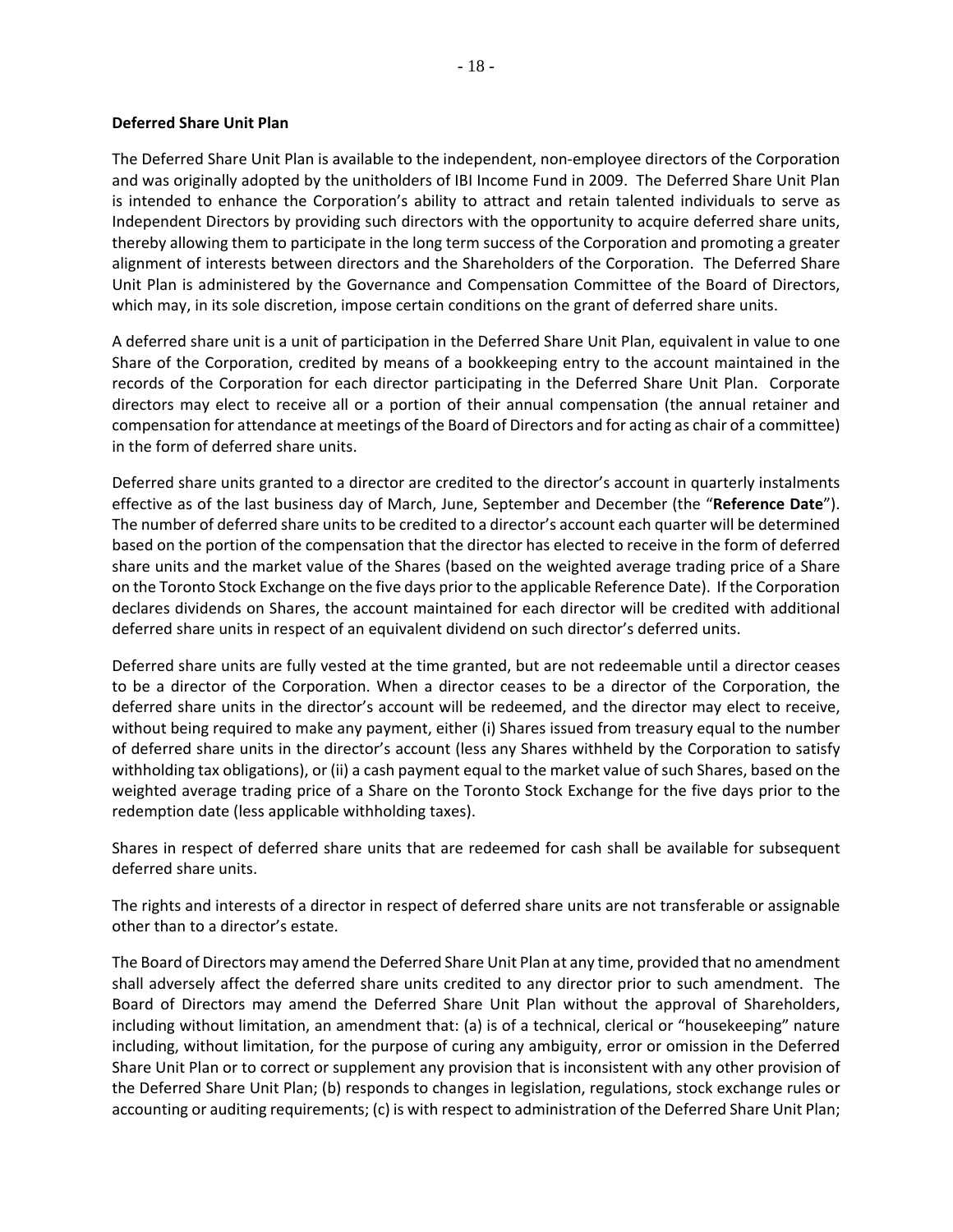(d) adds or modifies vesting or redemption provisions of the Deferred Share Unit Plan or any deferred share unit; (e) is with respect to the eligibility of any director; (f) facilitates the participation in the Deferred Share Unit Plan by, and the granting of deferred share units to, directors who are subject to the laws of countries other than those of Canada, which grants may have terms and conditions that differ from the terms thereof as provided elsewhere in the Deferred Share Unit Plan for the purpose of complying with foreign laws; (g) facilitates a cash payment option under the Deferred Share Unit Plan; (h) reflects any subdivision, consolidation or distribution of Shares or other alterations of the capital of the Corporation; and (i) suspends or terminates the Deferred Share Unit Plan.

The Board of Directors may, in its sole discretion and without the consent of any director as a participant in the Deferred Share Unit Plan, terminate or suspend the Deferred Share Unit Plan at any time, provided that the deferred share units credited to any director prior to such termination or suspension shall not be adversely affected.

The total number of Shares issuable under the Deferred Share Unit Plan is 1,248,337 Shares, representing 4.0% of the 31,219,211 Shares that are currently issued and outstanding (or 3.3% on a partially diluted basis, assuming the exchange of the Class B Units for Shares). The Deferred Share Unit Plan was amended in 2016 to increase the total number of Shares issuable under the plan from 532,555 Shares to 1,248,337 Shares, and the amendment was approved by Shareholders at the annual meeting held on May 11, 2016. An aggregate of 349,403 deferred share units are outstanding as of the date hereof, representing, assuming they will be redeemed for Shares, 0.01% of the issued and outstanding Shares (or 0.01% on a partially diluted basis, assuming the exchange of the Class B Units for Shares). To date deferred share units have been redeemed for an aggregate of 113,991 Shares on the retirement of directors. An aggregate of 898,934 deferred share units remain available for issuance under the Deferred Share Unit Plan.

In addition to the total limit on Shares issuable, the Deferred Share Unit Plan provides for the following limits: (a) the number of Shares issued under the Deferred Share Unit Plan and any of the Corporation's other security based compensation arrangements to Insiders, within any one year period, shall not exceed 10% of the issued and outstanding Shares; and (b) the number of Shares issuable under the Deferred Share Unit Plan and any of the Corporation's other security based compensation arrangements to Insiders shall not exceed 10% of the issued and outstanding Shares.

Other than under the Deferred Share Unit Plan, none of the directors receive any share-based awards, option-based awards or non-equity incentive plan compensation as directors.

#### **Compensation Governance**

The Board of Directors has a Governance and Compensation Committee which has the responsibility for, among other things, assisting the directors in fulfilling their responsibilities relating to the compensation of management of IBI Group and directors of the Corporation.

The Governance and Compensation Committee of the Board of Directors is comprised of the following four directors: Dale Richmond (Chair), Lorraine Bell, John Reid and Michael Nobrega. Jane Bird was a member of the committee until January 5, 2018, when she resigned as a director of the Corporation. The Board has determined that all members are currently "independent" as determined in accordance with National Instrument 58-101 – *Disclosure of Corporate Governance Practices*.

Each of the members of the Governance and Compensation Committee of the Board of Directors has relevant direct experience in matters of executive compensation. The members have experience in chief executive officer roles and as directors of public companies and two of the members are or have been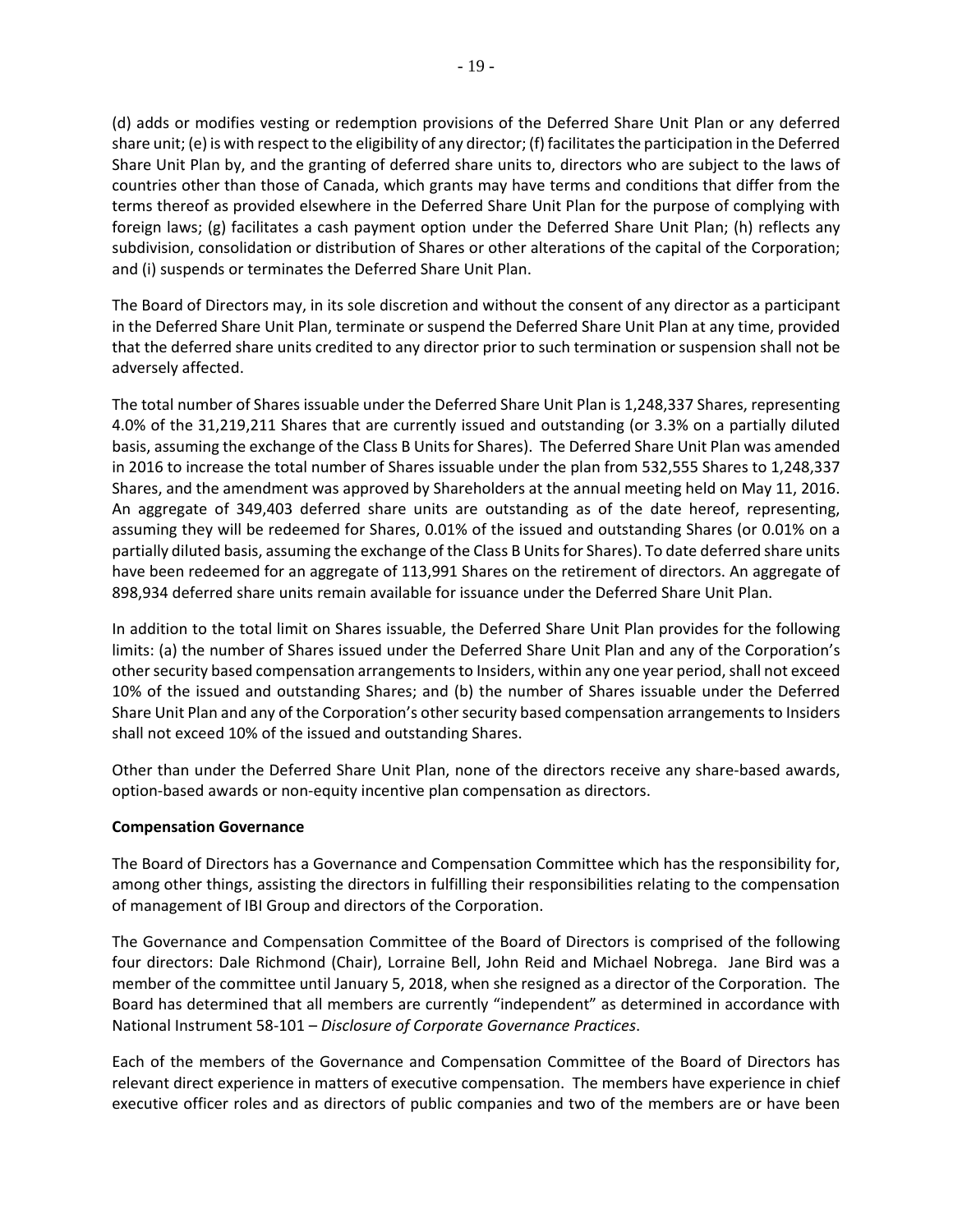members of compensation committees of other public companies. The skills and experience of the members of the committee enable the committee to make decisions on the suitability of compensation policies and practices.

With respect to the compensation of the directors, the Governance and Compensation Committee reviews and recommends compensation to the directors, including annual retainer, meeting fees and other benefits conferred upon the directors. The Committee reviews the compensation being paid to directors of comparable issuers and makes recommendations to the Board with respect to any proposed changes to the compensation of the directors.

With respect to the compensation of the executive officers, the Governance and Compensation Committee approves the compensation policy pursuant to which the following are determined each year: (i) the amount of the Partners Compensation Amount paid by IBI Group to the Management Partnership; and (ii) the allocation to each corporation which is a partner of the Management Partnership, and of which a member of management is principal, of its share of the Partners Compensation Amount.

Willis Towers Watson has been retained to provide consulting services to assist the Governance and Compensation Committee and the Board in designing a short and long term incentive program for the Chief Executive Officer, President and Chief Financial Officer, and to assist in assessing the competitiveness of compensation for the Board of Directors. Willis Towers Watson was originally retained in August 2013.

In addition to compensation services, Willis Towers Watson were also asked to provide advice and guidance on the design and implementation of an employee share purchase plan, and the design of a succession planning framework to be applied to the Chief Executive Officer, President and Chief Financial Officer roles. Other services provided to the Corporation at the request of management are approved by the Chief Executive Officer and do not require pre-approval by the Board or the Governance and Compensation Committee.

# *Executive Compensation-Related Fees*

During the Corporation's fiscal year ended December 31, 2017, Willis Towers Watson billed the Corporation the following aggregate amounts, respectively, for services related to determining compensation for directors and executive officers: \$42,497 (with respect to the review of the stock option program), and \$91,126 (\$32,782 with respect to the 2017 short term and long term incentive plan, and \$3,104 with respect to director compensation review).

# *All Other Fees*

During the Corporation's fiscal year ended December 31, 2017, Willis Towers Watson billed the Corporation the following aggregate amounts, respectively, for other services not included in the amounts reported above under "Executive Compensation-Related Fees": \$8,016 (with respect to advice in the implementation of IBI's career framework) and \$47,224 (with respect to advice and guidance on the design and implementation of an employee share purchase plan, and assistance in the design of a succession planning framework to be applied for the Chief Executive Officer, President and Chief Financial Officer roles).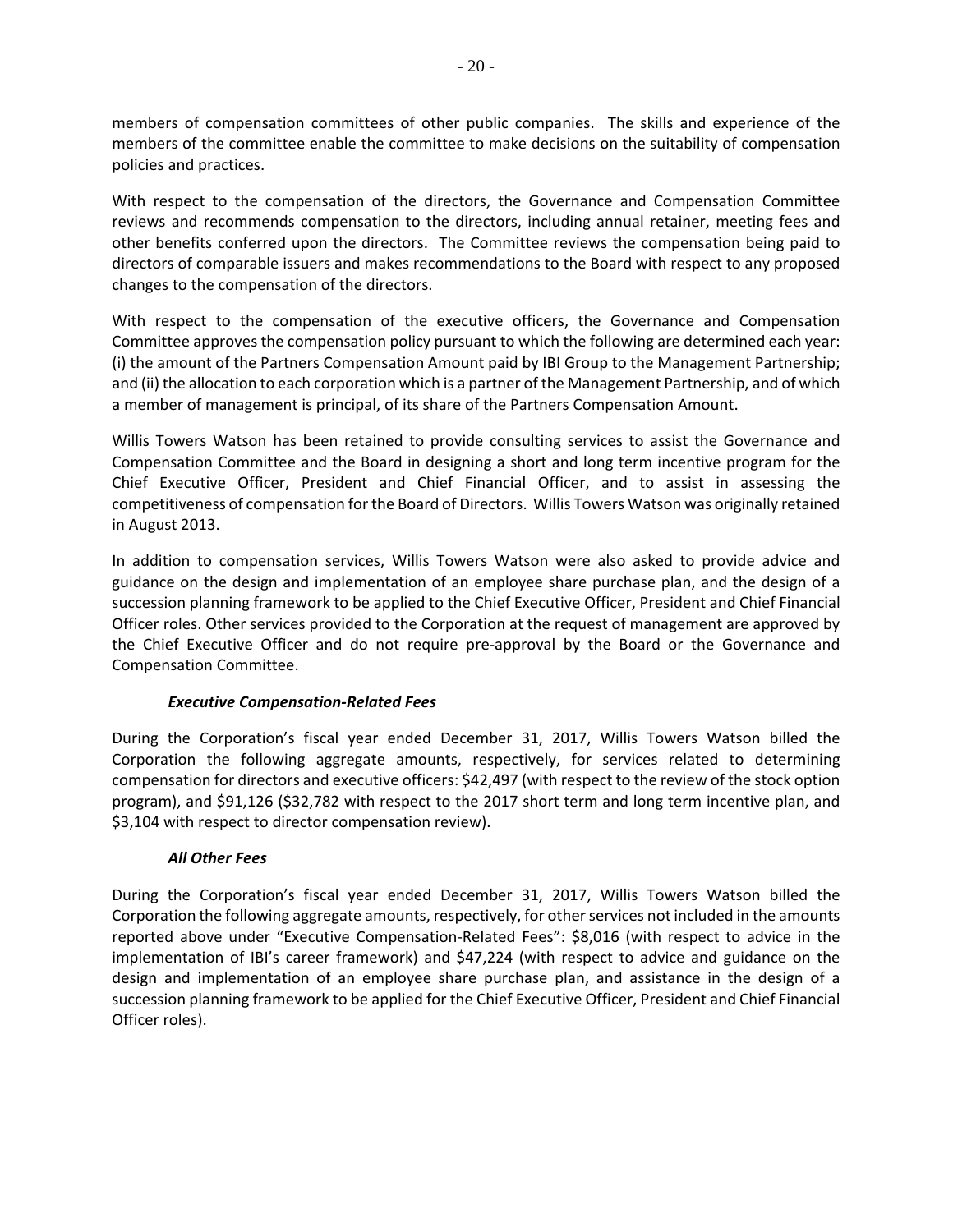#### **Compensation of Executive Officers of the Corporation**

Under applicable securities legislation, the Corporation is required to disclose certain financial and other information relating to the compensation of its Chief Executive Officer, Chief Financial Officer and each of the Corporation's other three most highly compensated executive officers whose total compensation for the most recently completed financial year was more than \$150,000. The Corporation does not directly carry on a business and its primary purpose is to hold the securities of IBI Group; pursuant to the Administration Agreement, the Management Partnership makes available to IBI Group and the IBI Group of firms the services of the principals of its partners in connection with professional work that IBI Group and the IBI Group of firms perform for their clients, and to serve as members of management of IBI Group.

The following table sets out the compensation paid to the Chief Executive Officer, the Chief Financial Officer and the other three most highly compensated executive officers of IBI Group (the "**Named Executive Officers**" or "**NEOs**") for the three most recently completed financial years of the Corporation. Except in the case of the Chief Financial Officer, each executive officer of IBI Group is a partner of the Management Partnership, and the corporation of which he is the principal and which is a partner of the Management Partnership is paid a portion of the Partners Compensation Amount by the Management Partnership. In addition, the Chief Executive Officer and the President receive a portion of their compensation directly from the Corporation. The table includes all compensation paid to the Named Executive Officers, including, where applicable, the portion of the Partners Compensation Amount paid to their corporation.

|                                                 |      |                |                              |                                                 |                                                  | Non-equity incentive plan<br>compensation           |                          |                                   |                                      |
|-------------------------------------------------|------|----------------|------------------------------|-------------------------------------------------|--------------------------------------------------|-----------------------------------------------------|--------------------------|-----------------------------------|--------------------------------------|
| Name and Principal<br><b>Position</b>           | Year | Salary<br>(\$) | Awards <sup>(1)</sup><br>(5) | Share-based Option-based<br>Awards $(2)$<br>(5) | Annual<br>incentive<br>plan <sub>3</sub><br>(\$) | Long-term<br>incentive<br>plan <sub>4</sub><br>(\$) | Pension<br>Value<br>(\$) | All other<br>compensation<br>(\$) | <b>Total</b><br>compensation<br>(\$) |
| <b>Scott Stewart</b><br><b>Chief Executive</b>  | 2017 | 601,000        | 121.702                      | $147,700^{(7)}$<br>150.000(8)                   | 280,000                                          | nil                                                 | nil                      | nil                               | 1,300,402                            |
| Officer                                         | 2016 | 560,000        | nil                          | $145.000^{(2)}$<br>$252,000^{(5)}$              | nil                                              | nil                                                 | nil                      | nil                               | 957,000                              |
|                                                 | 2015 | 482,000        | nil                          | nil                                             | nil                                              | nil                                                 | nil                      | nil                               | 482,000                              |
| <b>Stephen Taylor</b><br><b>Chief Financial</b> | 2017 | 310,000        | 92,178                       | 41,100<br>46.400                                | 78,000                                           | nil                                                 | nil                      | nil                               | 567,678                              |
| Officer <sup>(6)</sup>                          | 2016 | 260,000        | nil                          | 40.600                                          | 72,000                                           | nil                                                 | nil                      | nil                               | 372,600                              |
|                                                 | 2015 | 240,000        | nil                          | nil                                             | nil                                              | nil                                                 | nil                      | nil                               | 240,000                              |
| David Thom<br>President                         | 2017 | 569,000        | 37,665                       | 111,800<br>113,600                              | 212,000                                          | nil                                                 | nil                      | nil                               | 1,044,065                            |
|                                                 | 2016 | 530,000        | nil                          | 40,600                                          | 238,000                                          | nil                                                 | nil                      | nil                               | 808,600                              |
|                                                 | 2015 | 522,000        | nil                          | Nil                                             | nil                                              | nil                                                 | nil                      | nil                               | 522,000                              |
| <b>Peter Moore</b>                              | 2017 | 481,720        | nil                          | 98,250(9)                                       | 51,009                                           | nil                                                 | nil                      | nil                               | 630,979                              |
| Regional Manager,<br>Canada West                | 2016 | 468,000        | nil                          | 34,800                                          | nil                                              | nil                                                 | nil                      | nil                               | 502,800                              |
|                                                 | 2015 | 459,000        | nil                          | nil                                             | nil                                              | nil                                                 | nil                      | nil                               | 459,000                              |
| <b>Derek Sims</b>                               | 2017 | 478,835        | nil                          | 58,950                                          | 50,922                                           | nil                                                 | nil                      | nil                               | 606,107                              |
| Global Sector Lead,<br>Intelligence             | 2016 | 464,835        | nil                          | 17,400                                          | nil                                              | nil                                                 | nil                      | nil                               | 482,235                              |
|                                                 | 2015 | 451,799        | nil                          | nil                                             | nil                                              | nil                                                 | nil                      | nil                               | 451,799                              |

#### **Summary Compensation Table**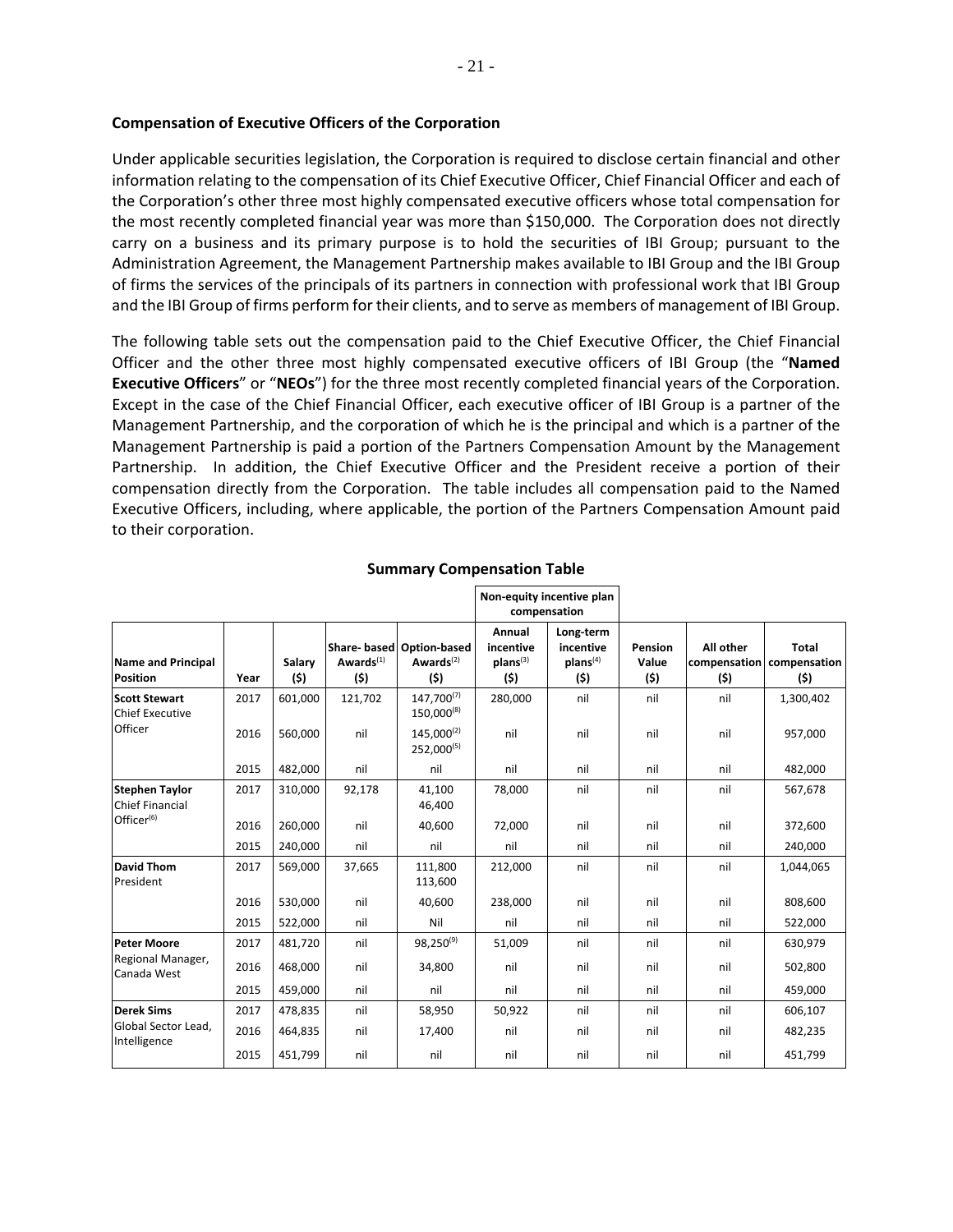**Notes:**

- (1) PSUs were granted on August 9, 2017 and January 1, 2018. The January 2018 grant is not included above. The final PSU award is subject to a multiplier based on specified performance targets and can range from 0 to 1.5 times the award amount.
- (2) Option-based awards represent the grant date fair value of the options granted to the NEO during the year. The fair value of the optionbased award is calculated using the generally accepted Black-Scholes valuation model, using the assumptions described below.

| <b>Stock Options - Values and Assumptions</b> |         |
|-----------------------------------------------|---------|
| Fair value at grant date                      | \$1.16  |
| Share price at grant date                     | \$2.13  |
| Exercise price                                | \$2.33  |
| Expected volatility (weighted average)        | 62.17%  |
| Expected life (weighted average)              | 6 years |
| <b>Expected dividends</b>                     | 0%      |
| Risk-free interest rate                       | 0.72%   |
|                                               |         |

(3) Represents cash bonus payments.

- (4) No payment were made in respect of the year ended December 31, 2017.
- (5) Represents bonus payments paid with options. The fair value of the option-based award is calculated using the generally accepted Black-Scholes valuation model, using the assumptions described below.

| <b>Stock Options - Values and Assumptions</b> |         |
|-----------------------------------------------|---------|
| Fair value at grant date                      | \$2.54  |
| Share price at grant date                     | \$4.34  |
| Exercise price                                | \$4.49  |
| Expected volatility (weighted average)        | 64.5%   |
| Expected life (weighted average)              | 6 years |
| <b>Expected dividends</b>                     | በ%      |
| Risk-free interest rate                       | 0.92%   |

- (6) Mr. Taylor was appointed Chief Financial Officer of the Corporation on March 31, 2014.
- (7) Represents bonus payments paid with options. The fair value of the option-based award is calculated using the generally accepted Black-Scholes valuation model, using the assumptions described below.

| <b>Stock Options - Values and Assumptions</b> |         |
|-----------------------------------------------|---------|
| Fair value at grant date                      | \$4.35  |
| Share price at grant date                     | \$7.30  |
| Exercise price                                | \$7.01  |
| Expected volatility (weighted average)        | 65.1%   |
| Expected life (weighted average)              | 6 years |
| <b>Expected dividends</b>                     | 0%      |
| Risk-free interest rate                       | 1.14%   |
|                                               |         |

(8) Represents Long-Term Incentive payment paid with options. The fair value of the option-based award is calculated using the generally accepted Black-Scholes valuation model, using the assumptions described below.

| <b>Stock Options - Values and Assumptions</b> |         |
|-----------------------------------------------|---------|
| Fair value at grant date                      | \$4.01  |
| Share price at grant date                     | \$6.77  |
| Exercise price                                | \$6.79  |
| Expected volatility (weighted average)        | 65.0%   |
| Expected life (weighted average)              | 6 years |
| <b>Expected dividends</b>                     | 0%      |
| Risk-free interest rate                       | 1.61%   |
|                                               |         |

(9) Represents bonus payments paid with options. The fair value of the option-based award is calculated using the generally accepted Black-Scholes valuation model, using the assumptions described below.

| <b>Stock Options - Values and Assumptions</b> |         |
|-----------------------------------------------|---------|
| Fair value at grant date                      | \$3.93  |
| Share price at grant date                     | \$6.63  |
| Exercise price                                | \$6.63  |
| Expected volatility (weighted average)        | 65.2%   |
| Expected life (weighted average)              | 6 years |
| <b>Expected dividends</b>                     | በ%      |
| Risk-free interest rate                       | 1.60%   |
|                                               |         |

#### **Outstanding share-based awards and option-based awards**

The following table sets out the details with respect to the awards for each NEO outstanding as at December 31, 2017.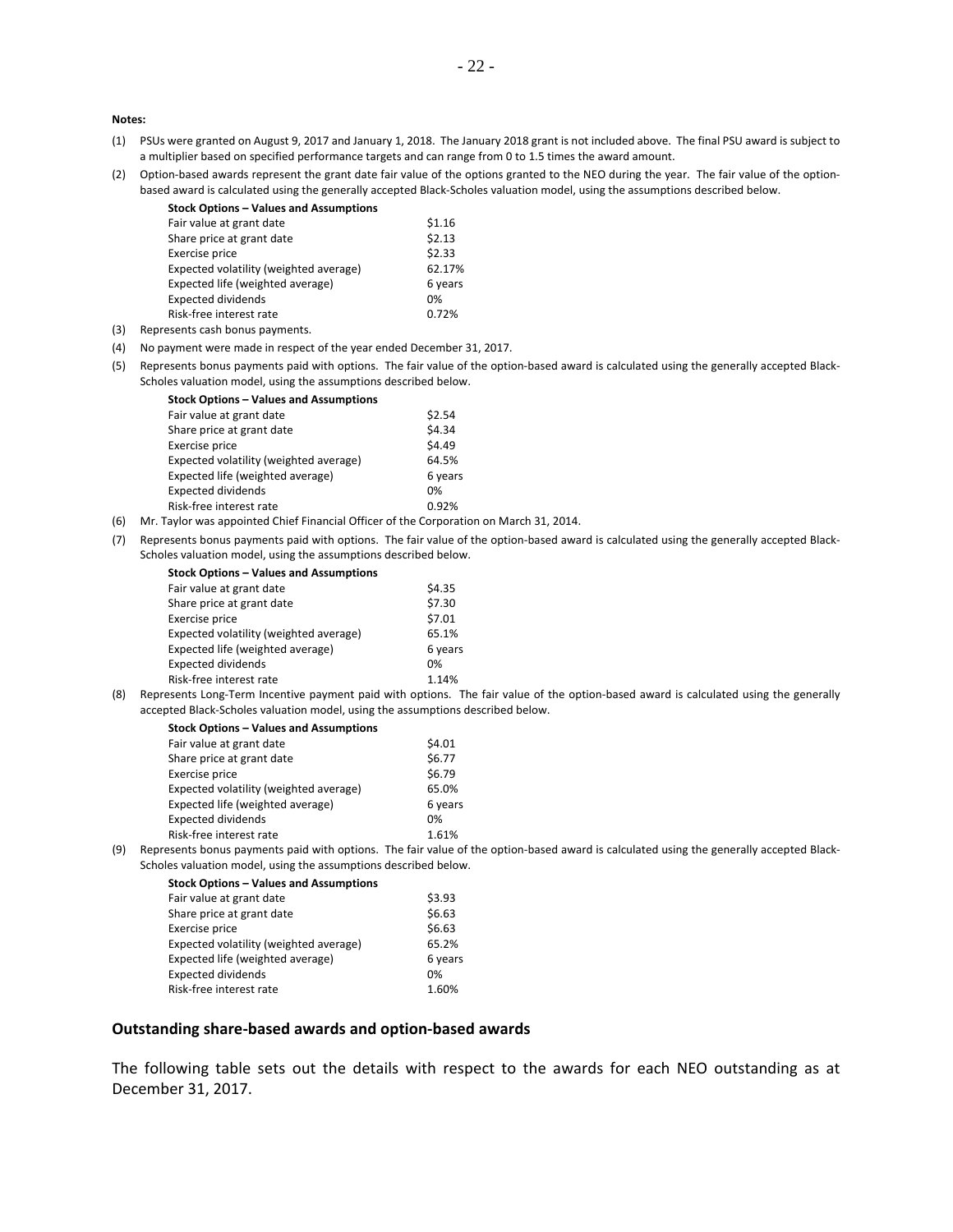|                                                          |                                                                        |                                  | <b>Option-based Awards</b>                                  | <b>Share-based Awards</b>                                                  |                                                                      |                                                                                          |                                                                                                                  |
|----------------------------------------------------------|------------------------------------------------------------------------|----------------------------------|-------------------------------------------------------------|----------------------------------------------------------------------------|----------------------------------------------------------------------|------------------------------------------------------------------------------------------|------------------------------------------------------------------------------------------------------------------|
| <b>Name</b>                                              | Number of<br>securities<br>underlying<br>unexercised<br>options<br>(#) | Option<br>exercise price<br>(\$) | Option<br>expiration date                                   | Value of<br>unexercised in-<br>the-money<br>options <sup>(1)</sup><br>(\$) | Number of<br>shares or units<br>of shares that<br>have not<br>vested | Market or<br>payout value<br>of share-based<br>awards that<br>have not<br>vested<br>(\$) | <b>Market or</b><br>payout value<br>of vested<br>share-based<br>awards not<br>paid out or<br>distributed<br>(\$) |
| <b>Scott Stewart</b><br><b>Chief Executive Officer</b>   | 125,000<br>99,213<br>33,947<br>37,406                                  | 2.33<br>4.49<br>7.0089<br>6.79   | Jan 15, 2026<br>May 25, 2026<br>May 12, 2027<br>Aug 9, 2027 | 727,500<br>363,120<br>38,737<br>50,872                                     | 18,212                                                               | 121,702                                                                                  | nil                                                                                                              |
| <b>Stephen Taylor</b><br><b>Chief Financial Officer</b>  | 35,000<br>9,457<br>11,577                                              | 2.33<br>7.0089<br>6.79           | Jan 15, 2026<br>May 12, 2027<br>Aug 9, 2027                 | 203,700<br>10,791<br>15,745                                                | 5,636                                                                | 92,178                                                                                   | nil                                                                                                              |
| <b>David Thom</b><br>President                           | 35,000<br>25,703<br>28,332                                             | 2.33<br>7.0089<br>6.79           | Jan 15, 2026<br>May 12, 2027<br>Aug 9, 2027                 | 203,700<br>29,330<br>38,532                                                | 13,794                                                               | 37,665                                                                                   | nil                                                                                                              |
| <b>Peter Moore</b><br>Regional Manager, Canada<br>West   | 30.000<br>25,000                                                       | 2.33<br>6.6663                   | Jan 15, 2026<br>July 17, 2027                               | 174,600<br>37,093                                                          | nil                                                                  | nil                                                                                      | nil                                                                                                              |
| <b>Derek Sims</b><br>Global Sector Lead,<br>Intelligence | 15,000<br>15,000                                                       | 2.33<br>6.6663                   | Jan 15, 2026<br>July 17, 2027                               | 87,300<br>22,255                                                           | nil                                                                  | nil                                                                                      | nil                                                                                                              |

**Note:**

(1) Based on the closing price of the Shares on the TSX on December 31, 2017, being \$8.02 per Share, and the option exercise price of the stock options.

# **Incentive plan awards – value vested or earned during the year**

The following table sets out the details with respect to the value vested of all awards for each NEO for the financial year ended December 31, 2017.

| <b>Name</b>                                            | Option-based awards - Value<br>vested during the year $(1)$<br>(\$) | Share-based awards - Value<br>vested during the year<br>(\$) | Non-equity incentive plan<br>compensation - Value earned<br>during the year<br>(\$) |
|--------------------------------------------------------|---------------------------------------------------------------------|--------------------------------------------------------------|-------------------------------------------------------------------------------------|
| <b>Scott Stewart</b><br><b>Chief Executive Officer</b> | 594,342                                                             | nil                                                          | nil                                                                                 |
| Stephen Taylor<br>Chief Financial Officer              | 133,920                                                             | nil                                                          | nil                                                                                 |
| <b>David Thom</b><br>President                         | 133,920                                                             | nil                                                          | nil                                                                                 |
| Peter Moore<br>Regional Manager, Canada West           | 114,595                                                             | nil                                                          | nil                                                                                 |
| <b>Derek Sims</b><br>Global Sector Lead, Intelligence  | 57,394                                                              | nil                                                          | nil                                                                                 |

**Note:**

(1) 378,038 stock options had vested in the financial year ended December 31, 2017. The stock options vest as to one third in each of 2017, 2018 and 2019.

#### **Equity Compensation Plan Information**

The following table sets out information on the Corporation's Stock Option Plan as at December 31, 2017. The Corporation does not have equity compensation plans that have not been approved by Shareholders.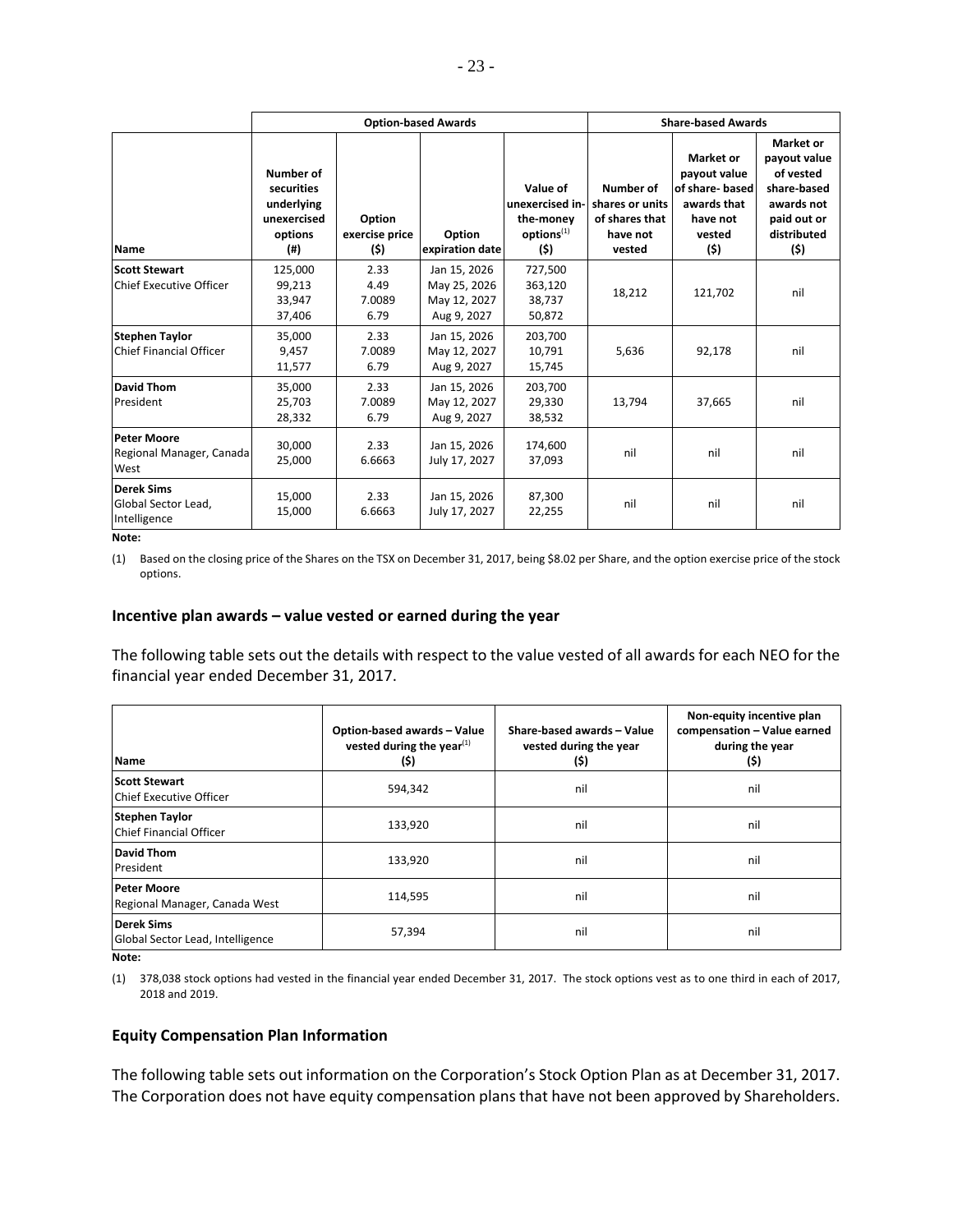| <b>Plan Category</b>                                                        | Number of Shares to be issued<br>upon exercise of outstanding<br>options | Weighted-average exercise price<br>of outstanding options | <b>Number of Shares remaining</b><br>available for future issuance<br>under equity compensation<br>plans (excluding Shares<br>reflected in the first column) |
|-----------------------------------------------------------------------------|--------------------------------------------------------------------------|-----------------------------------------------------------|--------------------------------------------------------------------------------------------------------------------------------------------------------------|
| Equity compensation plan<br>approved by Shareholders<br>(Stock Option Plan) | 1.078.801                                                                | \$4.37                                                    | 658.133                                                                                                                                                      |

#### **Long-Term Incentive Plan Awards**

The Management Partnership is eligible to participate in IBI Group's long-term incentive plan (the "**LTIP**"). The purpose of the LTIP is to provide senior management of IBI Group, indirectly through the Management Partnership, with compensation opportunities that will encourage ownership of Shares, enhance IBI Group's ability to attract, retain and motivate key personnel and reward key senior management for significant performance and associated per Share cash flow growth of the Corporation. Pursuant to the LTIP, IBI Group sets aside a pool of funds based upon the amount by which the Corporation's per Share dividends exceed certain per Share distributable cash threshold amounts. A trustee under the LTIP then purchases Shares in the market with such pool of funds. The Management Partnership has the power to, among other things, determine: (i) those persons who will receive the benefits of the Management Partnership's participation in the LTIP; (ii) the level of benefits to be received by each person; and (iii) the time or times when ownership of the Shares will vest.

The base per Share distribution for the purposes of the LTIP is \$1.0408767741 per Share per fiscal year (the "**Base Distribution**"). The Base Distribution is reviewed annually by the compensation committee of the directors of the Corporation and adjusted, if necessary. To the extent that the gross distributions per Share (including reserves held back to fund distributions under the LTIP) in any year exceed the Base Distribution by 5% or more but less than 10%, an amount equal to 10% of the aggregate gross distributions per Share in excess of the Base Distribution is used to fund the LTIP, and to the extent that the gross distributions per Share exceed the Base Distribution by 10% or more, an amount equal to 20% of the aggregate gross distributions per Share in excess of the Base Distribution is used to fund the LTIP.

During the fiscal year ended December 31, 2017, no funds were disbursed under the LTIP.

# **Pension Plan Benefits**

The Corporation does not provide pension plans to executive officers that provide for payments or benefits at, following, or in connection with retirement.

# **Change of Control Benefits**

The Corporation entered into an employment agreement with each of Scott Stewart, the Chief Executive Officer of the Corporation and David Thom, the President of the Corporation, in 2015 and with Stephen Taylor, the Chief Financial Officer of the Corporation, in 2016.

In the event of a change of control of the Corporation and in the following 12 months the Corporation terminates Mr. Stewart's or Mr. Thom's employment without cause, the Corporation will pay the terminated executive, within 15 days following the termination date (a) all unpaid salary or wages and accrued but unused vacation pay; (b) a lump sum equal to two times the then current annual base salary and, in the case of Mr. Stewart, the amount received via the Partners Compensation Amount, but only to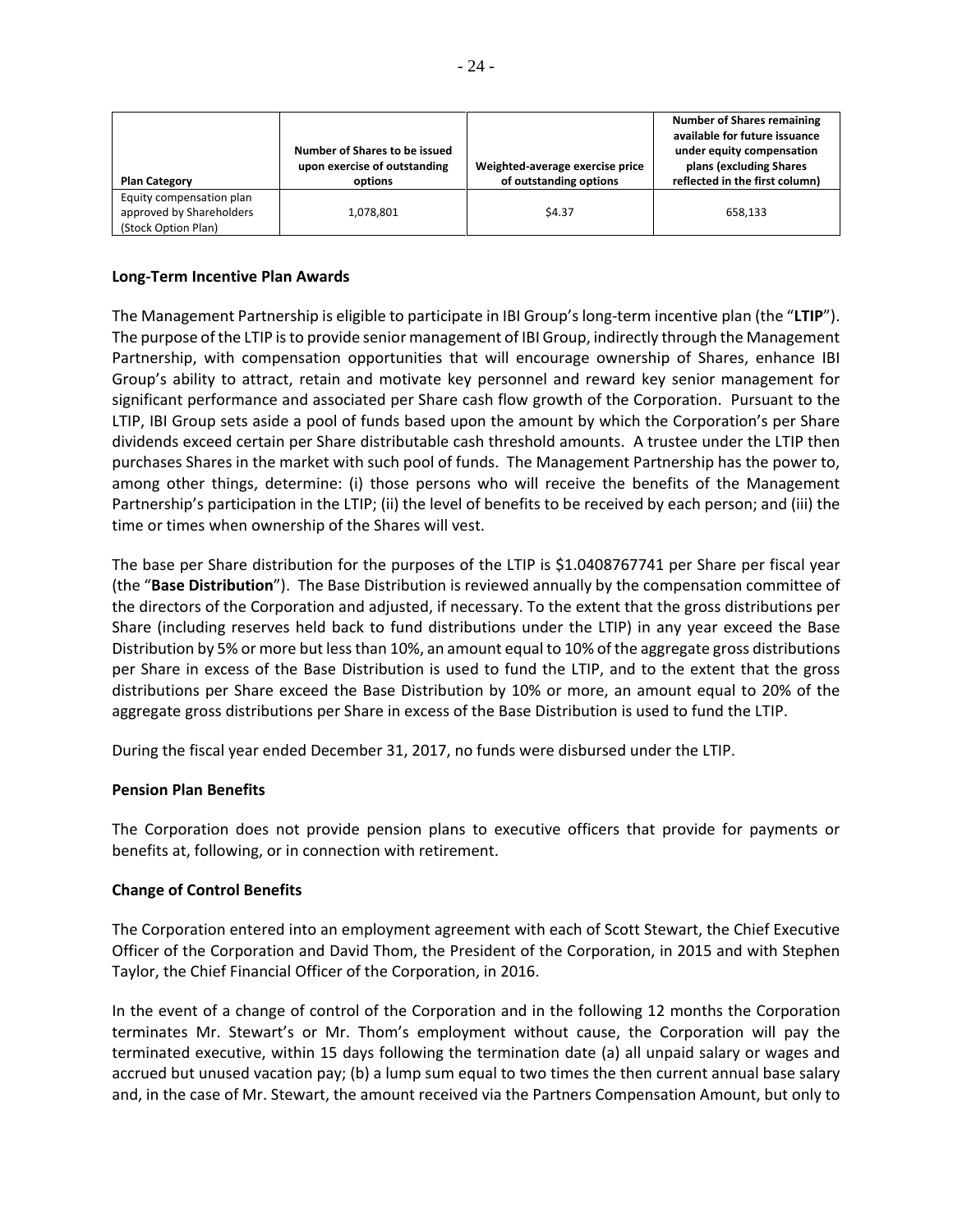the extent such amounts have been approved by the Board or disclosed in the Corporation's most recent management information circular for its annual meeting of shareholders; and (c) a lump sum equal to the sum of the bonuses, if any, actually paid in the two most recent fiscal years of the Corporation. Amounts paid by the Corporation pursuant to the change of control provision in any year will be an expense of the Corporation to be funded by distributions from IBI Group, and a corresponding deduction will be made to the Partners Compensation Amount payable to the Management Partnership under the Administration Agreement.

In the event of a change of control of the Corporation and in the following 6 months the Corporation terminates or is deemed to terminate Mr. Taylor's employment without cause, the Corporation will pay the terminated executive (a) all unpaid salary or wages and accrued but unused vacation pay; and (b) payment in lieu of notice, by way of lump sum or regular salary continuance payments, equal to 18 months' pay based on the current annual base salary and average bonuses, if any, paid in the two most recent fiscal years of the Corporation.

If there is a change of control and the executive voluntarily leaves the employ of the Corporation, the executive shall not be entitled to any of the foregoing payments.

The following sets out the estimated payment amounts in the event of termination of employment without cause following a change of control:

| <b>Name</b>          | <b>Termination Payment</b> |  |
|----------------------|----------------------------|--|
| <b>Scott Stewart</b> | \$1,372,000                |  |
| David Thom           | \$1,298,000                |  |
| Stephen Taylor       | \$462,000                  |  |

#### **DIRECTOR COMPENSATION**

For the year ended December 31, 2017, each director (other than directors who were not Independent Directors, who received no remuneration for acting as directors) was entitled to receive compensation of \$35,000 per annum and a meeting fee for each meeting of directors or committee of the directors attended (whether in person or by conference telephone call) of \$1,000 for special meetings of less than two hours, \$1,500 for regular meetings of two hours or more and \$3,000 for all day meetings. In addition, the Chair of the Board of Directors was entitled to receive an additional fee of \$35,000 for acting as such, and the Chair of the Audit Committee and the Chair of the Governance and Compensation Committee were entitled to receive additional fees of \$15,000 and \$12,500, respectively, for acting as such. Members of committees who do not act as chair were entitled to receive an additional fee of \$5,000 per annum. The Corporation also reimburses the directors for out-of-pocket expenses for attending director meetings and directors participate in the insurance and indemnification arrangements described below. See "Directors' and Officers' Insurance".

Beginning in 2016, Independent Directors are awarded 2,000 deferred share units under the Corporation's deferred share unit plan per quarter, in addition to the above compensation.

The following table sets forth all compensation earned by the directors of the Corporation during the financial year ended December 31, 2017.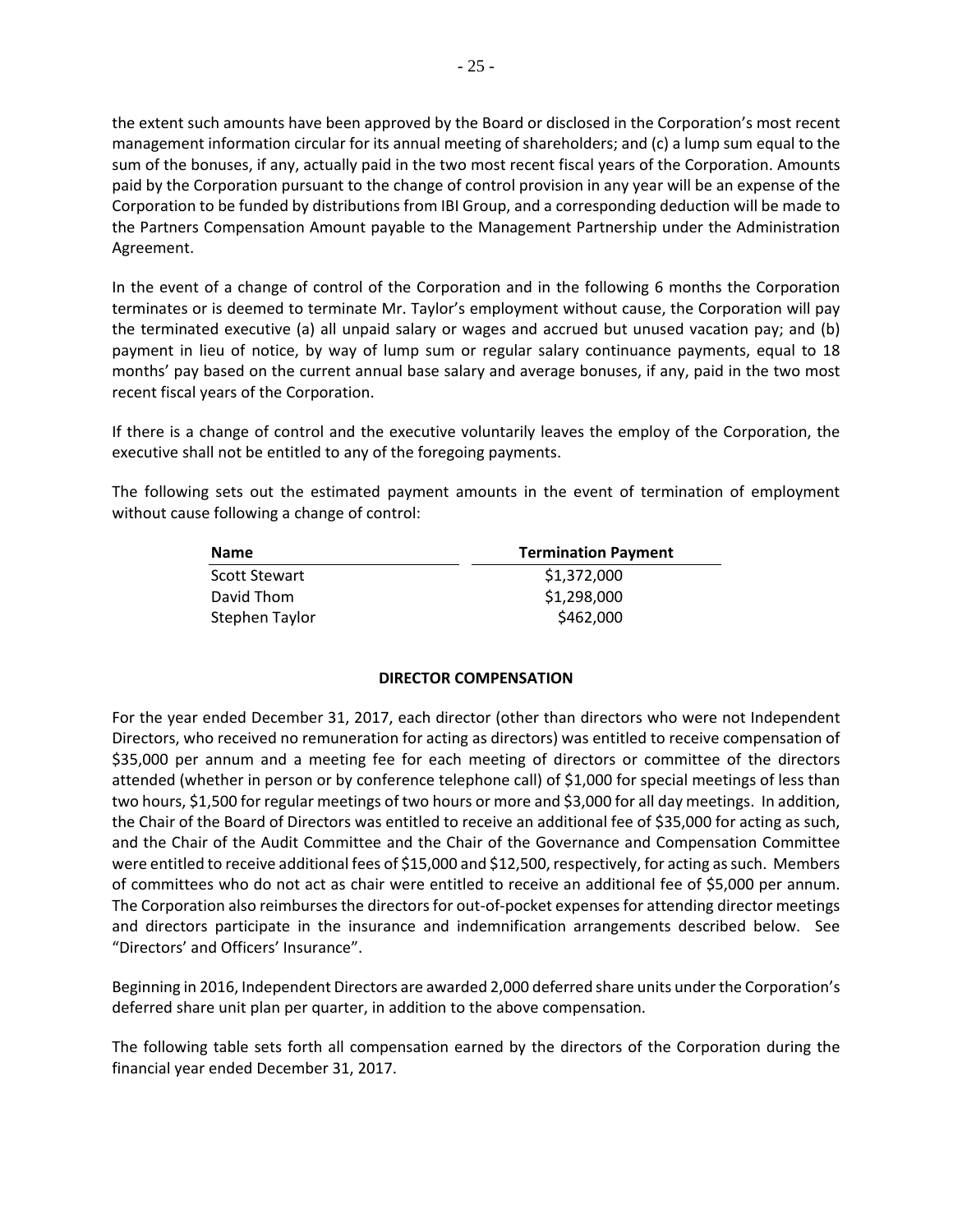| Name                     | <b>Fees Earned</b><br>(cash)<br>(\$) | Share-based<br>Awards $(1)$<br>(\$) | Option-<br>based<br>(\$) | Non-equity<br>incentive plan<br>compensation<br>(\$) | Pension<br>Value<br>(\$) | All other<br>compensation<br>(\$) | <b>Total</b><br>(\$) |
|--------------------------|--------------------------------------|-------------------------------------|--------------------------|------------------------------------------------------|--------------------------|-----------------------------------|----------------------|
| Dale Richmond            | nil                                  | 178,460                             | nil                      | nil                                                  | nil                      | nil                               | 178,460              |
| Lorraine Bell $^{(2)}$   | 146,665                              | nil                                 | nil                      | nil                                                  | nil                      | nil                               | 146,665              |
| Jane Bird <sup>(3)</sup> | 35,000                               | 100.665                             | nil                      | nil                                                  | nil                      | nil                               | 135,665              |
| Juri Pill                | nil                                  | 31,950                              | nil                      | nil                                                  | nil                      | nil                               | 31,950               |
| Michael Nobrega          | nil                                  | 90,451                              | nil                      | nil                                                  | nil                      | nil                               | 90,451               |
| John Reid                | nil                                  | 89,541                              | nil                      | nil                                                  | nil                      | nil                               | 89,541               |

**Notes:**

(1) Represents fees earned by directors paid in the form of deferred share units of the Corporation. See "Deferred Share Unit Plan" below for a description of payments under the Deferred Share Unit Plan.

(2) As Ms. Bell is not resident in Canada she is not eligible to earn fees in deferred share units of the Corporation.

(3) Ms. Bird resigned as a director of the Corporation on January 5, 2018.

#### **DIRECTORS' AND OFFICERS' INSURANCE**

The directors and officers of the Corporation are covered under a directors' and officers' insurance policy that provides an aggregate limit of liability applicable to the insured individuals of \$50,000,000, inclusive of cost to defend claims.

The by-laws of the Corporation provide for the indemnification of the directors of the Corporation from and against liability and costs in respect of any action or suit against them in connection with the execution of their duties as directors of the Corporation, subject to certain usual limitations.

#### **INDEBTEDNESS OF DIRECTORS AND OFFICERS**

No individual who is, or at any time during the year ended December 31, 2017 was, a director or executive officer of IBI Group or the Corporation or any associate of any such person, has at any time since January 1, 2017 been indebted to the Corporation or is now indebted to the Corporation or any of its subsidiaries or has indebtedness to another entity that is, or at any time since January 1, 2017 has been, the subject of a guarantee, support agreement, letter of credit or similar arrangement or understanding provided by the Corporation or any of its subsidiaries.

# **INTERESTS OF INFORMED PERSONS IN MATERIAL TRANSACTIONS**

To the knowledge of the directors, no director or executive officer of the Corporation or director or executive officer of any affiliate of the Corporation, or any person who beneficially owns, directly or indirectly, voting securities of the Corporation, or who exercises control or direction over voting securities of the Corporation, or a combination of both, carrying more than 10% of all voting rights attached to all voting securities of the Corporation or proposed nominee for election as a director, or any associate or affiliate of any such person, had any material interest, direct or indirect, in any transaction or proposed transaction since January 1, 2018 which has materially affected or would materially affect the Corporation or any of its subsidiaries, other than as disclosed in this Circular and except for the transactions described under the heading "Interests of Management and Others in Material Transactions" in the Corporation's annual information form dated March 27, 2018 which disclosure is incorporated by reference herein.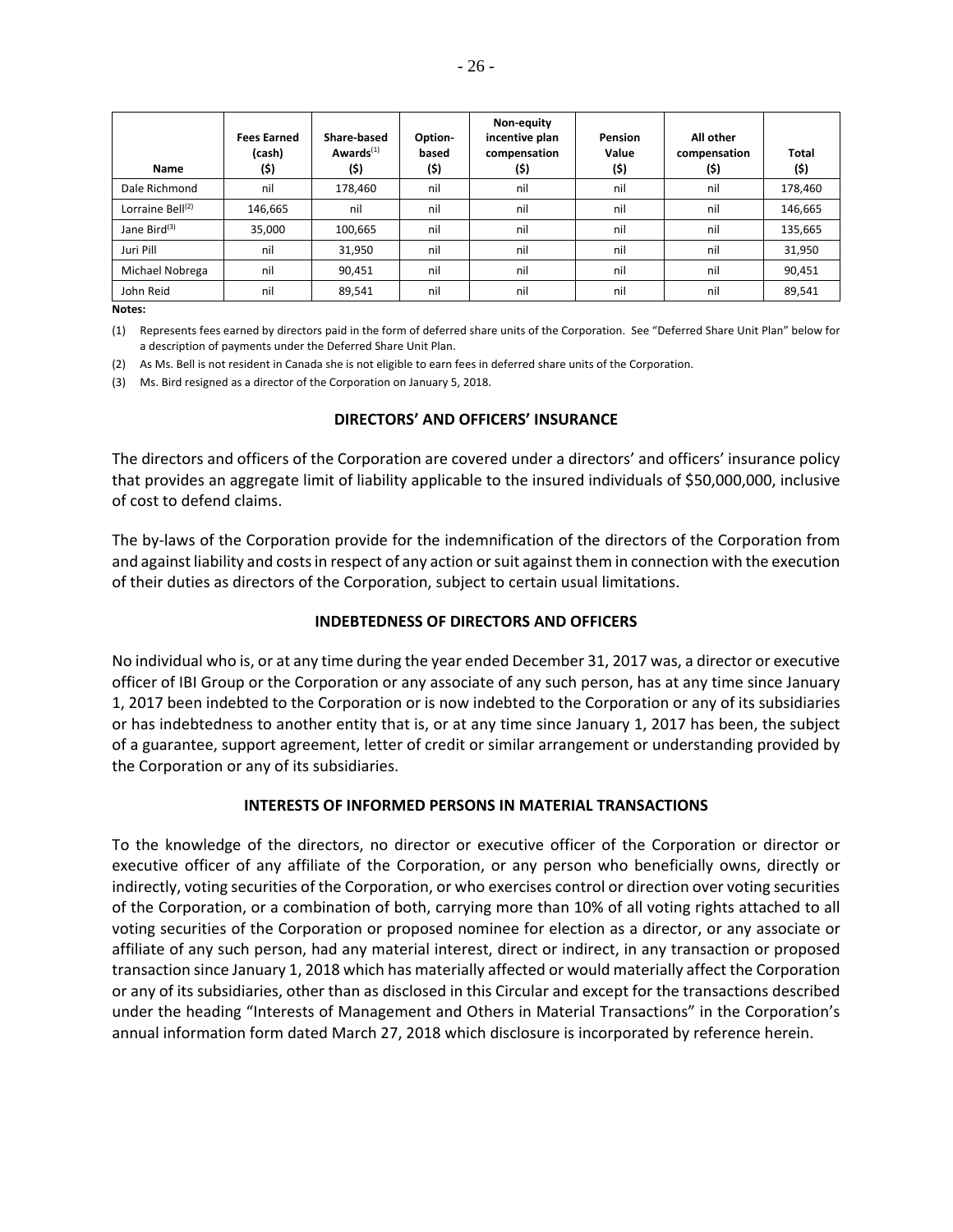#### **GOVERNANCE**

#### **General**

The Corporation is administered by the directors and by IBI Group which provides administrative services to the Corporation pursuant to the Administration Agreement to the extent that such services are not provided by the Corporation's employees. IBI Group (and its subsidiaries) are also the entities which carry on the operating business of the Corporation.

The board of directors of the Corporation, pursuant to the IBI Group Partnership Agreement, has the authority and responsibility to exercise general oversight over IBI Group and to approve general policies for the operation of IBI Group and to ensure compliance with such policies. Such authority of the directors includes all customary elements of board authority as if IBI Group were a corporation governed by the *Business Corporations Act* (Ontario). The directors of the Corporation maintain an Audit Committee and a Governance and Compensation Committee.

National Instrument 58-101 – *Disclosure of Corporate Governance Practices* ("**NI 58-101**") requires the Corporation to disclose, on an annual basis, its approach to corporate governance with reference to the guidelines provided in National Policy 58-201 – *Corporate Governance Guidelines* (the "**Guidelines**").

The Board and the management of IBI Group ("**management**") recognize that effective governance practices are fundamental to the long-term success of the Corporation. Sound governance contributes to Shareholder value through increased confidence. The Board and management are, therefore, committed to maintaining a high standard of governance in substantial conformity with the Guidelines.

The Board and its committees operate under charters that clearly define their roles and responsibilities.

# **Board**

Independence of the Board is essential to the Board fulfilling its role in overseeing the Corporation's business and affairs. The Board has determined that, in 2017, a majority of its members, being Dale Richmond, Lorraine Bell, Jane Bird, John Reid and Michael Nobrega were "independent" as determined in accordance with NI 58-101. Subject to shareholder approval, as of May 10, 2018, Ms. Krywiak will serve as an additional Independent Director. In determining whether a director is an Independent Director, the Board considers, among other things, whether the director has a direct or indirect material relationship with the Corporation which could, in the view of the Board, be reasonably expected to interfere with the exercise of a director's independent judgment. Currently, Scott Stewart, the Chief Executive Officer of the corporation and IBI Group, and David Thom, the President of the Corporation and IBI Group, are members of management of IBI Group, the operating entity of the Corporation, as well as principals of partners of the Management Partnership which holds, with its affiliated partnerships, 35.3% of the issued and outstanding Shares (on a partially-diluted basis, assuming the exchange of the Class B Units for Shares), and are, therefore, considered by the Board not to be independent. The Chairman of the Board is Dale Richmond, who is an Independent Director.

The Board meets regularly to review the business operations and financial results of the Corporation. Meetings of the Board include regular meetings with management to review and discuss specific aspects of the operations of the Corporation. The Chairman of the Board chairs all meetings and reviews the agenda for each Board meeting with management. The Board also functions independently of management by holding sessions without the non-independent directors or any members of management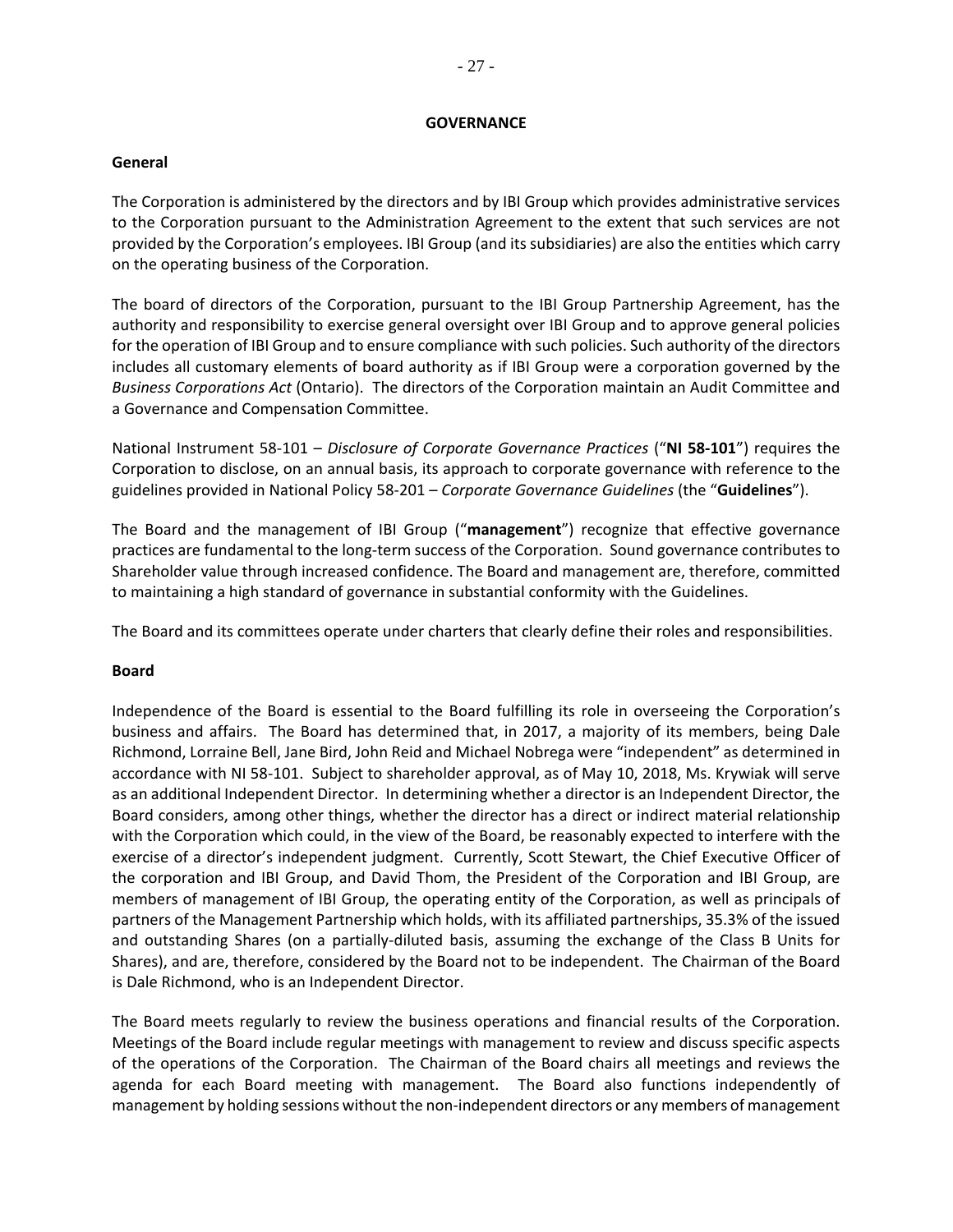present. Sessions are held with only the Independent Directors present at all scheduled quarterly Board meetings and at other times throughout the year as required. Since January 1, 2017, the directors have held 8 sessions without the non-independent directors or any members of management present.

The following table sets forth the names of other reporting issuers for which any of the Corporation's current directors also serve as a director:

| Name            | Reporting Issuer                     |
|-----------------|--------------------------------------|
| Lorraine Bell   | Brookfield Real Estate Services Inc. |
| Michael Nobrega | <b>Toronto Hydro Corporation</b>     |

The following table sets forth a summary of meeting attendance by each of the Corporation's current directors for Board meetings held since January 1, 2017 (including a meeting of the independent members of the Board without management being present):

| <b>Director</b>      | Board Meetings Eligible to Attend <sup>(1)</sup> | <b>Board Meetings Attended</b> |
|----------------------|--------------------------------------------------|--------------------------------|
| Dale Richmond        | 25                                               | 21                             |
| Lorraine Bell        | 25                                               | 24                             |
| John Reid            | 14                                               | 14                             |
| Michael Nobrega      | 14                                               | 13                             |
| <b>Scott Stewart</b> | 25                                               | 25                             |
| David Thom           | 25                                               | 24                             |
| Note:                |                                                  |                                |

(1) Board meetings include all committee meetings.

#### **Board Charter**

The Board of Directors of the Corporation has adopted a board charter, setting out the Board's mandate and responsibilities. A copy of the board charter is attached to this Circular as "Schedule A".

#### **Position Descriptions**

The Board has developed a written position description for the Chair of the Board. The Chair is responsible for the management, the development and the effective performance of the Board, and provides leadership to the Board for all aspects of the Board's work. The Chair takes all reasonable measures to ensure that the Board has structures and procedures in place to enable it to function independently of management, carries out its responsibilities effectively, and clearly understands and respects the boundaries between Board and management responsibilities. The Chair acts in an advisory capacity to the Chief Executive Officer and to other officers in all matters concerning the interests and management of the Corporation and, in consultation with the Chief Executive Officer, plays a role in the Corporation's external relationships.

While the Board has not developed written position descriptions for the chairs of any committee of the Board, the chairs of the committees of the Board are expected to supervise the activities of such committees and to ensure that such committees are taking all steps necessary to fulfil their respective mandates.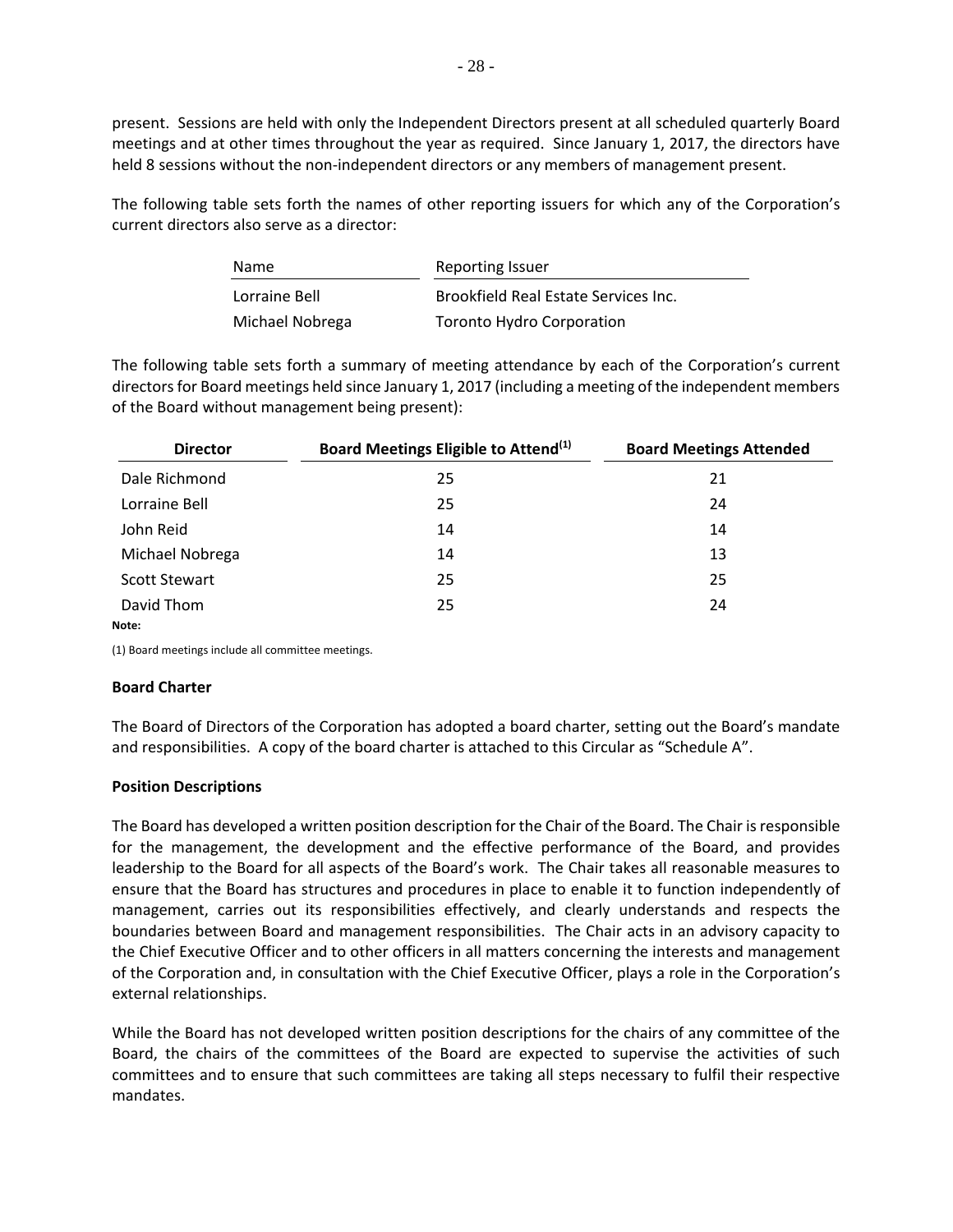The Board is responsible for the overall stewardship of the Corporation, including overseeing management of the Corporation and reviewing and approving long-term strategy with a view to ensuring that management is working to maximize Shareholder value in a way that is consistent with good corporate citizenship, and the Chief Executive Officer is responsible for implementing the Corporation's strategic plan and business objectives as prepared by management and submitted to the Board annually. The Corporation has not developed a formal mandate for the Chief Executive Officer as it considers that the Chief Executive Officer's role is to implement the Corporation's plan and objectives. The Board is also responsible for satisfying itself, to the extent feasible, as to the integrity of the officers of the Corporation and of the Chief Executive Officer and other members of management of IBI Group, and that the officers of the Corporation and the Chief Executive Officer and other members of the management of IBI Group create a culture of integrity throughout the organization.

#### **Orientation and Continuing Education**

Newly-appointed directors are provided with a directors' handbook, which includes corporate policies, the Corporation's recent continuous disclosure documents and minutes of previous meetings of the Board. The directors' handbook is regularly updated and kept current. The Board ensures that prospective candidates fully understand the role of the Board and its committees and the contribution that individual directors are expected to make, including the commitment of time required.

The Board ensures its members' skills and knowledge are maintained for the performance of their necessary functions through assessment procedures that include the Governance and Compensation Committee's annual Board review and nomination process.

#### **Ethical Business Conduct**

The Board has had a formal written Code of Business Conduct and Ethics as well as a Whistleblower Policy since October 2004 which were consolidated into a single Code of Conduct and Ethics in 2017 (the "**Code**"). The Code and the Whistleblower Policy were circulated to directors, trustees, executive officers and employees at the time of adoption and again in 2012, and are provided to all new directors, executive officers and employees.

Copies of the Code may be obtained upon request without charge from the Chief Financial Officer of IBI Group, 55 St. Clair Avenue West, 7th Floor, Toronto, Ontario, M4V 2Y7, Telephone (416) 596-1930 and it is also available electronically at www.sedar.com.

The Board formally monitors compliance with the Code through regular reporting at regular Board meetings. Additionally, the Code specifically states that any employee who observes or becomes aware of an actual or potential violation of the Code or of any law or regulation may report it to the chair of the Audit Committee, on a confidential, anonymous basis if desired, and such employee shall be protected from retaliation for good faith reporting of compliance concerns or violations.

The Code includes a whistleblower policy which provides a process for employees to submit reports, on a confidential anonymous basis if desired, regarding questionable accounting, internal accounting controls or auditing matters, or violations of the Code, and for the protection of employees who submit such reports in good faith.

There have been no material change reports filed that pertain to any conduct of a director or executive officer that constitutes a departure from the Code.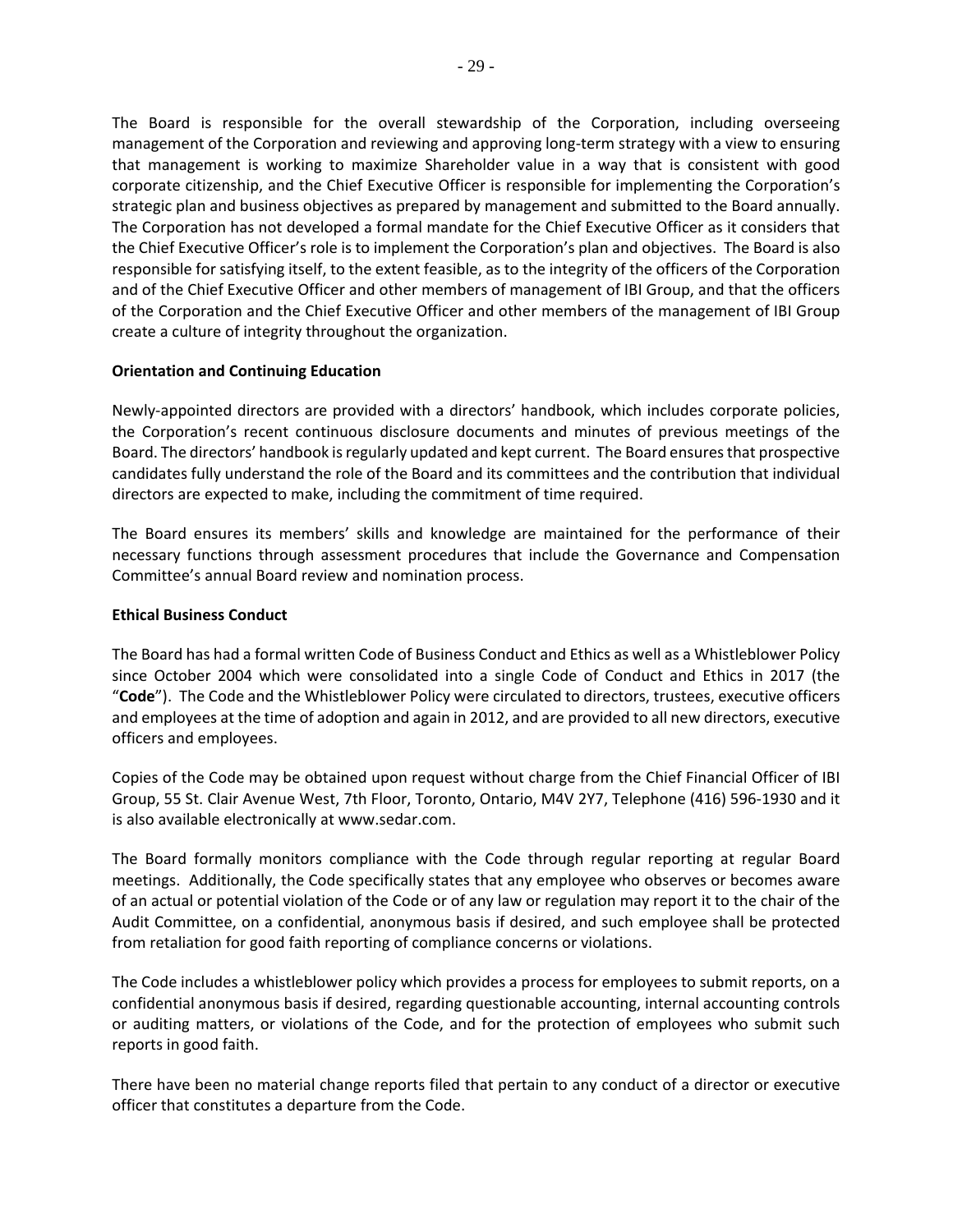In circumstances in which the Board must consider transactions and agreements in respect of which a director or officer has a material interest, the nature of such interest is declared, and the affected individual does not participate in the vote on the matter. This is mandated by the IBI Group Partnership Agreement.

# **Nomination of Directors, Compensation and Assessments**

The Board has a Governance and Compensation Committee, which has a mandate that includes responsibility for recruiting and selecting nominees and making recommendations to the Board. As of March 27, 2018, this Committee is composed of four Independent Directors, being Dale Richmond (Chair), Lorraine Bell, John Reid and Michael Nobrega.

New candidates for nomination as directors may be identified through business contacts of the directors and management, by references from professional service consultants and by a review of the candidate data base maintained by the Institute of Corporate Directors. Qualified individuals will then be discussed by the Governance and Compensation Committee with a view to determining which candidates would best fulfill the needs of the Corporation given the competencies and skills that the remaining directors possess, and the Governance and Compensation Committee will then propose to the Board the individuals that it recommends be nominated as directors.

Discussion of compensation of directors and executive officers and the role of the Governance and Compensation Committee with respect to compensation is set out above under "Statement of Executive Compensation – Compensation Governance."

In addition to its nominating and compensation functions, the Governance and Compensation Committee's primary duties and responsibilities are to:

- assist in the orientation and education of new directors;
- assess the composition and effectiveness of the directors as a whole as well as discuss the contribution of individual directors; and
- develop and assess the Corporation's approach to governance issues.

To ensure board renewal, the Governance and Compensation Committee's mandate includes responsibility for assessing, on an annual basis, the effectiveness of the Board and its various committees, and the contribution of individual directors, including making recommendations, where appropriate, that sitting directors be removed or not re-appointed. This assessment process is dine through an annual board survey, the results of which are then reviewed by the Governance and Compensation Committee and presented to and discussed with the Board.

#### **Director Term Limits**

The Board has adopted a term limit policy for Independent Directors, appointed to the Board after January 1, 2015, in order to balance the benefit of experience and the need for renewal and new perspectives. Under the policy, Independent Directors may serve up to a maximum of 10 years, assuming they are re-elected annually, they receive solid annual performance assessments and they meet all applicable legal requirements. The Governance and Compensation Committee has the discretion to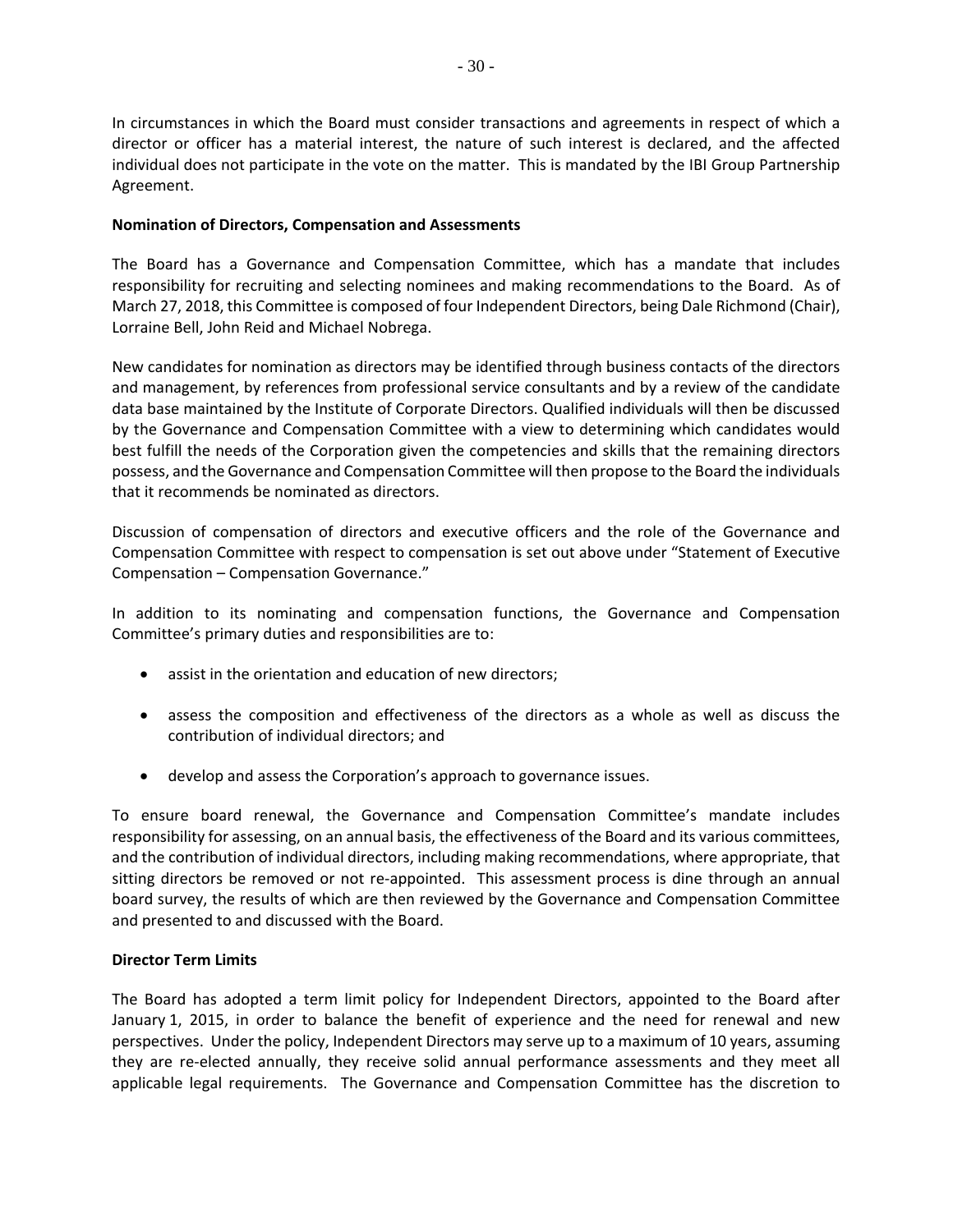recommend that the Board extend a director's term for such period as the committee deems appropriate if it is in the best interests of the Corporation to do so.

# **Gender Diversity**

The Board has adopted a written gender diversity policy with respect to the identification and nomination of women directors. The objective of the policy is to continue to strengthen the Corporation, maximize shareholder returns and better lead the Corporation by recruiting and managing on the basis of the gender diversity, competence, qualification and performance of Board members. The policy provides that the Board will conduct all Board appointment processes in a manner that promotes gender diversity, including establishing a structured approach for identifying a pool of suitable candidates and using external advisors where necessary.

Under the policy, the Board is responsible for developing, where possible, measureable objectives and strategies to meet the objectives of the policy, and for monitoring the progress of the objectives through evaluation and reporting. The Governance and Compensation Committee will monitor the scope and currency of the policy and will review the policy from time to time as appropriate to ensure its effectiveness.

The Corporation has adopted a target that at least 25% of Board members should be women. The Corporation currently has two women on the Board, representing 29% of the members of the Board. The Corporation has not set a specific target regarding women in executive officer positions due to the infrequent turnover of executive officers. Currently there are no women in executive officer positions (CEO, President, CFO and Regional Managers), although two senior management positions (Global Director, Human Resources and Deputy Regional Director, Canada East) are held by women, representing 7.4% of senior management. The Corporation considers the level of representation of women when making executive officer appointments by taking into consideration candidates' potential to reflect appropriate diversity, and is committed to the recruitment, development and promotion of qualified women candidates.

# **Audit Committee**

The Audit Committee of the Board is currently comprised of four directors, being Lorraine Bell (Chair), Dale Richmond, John Reid and Michael Nobrega, each of whom is considered by the Board to be an Independent Director.

The Audit Committee meets at least four times per year to review the Corporation's quarterly and annual financial statements. The Board periodically reviews the mandate of the Audit Committee as well as the members of the Audit Committee to confirm each member's financial literacy. The Audit Committee's mandate provides that the Audit Committee is appointed by the Board to assist the Board in fulfilling its oversight responsibilities and that its primary duties and responsibilities are to:

- recommend to the directors (a) the external auditors to be nominated for the purpose of preparing or issuing an auditor's report or performing other audit, review and attest services for the Corporation, and (b) the compensation of the external auditors;
- oversee the work and review the performance of the external auditors and approve any proposed discharge of the external auditors when circumstances warrant;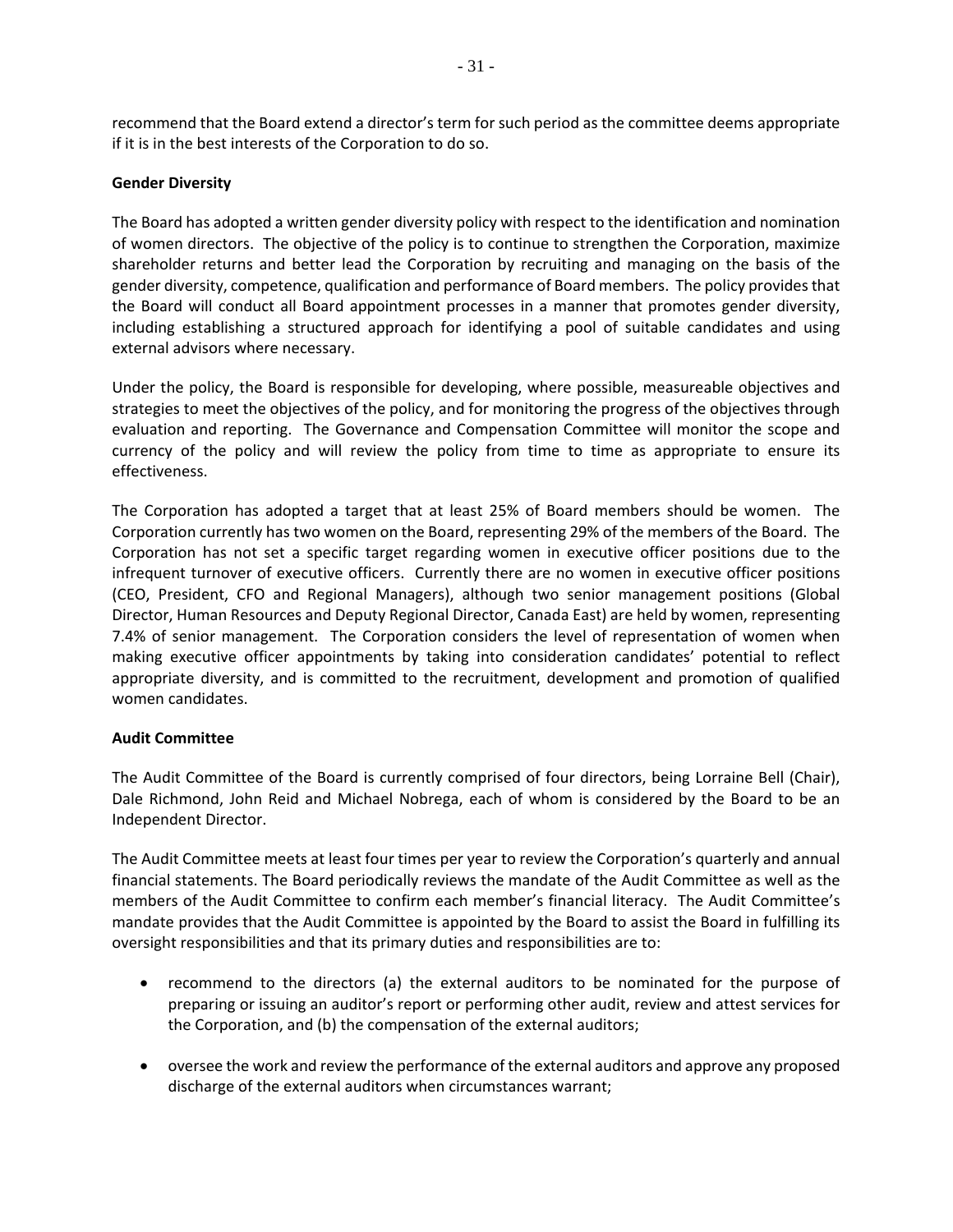- pre-approve all audit and non-audit services not prohibited by law to be provided to the Corporation by the external auditors;
- review the financial statements of the Corporation and recommend to the directors whether or not they should be approved;
- review the Corporation's interim and annual earnings news releases and any other public disclosure documents that are required to be reviewed by the Audit Committee under any applicable laws prior to their public disclosure and/or filing with any governmental body;
- review the plans of the auditors to determine whether the committee believes that the proposed combined evaluation and testing of controls will be comprehensive, well-coordinated, cost effective and appropriate to risks, business activities and changing circumstances; and
- establish procedures for the receipt, retention and treatment of reports received by the Corporation regarding accounting, internal accounting controls, auditing matters or violations of the Code, and the confidential, anonymous submission by employees of such reports.

The Audit Committee has the authority to conduct or authorize any investigations into any matters within the scope of its responsibilities, and to communicate directly with the external auditors as well as any of the Corporation's executive officers and employees. The Audit Committee has the ability to retain, at the Corporation's expense, independent counsel and other advisors as it deems necessary to carry out its duties. All members of the Audit Committee are financially literate, having accounting and related financial management expertise.

# **Shareholder Communications**

The Board has had a formal disclosure policy in place since October 2004 which was updated and approved by the Board in 2017. The purpose of this policy is to ensure that the Corporation and all persons to whom the policy applies meet their obligations under the provisions of securities laws and stock exchange rules by establishing processes designed to ensure the timely disclosure of all material information, that all persons to whom the disclosure policy applies understand their obligations to preserve the confidentiality of undisclosed material information, and that all appropriate parties who have undisclosed material information are prohibited from insider trading and tipping under applicable laws, stock exchange rules and the disclosure policy. Shareholder communications are, in general, the responsibility of the Chief Executive Officer and the Chief Financial Officer of the Corporation.

#### **OTHER BUSINESS**

The directors of the Corporation are not aware of any matter intended to come before the Meeting other than those items of business set forth in the attached Notice. If any other matters properly come before the Meeting, it is the intention of the persons named in the form of proxy to vote in respect of those matters in accordance with their judgment.

# **ADDITIONAL INFORMATION**

Copies of the Corporation's financial statements for the year ended December 31, 2017, together with the report of the auditors thereon, management's discussion and analysis, the interim financial statements of the Corporation for periods subsequent to the end of the Corporation's last fiscal year, the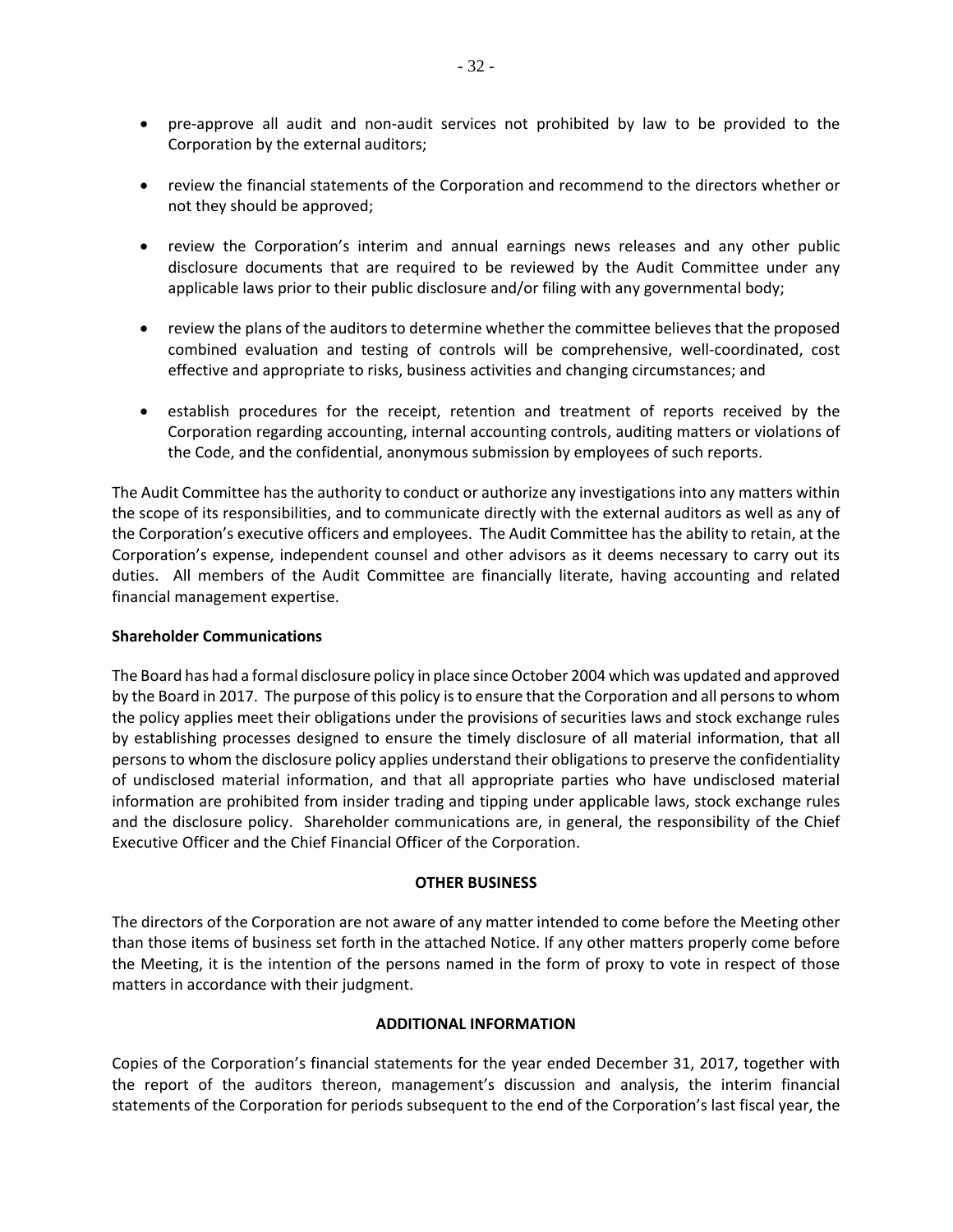current annual information form (together with any document incorporated therein by reference) of the Corporation and this Circular are available upon written request from the Chief Financial Officer of IBI Group, 55 St. Clair Avenue West, 7th Floor, Toronto, Ontario M4V 2Y7. These documents and additional information concerning the Corporation are available on SEDAR at www.sedar.com.

The information required by Form 52-110F1 under National Instrument 52-110 – Audit Committees can be found under the heading "Directors and Executive Officers – Governance – Audit Committee" in the Corporation's annual information form dated March 27, 2018.

# **APPROVAL OF DIRECTORS**

The contents and the sending of this Circular to the Shareholders have been approved by the directors of the Corporation.

Date: March 27, 2018

By order of the Board of Directors,

(Signed) "*Dale Richmond*" Chairman of the Board of Directors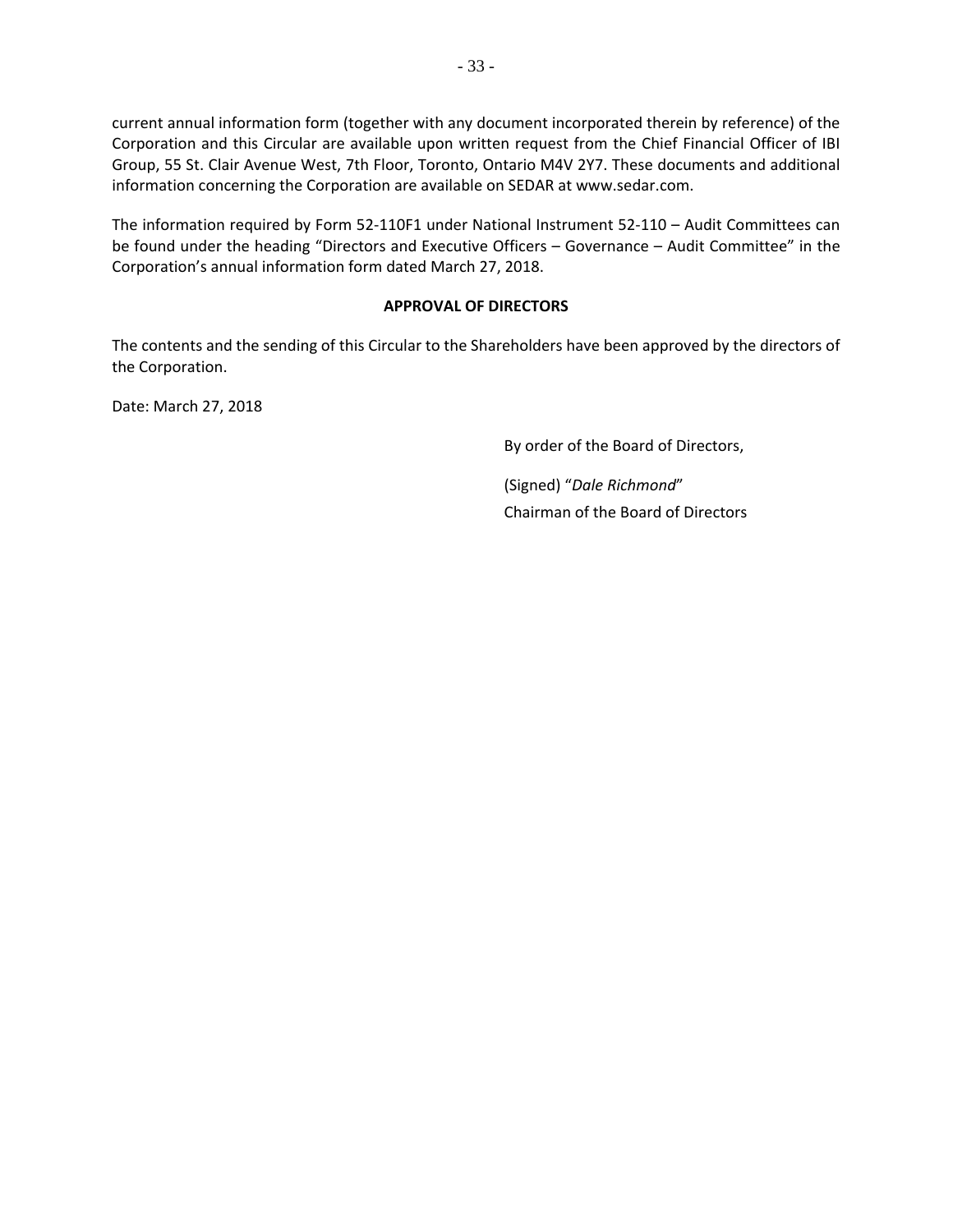# **IBI GROUP INC.**

# **SCHEDULE "A"**

#### **CHARTER OF THE BOARD OF DIRECTORS**

#### **I. PURPOSE**

The Board of Directors (the "**Board**") of IBI Group Inc. (the "**Corporation**"), is responsible for the stewardship of the Corporation, the oversight and general supervision of the management of the business, and for acting in the best interests of the Corporation, its shareholders and its other stakeholders. The Corporation serves as a partner in the IBI Group ("**IBI Group**"), the operating entity carrying on the business of the Corporation.

The Board discharges its oversight responsibilities directly and through its committees, currently consisting of the Audit Committee, and the Governance and Compensation Committee. In addition, the Board may from time to time, appoint such additional committees as it deems necessary and appropriate in order to discharge its duties. The Board discharges its responsibility for overseeing the management of the business and affairs of the Corporation, IBI Group and their respective subsidiaries (collectively, the "**IBI Group Entities**"), by delegating responsibility for day-to-day management to senior officers of the IBI Group Entities.

The Board shall meet regularly, but not less than once each quarter. The Board will also hold regularly scheduled meetings of the independent members of the Board without management being present.

# **II. COMPOSITION**

The Board shall be constituted at all times of a majority of "Independent Directors" (as defined under applicable legal requirements, and the rules of any stock exchange on which the Corporation's securities are listed for trading.

# **III. RESPONSIBILITIES**

The Board's mandate is the stewardship of the Corporation and oversight of its management, and its responsibilities include, without limitation to its general mandate, the following specific responsibilities:

- 1. Overseeing the strategic planning process and approving, on at least an annual basis, a strategic plan which takes into account, among other things, the business opportunities and business risks identified by the Board and/or the Audit Committee, and to monitor performance against the strategic plan.
- 2. Approving the annual budget, and business plan, of IBI Group.
- 3. Reviewing quarterly financial reporting provided by the management of IBI Group and monitoring the operations of IBI Group.
- 4. Satisfying itself as to the integrity of the Chief Executive Officer, the President, and the other senior officers, and that such officers create a culture of integrity throughout the organization.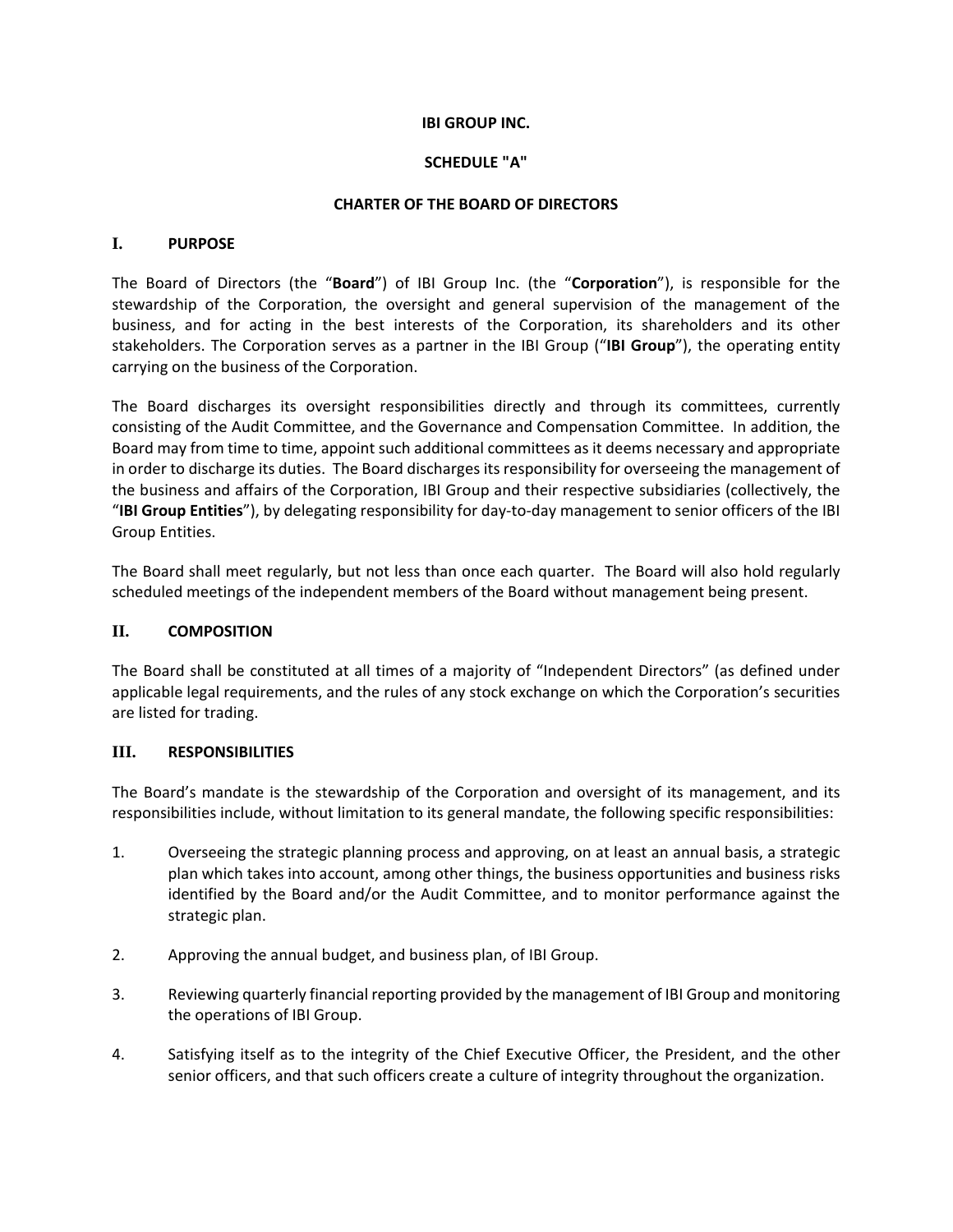- 5. Assigning to the various committees of the Directors general responsibility for overseeing the Corporation's approach to: (i) the nomination of Directors; (ii) corporate governance; (iii) compensation of officers and senior employees; and (iv) financial reporting and internal controls.
- 6. With the assistance of the Governance and Compensation Committee:
	- (a) Reviewing the size and composition of the Board, assessing director independence, and appointing the Chair of the Board and Committee Chairs and members.
	- (b) Assessing, at least annually, the effectiveness of the Board as a whole, the committees of the Board, and the contribution of individual Directors.
	- (c) Ensuring that an appropriate review and selection process for new nominees as Directors is in place.
	- (d) Overseeing orientation and education programs for new Directors and ongoing educational opportunities for continuing Directors.
	- (e) Reviewing and approving corporate objectives and goals applicable to the Corporation's senior management.
	- (f) Approving the compensation of members of senior management, including the portion of the Partners Compensation Amount (as defined in the IBI Group Partnership Agreement) to be allocated to such individuals.
	- (g) Approving the policies and practices for determining the Partners Compensation Amount, and approving the aggregate amount for each year.
	- (h) Succession planning including the selection, training, appointment, monitoring, evaluation and, if necessary, the replacement of senior management to ensure management succession after taking into consideration the views of the IBI Group Management Partnership.
	- (i) Professional Assistance The Committee may retain special legal, accounting, financial or other consultants to advise the Committee at the Corporation's expense including sole authority to retain and terminate any search firm to be used to identify director candidates and to approve any such firm's fees and other retention terms.
- 7. With the assistance of the Audit Committee:
	- (a) Ensuring the integrity of the Corporation's internal controls and management information systems.
	- (b) Ensuring the Corporation's ethical behaviour and compliance with laws and regulations, audit and accounting principles, and the Corporation's own governing documents.
	- (c) Identifying the principal risks of the business of the Corporation and IBI Group and ensuring that the appropriate systems are in place to monitor and manage these risks.